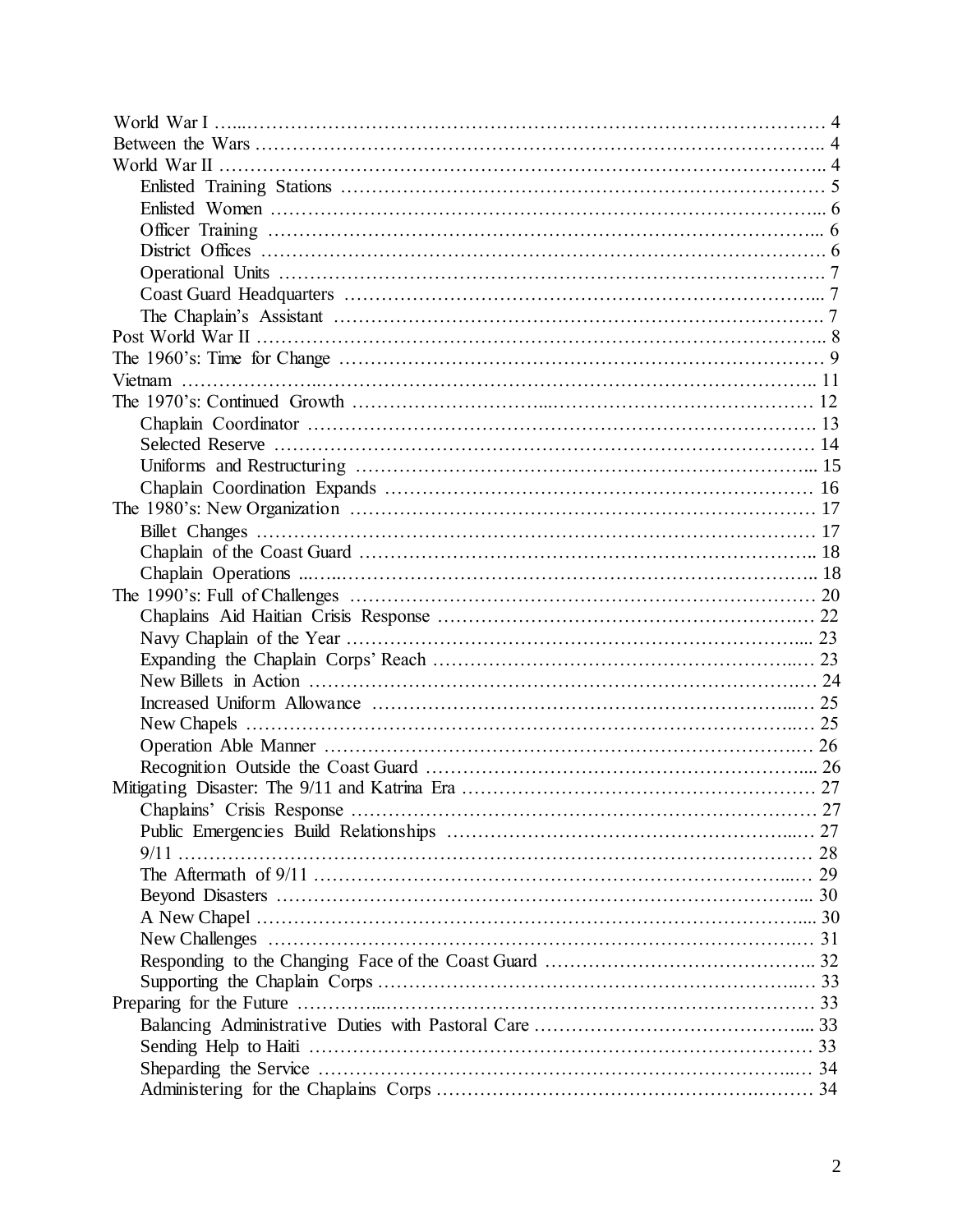| Chaplains Known to have Served with the Coast Guard During World War II  ##   |  |
|-------------------------------------------------------------------------------|--|
| Selected Reserve Chaplains Known to have been Assigned to the Coast Guard  ## |  |
|                                                                               |  |
|                                                                               |  |
|                                                                               |  |
|                                                                               |  |
|                                                                               |  |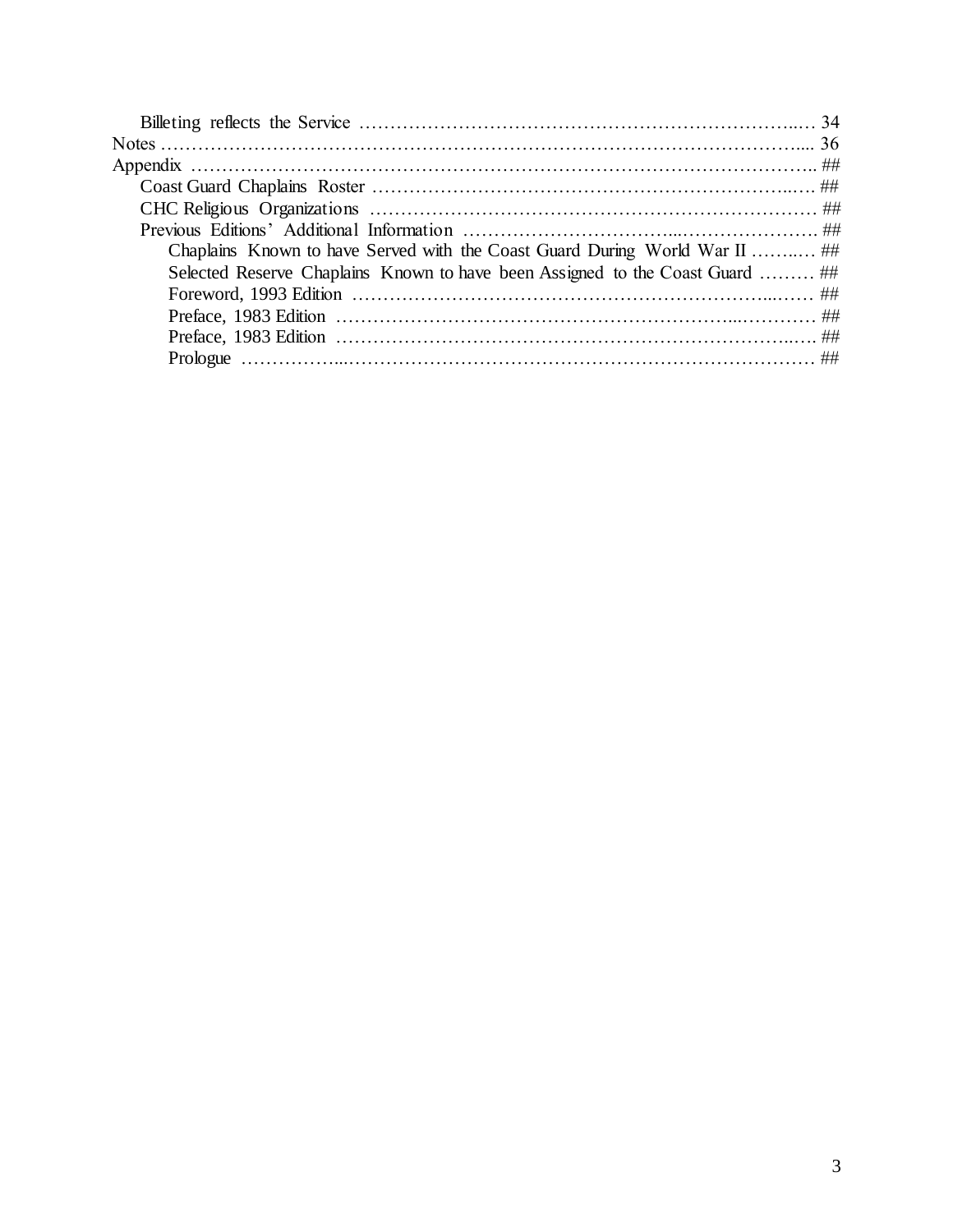#### WORLD WAR I

On 6 April 1917, the same day the United States declared war on Imperial Germany, the entire Coast Guard (approximately 200 officers and 5,000 enlisted men) was transferred into the Department of the Navy. As a result of that transfer, Coast Guard personnel automatica lly fell within the scope of Navy chaplains' responsibilities; however, no chaplains were assigned to Coast Guard units or commands.

Because of pressures to keep the Coast Guard permanently in the Navy (one of the strongest pressures coming from the young Assistant Secretary of the Navy, Franklin D. Roosevelt), after the war, the Coast Guard did not immediately return to the Treasury Department. On 18 January 1919, Carter Glass, Secretary of the Treasury, in a communication to Congress, pressed for the passage of a resolution that the Coast Guard should return to the Treasury Department, thus ending any official ministry of Navy chaplains with the Coast Guard.

## BETWEEN THE WARS

While Coast Guard personnel had come under Navy jurisdiction and therefore under the care of Navy chaplains during the First World War, any involvement ended with the transfer of the Coast Guard back to the Department of the Treasury in late August 1919. Any official ministry by Navy chaplains with the Coast Guard did not resume until July 1929 when Chaplain Roy L. Lewis, whose primary duty was at the submarine base, was given additional duty orders to the Coast Guard Academy, then located at Fort Trumbull in New London, Connecticut. Prior to his departure on 24 September 1932, just four days after the Academy's relocation to its present site, Chaplain Lewis wrote to the Chief of Navy Chaplains describing his extra duties:

"I have arranged to conduct morning prayers at the Academy during the period of Lent; also to conduct a Bible study class during this season. I am convinced that the value of these services is worth all the extra effort it costs me."

As early as 14 January 1932, Admiral Billard, Commandant of the Coast Guard, officially requested that the Chief of the Bureau of Navigation assign a full-time chaplain to the Academy. The admiral asserted that the detailing of Chaplain Lewis to such duty would be most agreeable to the Superintendent of the Academy and to him.

While budgetary technicalities between the Department of the Navy and the Treasury Department prevented the Department of the Navy from acceding to this request, similar additional duty orders were issued to Lewis' successors at the submarine base until the Coast Guard was transferred into the Department of the Navy during World War II.

#### WORLD WAR II

As U.S. involvement in the European war became more probable, various Coast Guard units were placed under the control of the Navy. The personnel of Coast Guard-manned Navy ships, such as transports, had been under Navy operational control since the vessels had first gone into service. Hawaiian units were transferred by executive order to the Navy on 16 August 1941.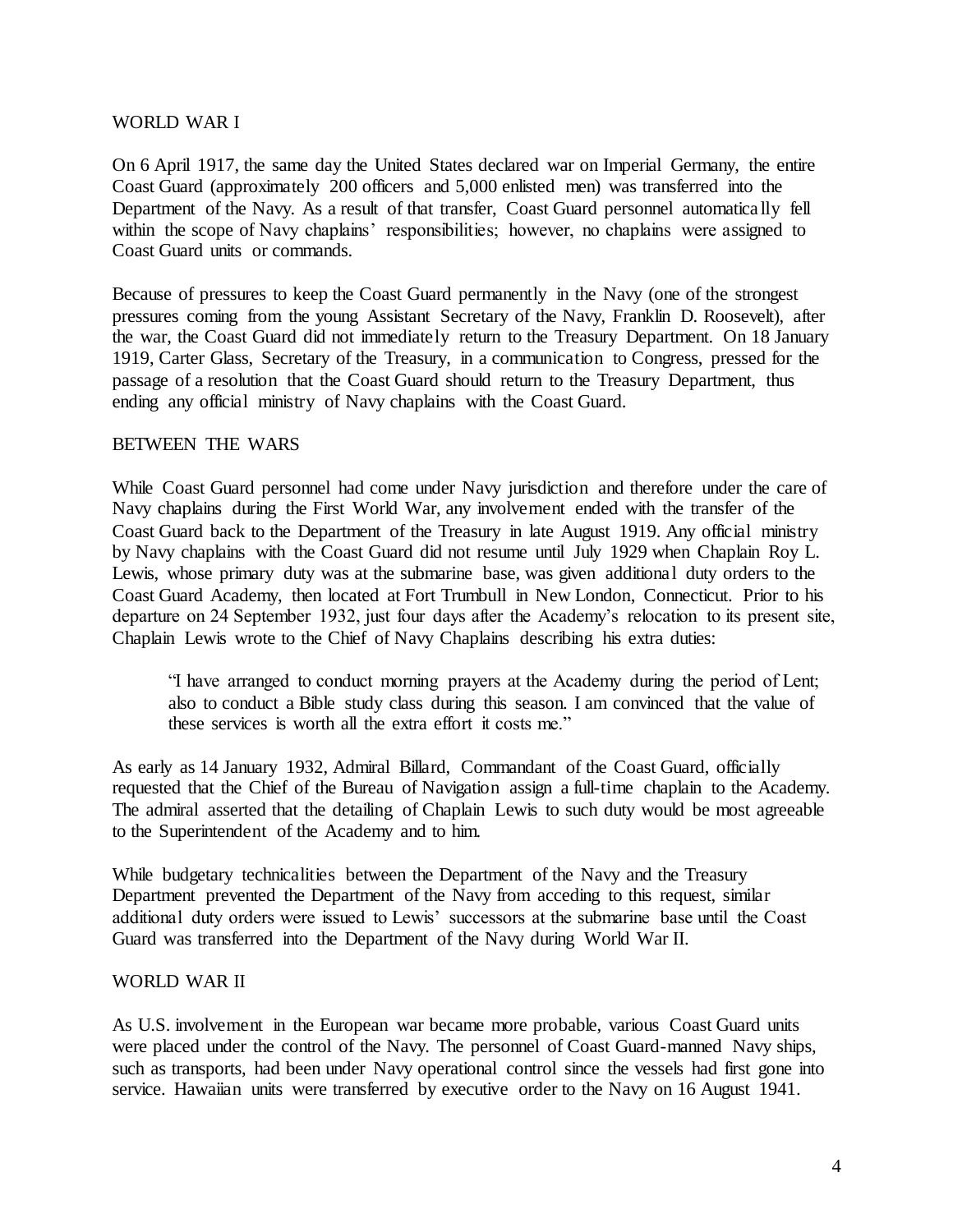Shortly thereafter, those cutters in the Atlantic operating with the Navy, including the Greenland Patrol, were transferred. On 1 November 1941, in Executive Order 8929, the President directed that, until further orders, "the Coast Guard operate as part of the Navy."

By the time of the attack on Pearl Harbor, the enlisted personnel of the Coast Guard had increased, through volunteer enlistments, from about 17,000 to nearly 30,000. With the gradual increase of the personnel of the Coast Guard during the war, chaplains were assigned to the service as the occasion demanded and as the supply of available chaplains permitted.

## ENLISTED TRAINING STATIONS

Basic training of enlisted men before the war had been conducted at Port Townsend, Washington; New Orleans, Louisiana; and at the Coast Guard Yard in Curtis Bay, Maryland. These training stations were augmented in the first six months of the war by the addition of training stations at Alameda, California and Manhattan Beach, New York. It was at the training station at Manhattan Beach that the first Navy chaplain was assigned full time to the Coast Guard. Chaplain Raymond F. McManus, a Roman Catholic priest, reported for duty there on 15 April 1942. By the end of 1943, Manhattan Beach was served by three Navy chaplains, a Roman Catholic, a Protestant and a Jewish Chaplain. Training Station Manhattan Beach holds the distinction of not only having the first Navy chaplain assigned to the Coast Guard as primary duty, but as the first, and only Coast Guard command to have had a Jewish chaplain assigned. Chaplain Samuel D. Soskin reported on 23 November 1943 and was relieved by Chaplain Solomon "E" Cherniak in October of 1944. Chaplain Cherniak's departure in October 1945 brought to a close the ministry of Jewish chaplains with the Coast Guard.

The training station at Alameda had been a maritime service officers' school until 15 December 1942 when it was turned over to the Coast Guard. Chaplain Will-Mathis Dunn had been assigned to the Coast Guard base at Alameda since June 1942, but Chaplain Anthony T. Wallace, the chaplain assigned to the maritime service officers' school, became the first chaplain assigned to the Coast Guard Training Station when it was established on 15 December. Throughout the war, Alameda had both a Roman Catholic and a Protestant chaplain assigned.

As more and more men were brought into the service, the existing recruit training stations were augmented by many district training stations. For example, Atlantic City had a chaplain assigned from 7 January 1943 when Chaplain Sander "J" Kleis reported, until 15 May 1946 when Chaplain John H. Burt was detached. Atlantic City and other district training stations operated during periods of peak recruitment and were decommissioned when the need had passed.

The other major training station for recruits was at Curtis Bay, Maryland. Chaplain Joseph M. Crandall reported to the training station on 22 April 1943, and was joined the following November by Chaplain Damian B. Cragen. The training station at Curtis Bay was served by both a Roman Catholic and a Protestant chaplain until June 1946. Then it was moved to Mayport, Florida with only one chaplain. George P. Reeves became the first chaplain to serve the new training station.

During the war, the Coast Guard also operated receiving stations at San Francisco, California; Ellis Island, New York; and Boston, Massachusetts, all with chaplains assigned to them.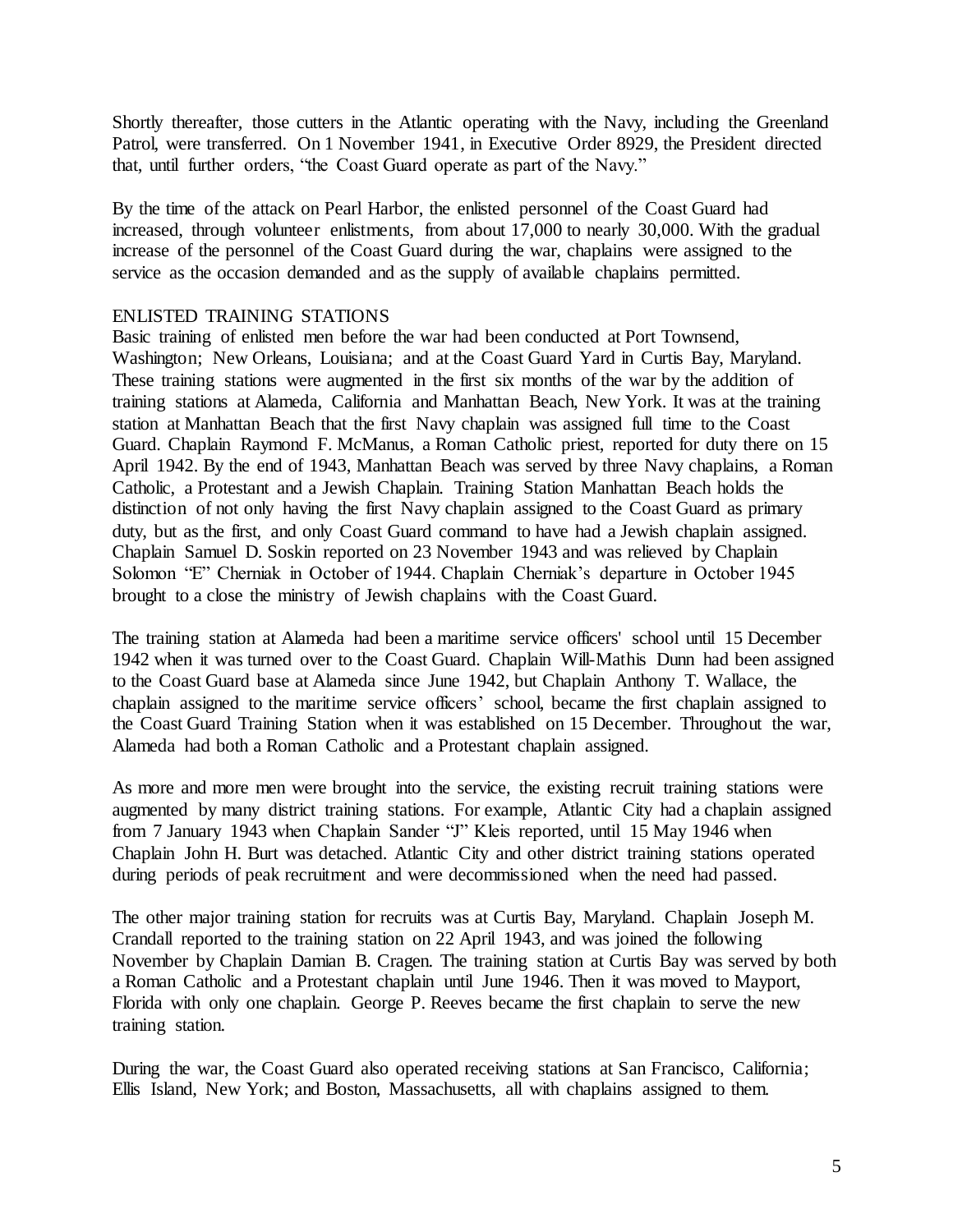Advanced training for enlisted personnel was conducted at the training station in Groton, Connecticut. Shortly after its establishment, Chaplain Thomas P. Dunleavy reported on 8 September 1942 and Chaplain Robert A. Vaughn reported a few days later on 19 September. Thoughout the war, both a Roman Catholic and a Protestant chaplain were assigned to Groton.

#### ENLISTED WOMEN

In the summer of 1942, the women of America received an opportunity to participate directly in the war effort as members of the armed services. On 23 November 1942, the President signed Public Law 773, which amended the Coast Guard Auxiliary and Reserved Act of 1941, and established the Women's Reserve as a branch of the Coast Guard Reserve, with authority to enlist and appoint women to serve during the war, and for six months thereafter.

In the early months, members of the Women's Reserve (known as SPARS, the term being derived from the Coast Guard motto "Semper Paratus" and its translation "Always Ready") were trained in Naval training schools established for the Women's Auxiliary Volunteer Emergency Service (WAVES). In June 1943, when the Coast Guard Training Station for enlisted SPARS was opened at a Palm Beach hotel, recruiting officers were able to offer the prospect of boot training "under the glorious Florida skies." (2) Chaplain Charles E. Page, who reported to Palm Beach on 16 June, was the first to serve there. A chaplain was assigned to the training station at Palm Beach until 19 February 1945 when Chaplain Marshall E. Brennemen was detached.

#### OFFICER TRAINING

With the early expansion of the officer corps, necessitated by the country's entry into the war, the need arose for basic training for reserve officers.

Between February 1942 and September 1945, the vast majority of men selected for commissioning were first sent to the Academy for a four-month reserve training course. When the war began, Chaplain John W. Moore was serving as the chaplain at the Academy in an additional duty status. On 27 July 1942, his orders were changed to primary duty at the Academy, thus he became the first full-time Navy chaplain assigned to the Academy. During the peak of the recruiting effort in early 1944, there were two Protestant chaplains assigned to the Academy. Chaplain Albert E. Stone and Chaplain Scott F. Bailey were assigned from December 1943 until July 1944.

Basic training of officers was also conducted at the training station in St. Augustine, Florida. It provided an indoctrination course for commissioned officers without previous training. Beginning in September 1942, instruction was given in such fundamentals as customs and traditions of the service, military drill, use of firearms and military courtesy. When the program ended in April 1944, some 1,078 officers had completed the courses. (3) Chaplain Budde F. Janes was the first to serve at St. Augustine, reporting on 6 January 1943. He was soon joined by Chaplain Thaddeus J. Tillman, who arrived on 5 March of that year. St. Augustine continued to be served by two chaplains until its disestablishment in 1944.

#### DISTRICT OFFICES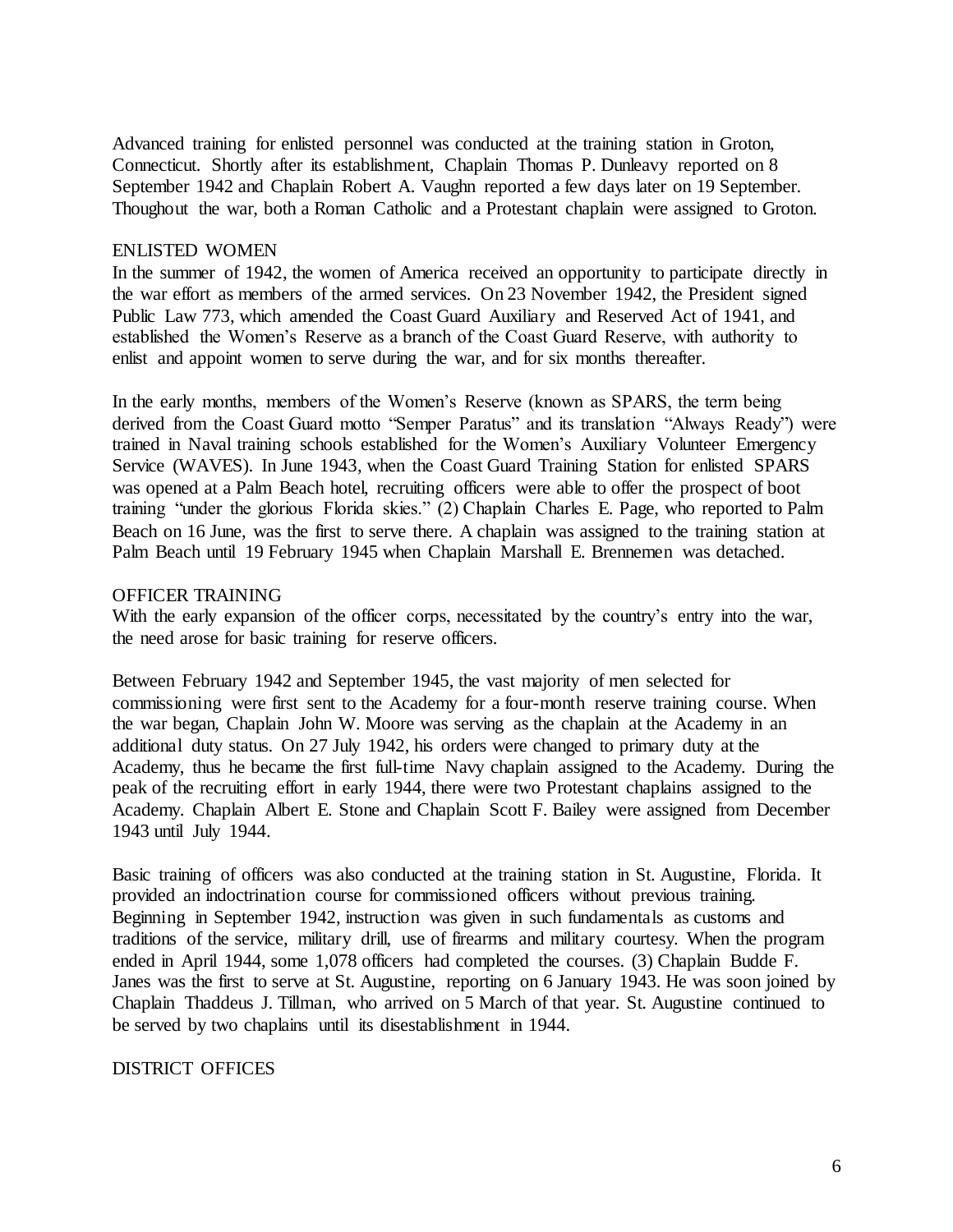Coast Guard district commanders became known as District Coast Guard officers throughout most of the war. Coast Guard Districts were made coextensive with, and became part of, their respective Naval Districts. Throughout much of the war, Navy chaplains were assigned to the staff of these District Coast Guard officers, from which it was possible to serve many small Coast Guard units. Chaplain Hugh M. Miller was the first to be assigned to the Coast Guard in the 12th Naval District. When he reported in March 1943, he found that there were approximately 6,300 Coast Guard enlisted personnel in that District. Two years later, the chaplains' work there had so expanded that five Navy chaplains were on duty serving approximately 62,000 personnel scattered along a 900-mile coast line. (4)

## OPERATIONAL UNITS

In addition to training commands, District headquarters and Coast Guard manned transport ships, Navy chaplains were also assigned to the Coast Guard Air Station in Elizabeth City, North Carolina; Coast Guard Section and Group offices; Coast Guard bases such as Alameda, California; Mobile, Alabama; Rockland, Maine; Wilmington, California; Staten Island, New York; and Galveston, Texas. Navy chaplains were also assigned to some Coast Guard stations (e.g. Sandy Hook, East Moriches and Portland), Coast Guard barracks and, at the close of the war, to Coast Guard personnel separation centers.

## COAST GUARD HEADQUARTERS

The first chaplain to be ordered to the Coast Guard in Washington, D.C. was Monroe Drew, Jr., who reported in October 1944. He had the unique opportunity of ministering to personnel attached to Coast Guard Headquarters and approximately 1,000 SPARS on duty in the Washington area.

#### THE CHAPLAIN'S ASSISTANT

Early in 1942, the Navy Department took the first steps which eventually led to the establishment of a new rating, that of Specialist (W) (the "W" referring to Welfare), for chaplain's assistant. The new rating was limited to Naval Reserve only, or, in other words, for the duration of the war. The Bureau of Naval Personnel ruled against Specialists (W) serving aboard ship.

The first member of the Coast Guard to receive the rating of Specialist (W) was Emil Zemarel, who transferred from yeoman rating in November 1943. Thirty five men and 12 women of the Coast Guard were given this rating, of which 30 attended indoctrination school at the Naval Chaplains School in Williamsburg, Virginia. Two of these specialists, Zemarel and Charles C. Tingley, became chief petty officers. The Coast Guard, working under different policies than those which guided the use of specialists in the Navy, assigned some male specialists to ships. (5)

The large number of Navy chaplains assigned to the Coast Guard during the war can be attributed not only to its transfer into the Navy Department but also to the enormous expansion of the service during this time. By June 1944, the Coast Guard had reached a peak strength of 175,000 regular and regular reservists. When the war began, the Coast Guard had 168 vessels which bore names and were 100 feet or over in length. During the war, 156 more vessels of the name class and 339 of the numbered class were acquired. In addition, both the Army and the Navy needed Coast Guard personnel to man many of their vessels. In all, 351 Navy vessels and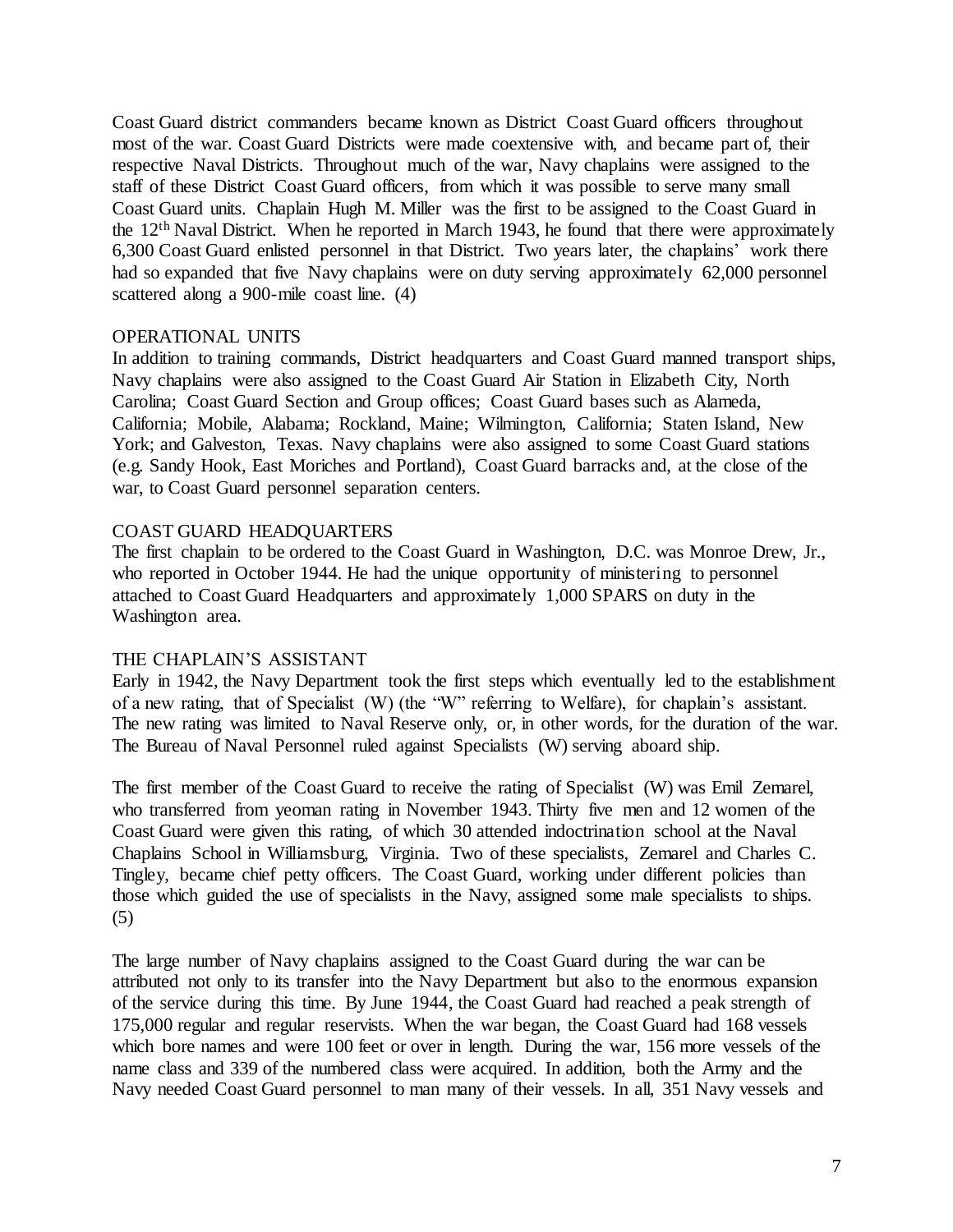288 Army craft were so manned. Navy craft manned by the Coast Guard included 22 transports, 9 auxiliary transports, 15 cargo ships, 5 auxiliary cargo attach ships, 18 gasoline tankers, 28 landing crafts (infantry), 76 landing ships (tank), 30 destroyer escorts, 75 patrol frigates and 33 miscellaneous small craft.

The Coast Guard was returned to the Treasury Department on 1 January 1946, pursuant to Executive Order 9666, dated 28 December 1945. Hindsight indicates that the return to the Treasury was much too soon. Although the war was over, the emergency was not, and the Coast Guard was still performing war-related duties for the Navy. It was not until seven months later, on 30 June 1946, that the Coast Guard completed the manning of Navy vessels for the war with the decommissioning of the Naval frigate EL PASO (PF 41).

# POST WORLD WAR II

With the transfer of the Coast Guard back to the Treasury Department in 1946 and the accompanying demobilization following the end of the war, its number of personnel had shrunk to approximately 23,000 active duty military personnel by 1948. Also, by that year, the number of Navy chaplains serving with the Coast Guard was reduced to four, although for the first time they were serving during peacetime and assigned to Coast Guard commands as their primary duty. All of these chaplains were serving at training commands, with individual chaplains being assigned to the training center in Groton, Connecticut, the Coast Guard Academy and at the recruit training centers in Alameda, California and Mayport, Florida.

In 1946, the Coast Guard training station at Cutis Bay, Maryland moved to the abandoned Naval Air Station at Mayport, Florida. At the request of the Commanding Officer, Captain W. J. Austermann, Chaplain Paul Reeves accompanied the move. For some months, divine services were held in the station theater. Captain Austermann was eager to have a proper chapel; although funds were available for alterations to existing buildings, there were none for new construction. However, through the efforts of Captain Austermann, Chaplain Reeves and Chief Carpenter Earl Kissinger, a plan was worked out to remodel an old frame dwelling which stood on the property. In the process of remodeling, all of the original structure vanished, and a lovely, simple chapel arose. Chief Kissinger designed the building and supervised the construction, all of which was done by station personnel.

The chapel was designated "The Chapel of the Holy Spirit" and was dedicated on 17 July 1947. Among those present at the dedication was Chaplain Francis L. Albert, senior chaplain at Naval Air Station, Jacksonville, Florida. Many photographs and an accompanying article were sent to Coast Guard Headquarters in Washington, D.C., and the event was publicized as the building of the first chapel in the history of the nation's oldest continuous seagoing service. Reliable informants then recall that Captain Austermann was ordered to Headquarters, whose leaders wanted that honor to go to the Memorial Chapel at the Academy, the fund drive for which was authorized one week after the chapel at Mayport was dedicated. Captain Austermann was reportedly crushed by the reprimand, when he felt he should have received a commendation. (6)

The Academy Superintendent's "Report to the Congressional Board of Visitors" for 1947 noted that the Navy chaplain assigned to the Academy held Protestant services at the Connecticut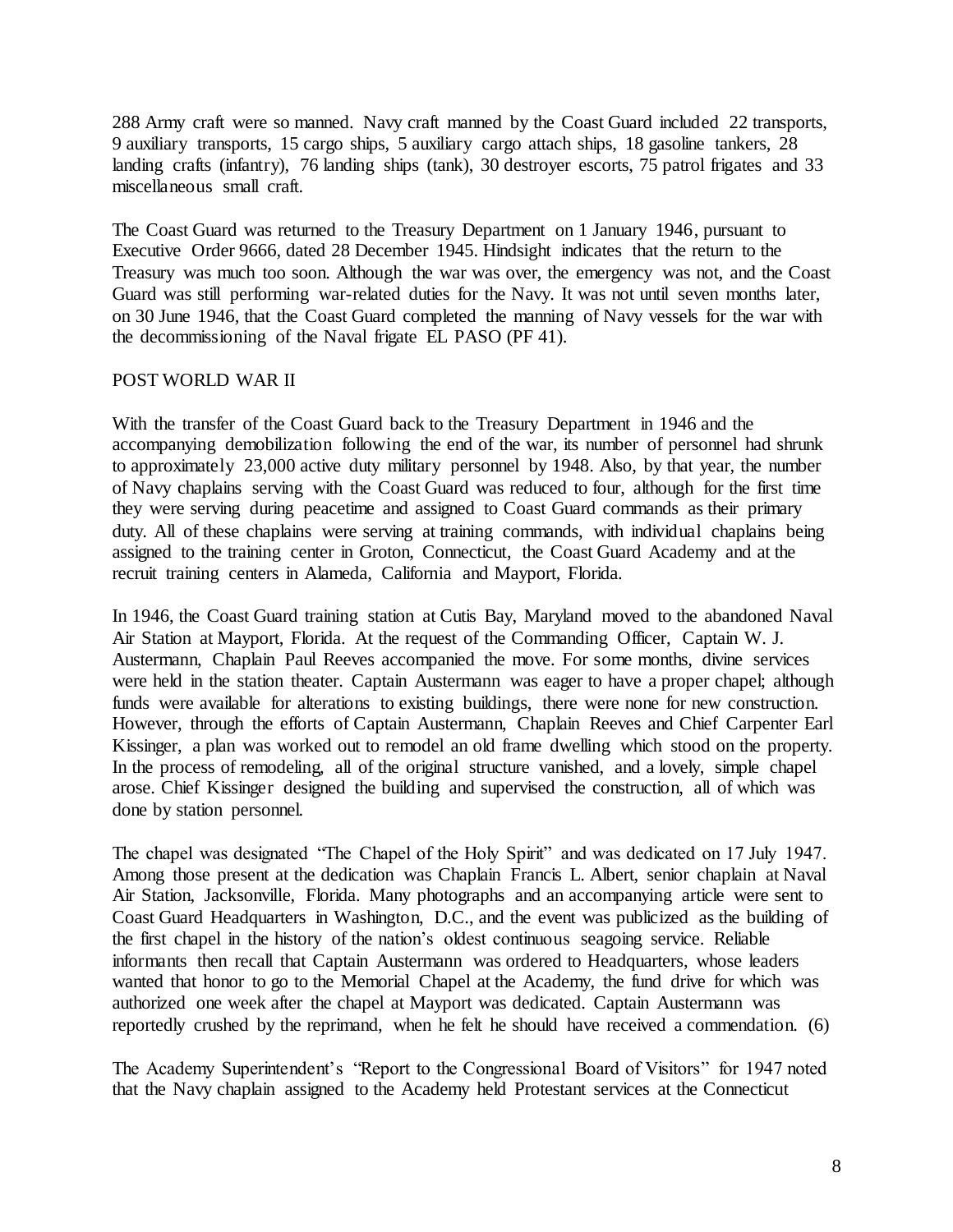College Chapel each Sunday and the Navy chaplain assigned to the Coast Guard Training Center in Groton helped with Roman Catholic services at the Academy.

On 31 May 1948, the Coast Guard closed its recruit training activities at Mayport, Florida, and relocated them to Cape May, New Jersey. Chaplain James K. Snelbaker, who had reported to Mayport in April 1948, moved with the training center to Cape May the next month, becoming the first chaplain to serve there. The facilities at Cape May had also been a Naval Air Station during World War II and had been deactivated for a number of years. When the Coast Guard arrived, the base was badly deteriorated. Money for repairs was quite limited; Chaplain Snelbaker, like everyone else at the command, did the best he could with what little was available. With the arrival of the Coast Guard, the former enlisted men's club (built in 1918 as a YMCA) was converted to the training center's chapel. Chaplain Snelbaker had brought about 20 pews and a Hammond electronic organ with him from Mayport to furnish the chapel. (7)

The completion and dedication of the Coast Guard Memorial Chapel at the Coast Guard Academy in New London occurred in 1952. It was the first chapel to be built by the Coast Guard. (The chapels at other Coast Guard installations were either converted buildings or chapels inherited for the previous tenant.) In July 1947, Congress had authorized the Coast Guard to build a chapel at the Coast Guard Academy in New London, Connecticut "… for religious worship by any denomination, sect, or religion..." and provided the authority to raise the money necessary through public subscription. A nationwide fund drive was launched in October 1948, with the smallest contribution being a penny and the largest gift of \$172,000 coming from the A. W. Mellon Educational and Charitable Trust of Pittsburgh, Pennsylvania. The magnificent structure that stands atop a hill at the south end of the reservation met a need that had long been felt and discussed. Ever since the establishment of the forerunner of the present Academy, the school of instruction, there had never been a chapel, as such, where religious services could be held. Chaplain Fendlon Dobyns Hewitt saw the construction of the chapel through to its completion and was the first to serve in it.

In 1956, a second chaplain billet was added to the Training Center, Cape May, bringing the total number of chaplains assigned to the Coast Guard to five. Chaplain Joseph T. Dimino arrived at Cape May in October 1956.

#### THE 1960'S: TIME FOR CHANGE

The 1960's were not only a time of change for American society, they were also a time of change for the ministry of Navy chaplains assigned to the Coast Guard. During this decade, the number of chaplains serving with the Coast Guard more than doubled. But perhaps more significantly, they were utilized in new ways.

A second chaplain billet was added to the recruit training center at Alameda, California in 1960. The arrival of Chaplain John T. Moore in November of that year brought the total number of chaplains up to six.

Less than two years later, a second chaplain billet was added at the Coast Guard Academy in New London, which had previously been served by the Roman Catholic chaplain assigned to the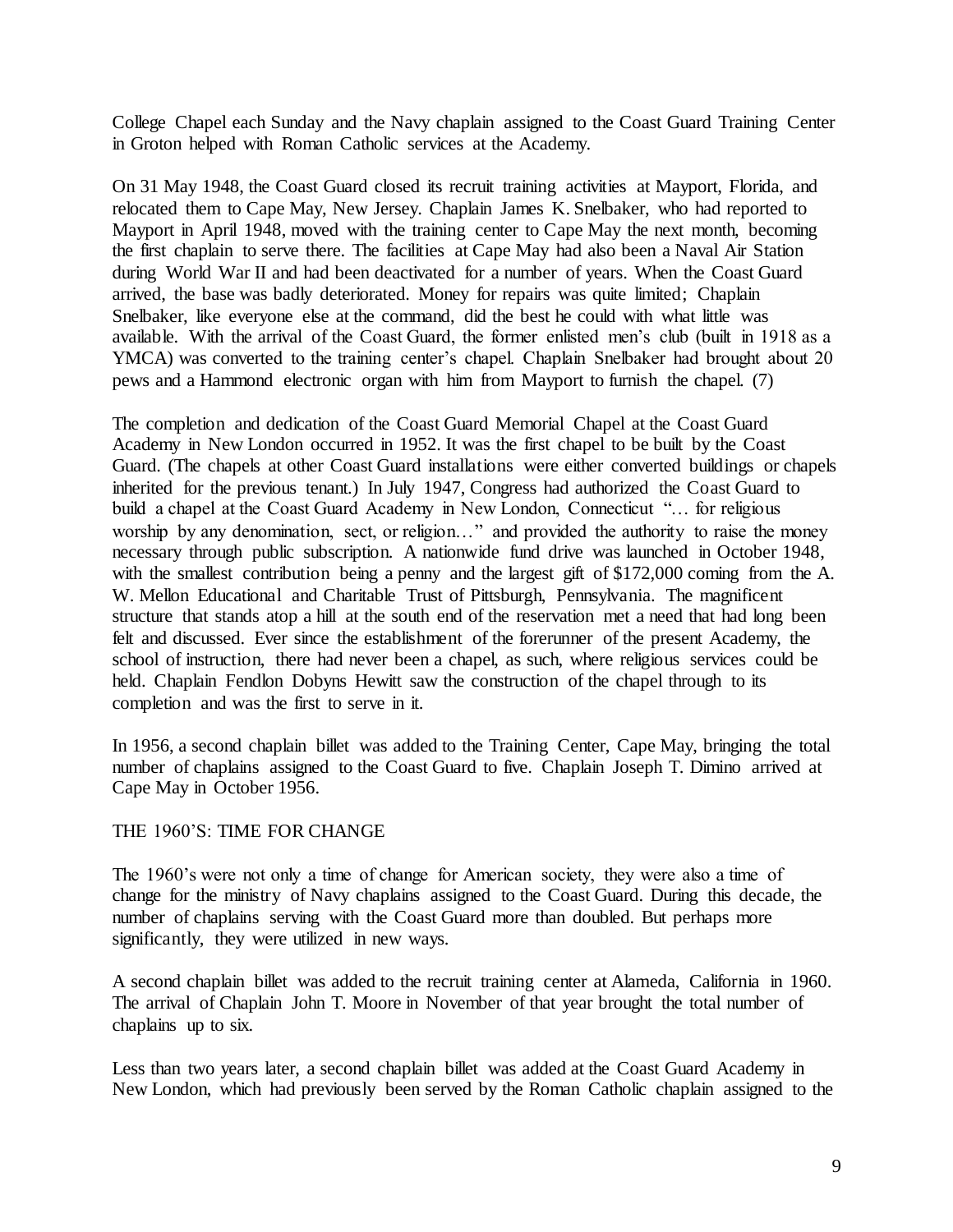training center across the river in Groton. In January of 1962, Chaplain Norman A. Ricard reported as the Academy's first full-time Roman Catholic chaplain.

By this time, the Coast Guard's three major training commands, the Academy and the recruit training commands at Cape May and Alameda, each had both a Roman Catholic and Protestant chaplain assigned. In addition, a chaplain was assigned to the training center at Groton.

All of these chaplains serving with the Coast Guard were at training commands dealing primarily with student personnel, either enlisted or cadet. However, since there were no other chaplains assigned to the Coast Guard, these chaplains would frequently provide for the religious needs of all Coast Guard personnel in the area. They would make regular visits to nearby Public Health Service hospitals and occasional visits to nearby Coast Guard stations. If Coast Guard cutters were homeported in the area, they too would be visited. The chaplains at the Recruit Training Center at Alameda would periodically even ride a cutter for several days, either making a short patrol or sailing to a scheduled port on deployment.

1964 marked the establishment of "The Ensign Joseph Henry Hughes, III, Memorial Award" at the Coast Guard Academy. This award, an engraved silver service, was presented to two graduating cadets, selected by the Roman Catholic and Protestant chaplains, who contributed the most to the chapel program. When it was originally awarded, it was unique among all armed services academies. This award honored the memory of Ensign Joseph Henry Hughes, III, who was killed in an automobile accident shortly after his graduation from the Coast Guard Academy in June of 1963. (9) The award was presented until 2009, when it was discontinued and all funds were returned to the family at their request. (10)

Commander, Western Area published the "United States Coast Guard Lay Leader's Manual" in 1966 for distribution to Western Area units. The manual was prepared by the chaplains at the training center in Alameda, with Chaplain Beryl L. Burr writing the Protestant section and Chaplain Casimir A. Derengowski writing the Roman Catholic section.

A significant change in the Coast Guard's utilization of Navy chaplains took place in 1966. On 30 June of that year, Rear Admiral I. J. Stephens accepted Governors Island for the Coast Guard. The Coast Guard suddenly became the operator of a major base with over 20 tenant commands, including Commander, Atlantic Area, the Third Coast Guard District offices, five shore commands and over twelve ships. The island community, located in New York harbor, and accessible only via ferry boats, provided married housing for over 4,000 individuals.

The Coast Guard also took possession of the island's three chapels—St. Cornelius the Centurion (Protestant—a beautiful granite structure built in 1902 by Trinity Parish), Our Lady Star of the Sea (Roman Catholic) and the only Jewish chapel in the Coast Guard. To serve this newly acquired community, the Coast Guard added three chaplain billets. Chaplain Samuel R. Hardman served as the first senior chaplain at Governors Island. With the acquisition of Governors Island, the training center at Groton was moved to the island in 1967 and its last chaplain, Chaplain Charles W. Rugg, was transferred to Governors Island as well.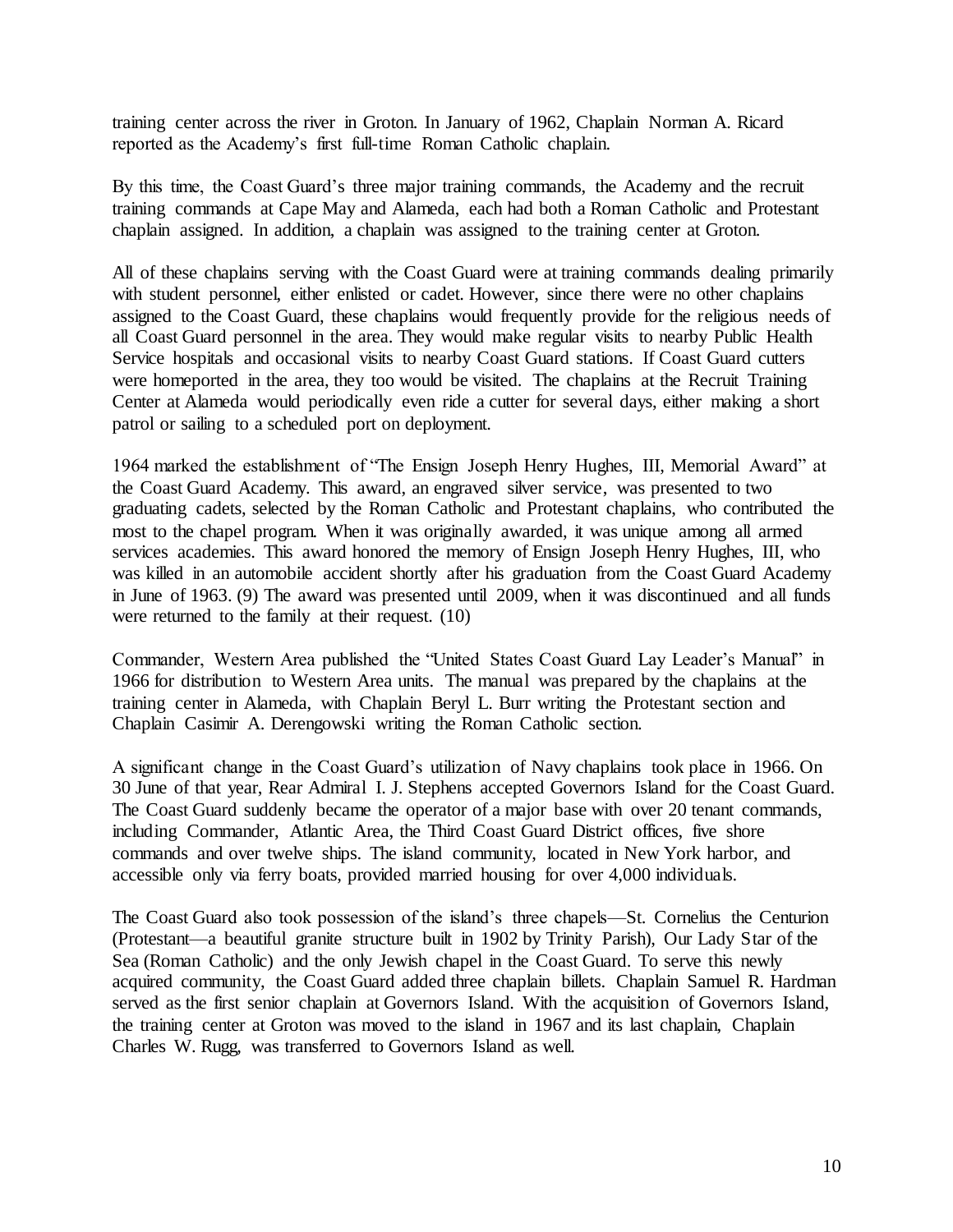A chaplain billet was created at the Reserve Training Center in Yorktown, Virginia in 1968. The Training Center was the home of the Coast Guard's Officer Candidate School and various officer and enlisted training schools. It had previously been served by the chaplain assigned to the neighboring Naval Weapons Station. The first chaplain assigned to Yorktown was Chaplain Jerry D. Moritz.

The following year, a fourth chaplain billet was added at Governors Island. That billet had previously been at the Training Center at Groton. By the end of the decade, the number of Navy chaplains serving with the Coast Guard had grown to eleven and they were no longer limited to training commands.

# VIETNAM

1965 marked the entry of the Coast Guard into the war in Vietnam. The Coast Guard was asked to participate by the Army, Navy and Air Force and performed a variety of duties.

The men of the Coast Guard Port Security and Waterways Detail traveled throughout Vietnam inspecting ports and harbors for security against enemy attack and safe storage of hazardous materials. Coast Guard Explosive Loading Detachments were established at major ports to supervise the off-loading of ships. Coast Guard LORAN C (long range radio navigation) stations were established in Lampang, Sattahip and Udorn, Thailand and in Con Son and Tan My, Vietnam to aid U.S. Air Force warplanes. The Coast Guard also established an Aids to Navigation Detail and a Merchant Marine Detail. Coast Guard pilots flew combat search and rescue with the Air Force, under an inter-service exchange program. A squadron of 26 82-foot cutters was sent to Vietnam for shallow water, inshore operations. All of these Coast Guard personnel were ministered to by chaplains of the Army, Air Force and Navy, depending on their location. No chaplain was assigned to serve Coast Guard personnel serving in South Vietnam.

Early in 1967, recognizing a requirement for additional Naval assets to assist in Naval gunfire support missions in support of Allied ground forces, the Navy requested that five Coast Guard High Endurance Cutters be assigned for duty with the Cost Surveillance Force engaged in Market Time Operations.

In response to this request, Coast Guard Squadron Three was established on 24 April 1967 and assumed the identity of Task Unit 70.8.6. Squadron Three usually consisted of five high endurance cutters on ten month deployments from their U.S. homeports. The cutters generally averaged between 70% to 83% of their time underway. They participated in every possible phase of the war including Naval Gunfire Support, Enemy Trawler destruction, barrier patrol, civic action projects, MEDCAPS and the Vietnamization Program. (11)

Squadron headquarters were at Subic Bay, Republic of the Philippines. With the establishment of this squadron, the full-time services of a chaplain were sought to meet the specific needs of Coast Guardsmen in this combatant situation, primarily because of the length and type of Vietnam patrols.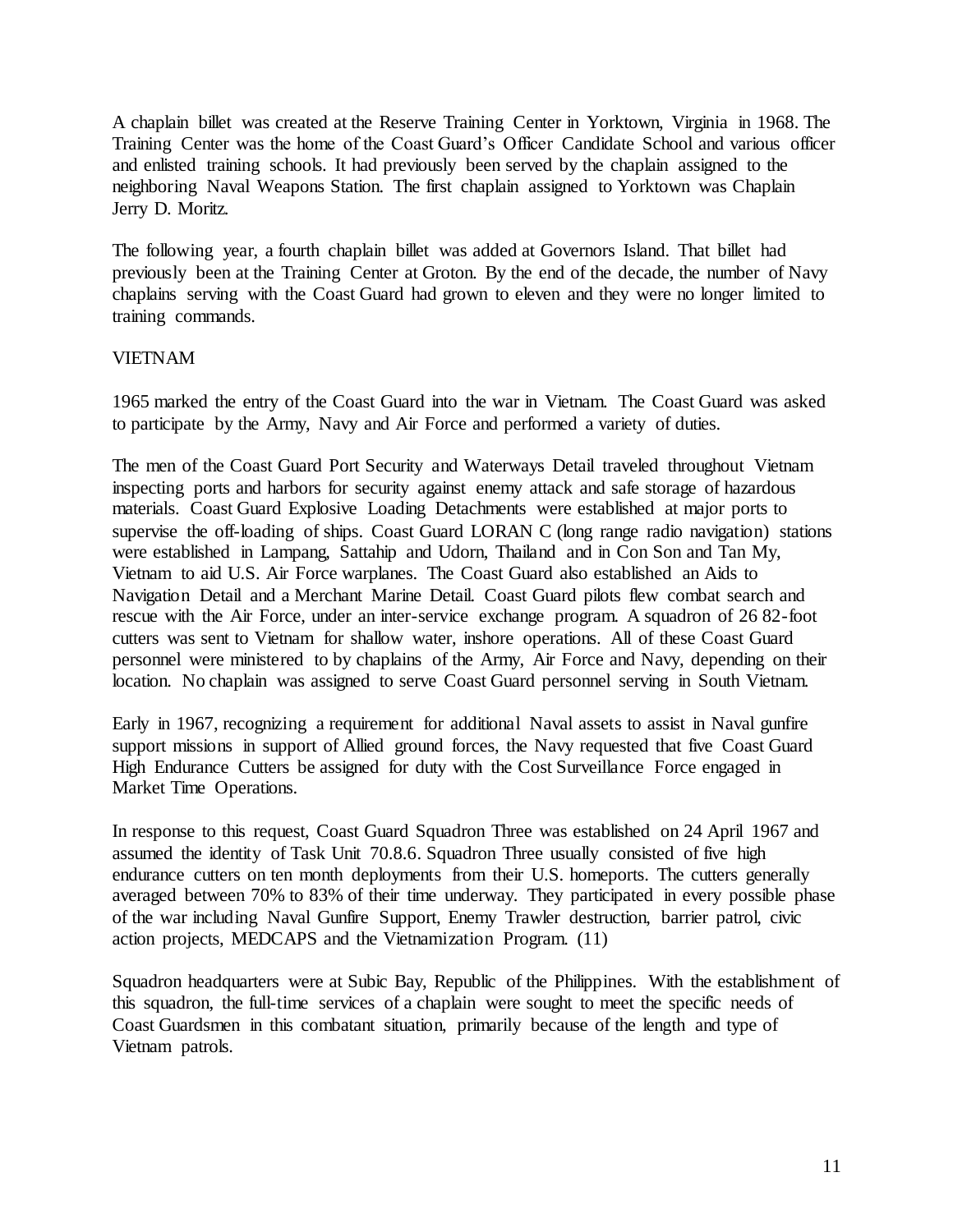The first chaplain to serve with Squadron 3 was Chaplain Robert R. Mitchell. He reported for duty with the squadron on 1 July 1967 and became the first Navy chaplain to be assigned sea duty with the Coast Guard.

Chaplain Mitchell's duties consisted of circuit riding the ships of the squadron, hopping from cutter to cutter as they patrolled on Operation Market Time. With Naval Station Subic as a base of operations, the chaplain frequently rode SERVPAC 3 ships to and from the cutters. His principal mode of transportation from one ship to another was a boatswain's chair on a manila highline.

The chaplain normally spent about one week aboard each of the five cutters before returning to Subic to begin the next circuit. Chaplain Mitchell later reflected:

"My billet as chaplain was unique in several respects: First, although I was with a squadron of Coast Guard cutters, my tour of sea duty was classified as "In Country"; my senior chaplain was Captain James J. Killeen, on the staff of Commander, Naval Forces Vietnam in Saigon. I was his only chaplain afloat. Secondly, I was the first seagoing chaplain ever assigned to the Coast Guard. That came about as follows: While it is true that Coast Guard ships were active in World War II, they were always integrated into Navy commands. In the case of Squadron 3 in Vietnam, it was an independent unit under 7 th fleet."

Chaplain Mitchell was relieved in June 1968 by Chaplain Leslie Reiter. Chaplain Reiter was relieved in June 1969 by Chaplain Robert S. Borden, the last chaplain to serve with the Coast Guard in Vietnam.

In February 1969, the Coast Guard began Vietnamizing its operations in Southeast Asia. All 26 of the 82-foot cutters were turned over to the Republic of Vietnam by mid-August 1970. A similar program of training South Vietnamese Naval personnel on how to operate Coast Guard vessels resulted in the turnover of the cutters BERING STRAIT and YAKUTAT on 1 January 1971. With their turnover and the resulting reduction of Coast Guard personnel in the squadron, Chaplain Borden detached the same month. The turnover of CASTLE ROCK and COOK INLET in December 1971 ended the Coast Guard involvement in Vietnam.

Chaplain Borden, in reflecting on his service with Squadron 3, said:

"During the course of my tour, I was aboard some 18 cutters, most of them big white ones, but a couple of the 82 footers. My duties required that I 'hitchhike' from Song On Dak in southwestern Vietnam to Da Nang at least twice quarterly and return to Subic Bay each time a new cutter inchopped from the United States. The ministry was somewhat similar to that referred to in the Chaplain Corps as the 'circuit' ministry on destroyers. When I detached, the squadron was down to about two AVP-types and they were painted grey, although with the racing stripe intact."

THE 1970'S: CONTINUED GROWTH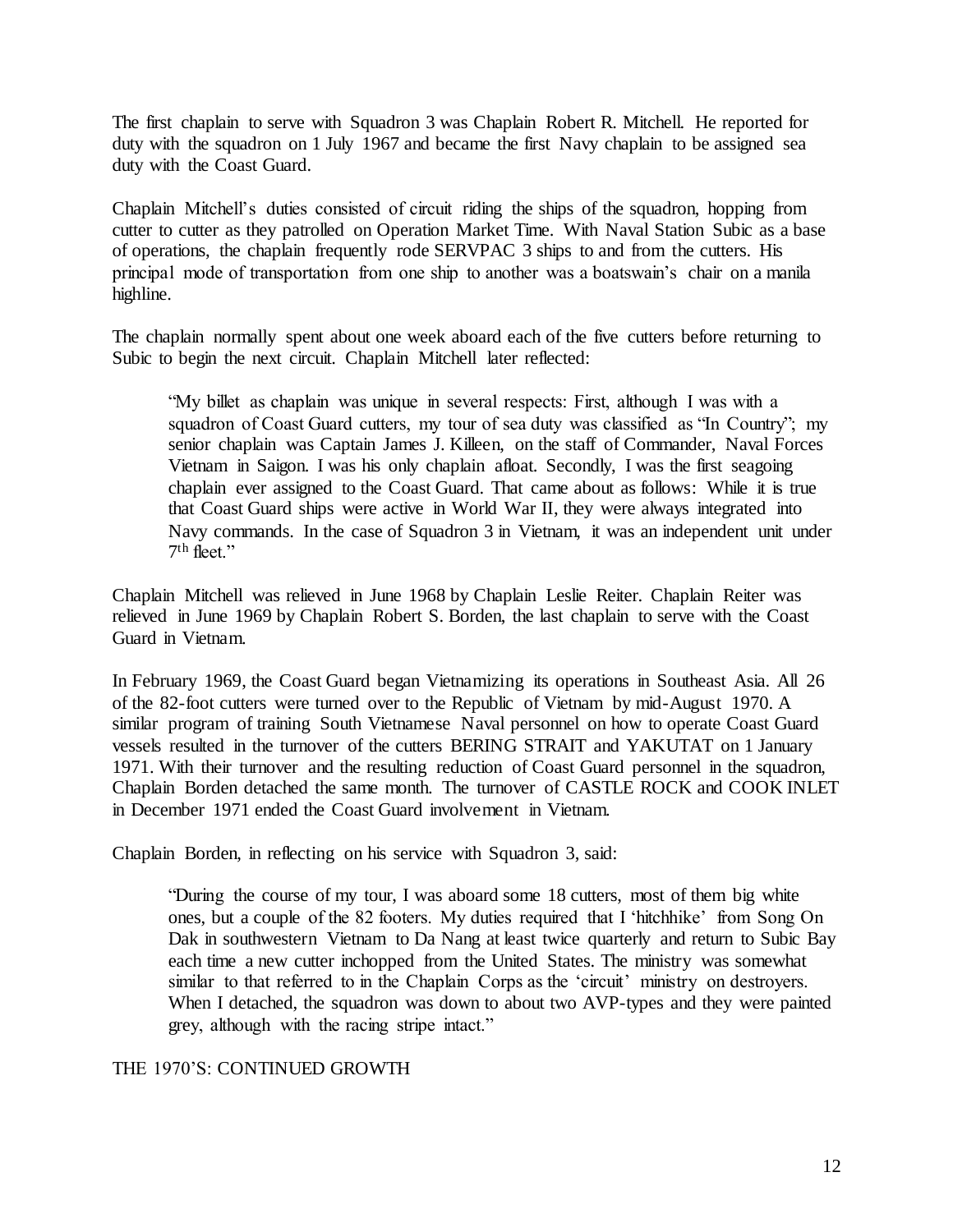The 1970's saw the number of chaplains assigned to the Coast Guard increase even more. The decade also marked the beginning of the history of Naval Reserve chaplains serving with the Coast Guard.

In August 1971, the Coast Guard established a training center at the former Army security base in Petaluma, California. The following month, Chaplains Joseph A. Ferraro and Merrill C. Leonard reported. Less than a year later, in June 1972, the Coast Guard took possession of the former Naval Station on Kodiak Island in Alaska and established a Coast Guard base there. Kodiak was a situation similar to Governors Island with family housing and a number of tenant commands. The chaplains assigned to the Naval Station, Chaplain Bashford S. Power and Chaplain George S. Macho, were transferred to the Coast Guard base on the day it shifted from Navy to Coast Guard property. Chaplain Macho later reflected:

"The first year was tough going. The Coast Guard realized the importance of the base but the cost of operation was beyond all expectations. As one of the officers told me in the first few weeks of transition, 'Thank God for the chaplains, they are the only nonproblem area."

COMMANDANT NOTICE 7301 of 19 November 1975 authorized Coast Guard funding for the ministry of chaplains to the Coast Guard. The Coast Guard, by a joint service agreement, had always reimbursed the Navy for pay and allowances of chaplains detailed to the Coast Guard for duty. It was not until 1972 that the Coast Guard officially agreed to fund the chaplains' programs. However, that decision was never officially promulgated in either a Commandant instruction or in the Coast Guard Comptroller Manual. The notice, published in 1975, stated that necessary supplies needed by Navy chaplains serving with the Coast Guard could be properly charged to Coast Guard operating expenses. Unfortunately, the notice was rather restrictive in its wording and did not specifically include funding for travel, purchase of organs or other major chapel equipment or funding for the construction of chapels out of appropriated funds.

On 27 May 1976, The Chapel of Our Lady of the Sea on Governors Island was rededicated by Terence Cardinal Cooke, Archbishop of New York and Military Vicar. The chapel had been transformed from a stereotyped Army chapel to a modern place of worship. The transformation had begun almost four years earlier when it was found that the wiring in the chapel was dangerous, the walls were not fireproof and the exterior needed painting. Since this would involve major reworking, it was decided to go ahead with a complete renovation which would bring the chapel up to date with modern trends in the Roman Catholic Church following Vatican II. Present at the rededication were Chaplain Peter R. Pilarski, the Roman Catholic chaplain on Governors Island, and his predecessor, Chaplain Richard M. Mattie, who had begun the renovation project.

# CHAPLAIN COORDINATOR

With the number of Navy chaplains serving with the Coast Guard increased to fifteen, the need for official coordination of the chaplains became apparent to the Navy Chaplain Corps. The Chief of Chaplains proposed that the senior Navy chaplain assigned to the Coast Guard Academy (at that time the senior ranking Navy chaplain serving with the Coast Guard) be designated as the "Chaplain Coordinator" for all chaplains assigned to Coast Guard commands. The Commandant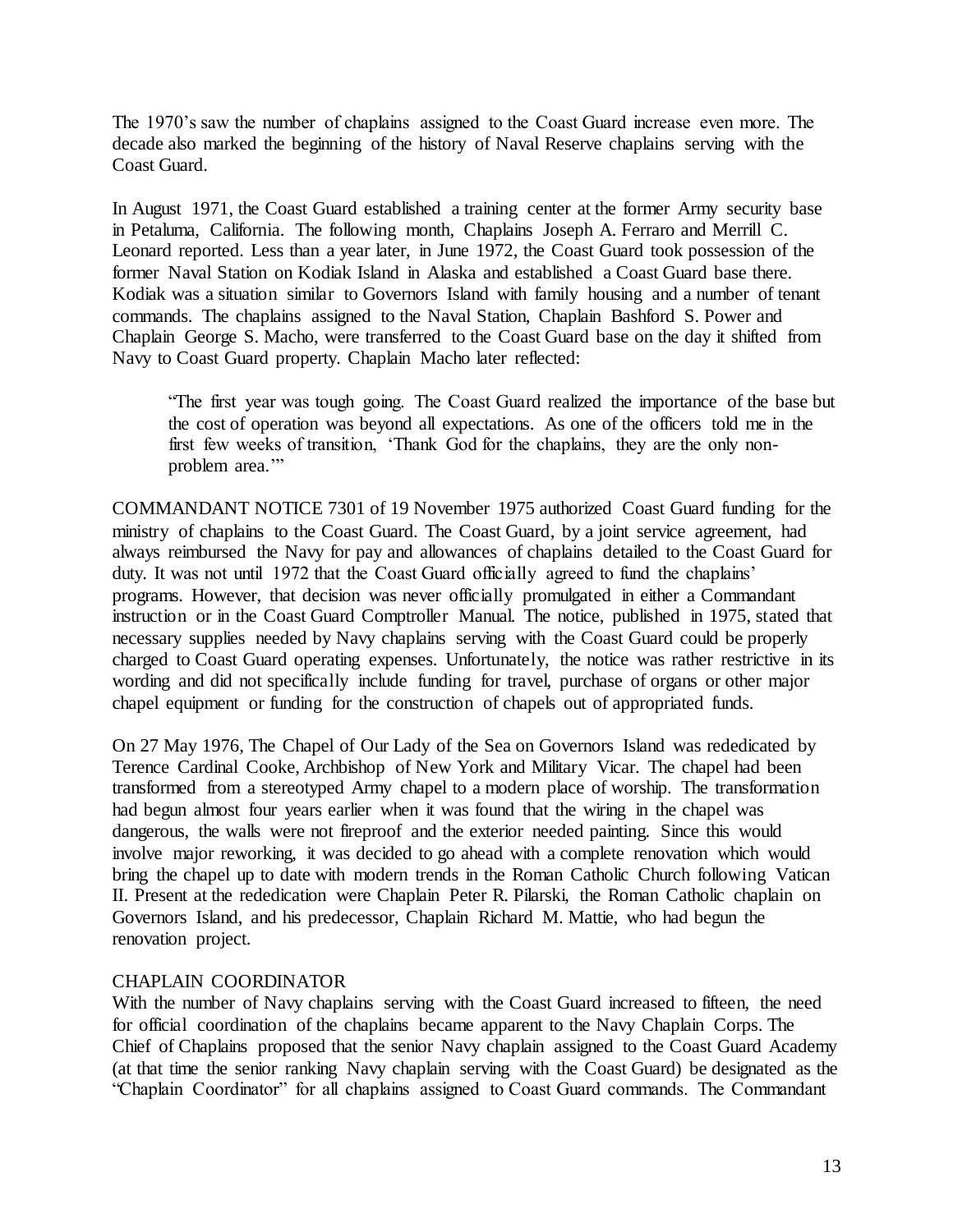of the Coast Guard responded with the alternative proposal for designating the senior chaplain billet at Support Center New York (Governors Island) as "Chaplain Coordinator for Chaplains serving with the Coast Guard."

On June 22, 1976, the Chief of Chaplains advised the Commandant of the Coast Guard that the Chief of Naval Operations concurred with the Commandant's recommendation. Shortly after that, Chaplain Eli Takesian, who, as a commander was the senior chaplain at Governors Island, was designated as the "Chaplain Coordinator for the Coast Guard." The position was unique in that it was the only coordinator who was not stationed with and, as a primary duty, assigned to the headquarters of his claimancy; nor did he serve in a position where his primary and collateral duties fit hand in glove.

A further challenge faced by Chaplain Takesian was convincing a number of senior Coast Guard offices of the need for a "Chaplain Coordinator." Coast Guard units generally act independently and not as part of a squadron, carrier group, or battle group. As a result, they do not think in terms of "coordination" as much as their Navy counterparts. They also tend to be more self reliant. Chaplain Takesian liked to compare the Navy to "a school of fish" and the Coast Guard to "hermit crabs." He was successful in winning the support of these offices. (15)

In August of 1977, Chaplain Takesain flew to San Francisco to join Vice Admiral Austin Wagner, USCG, Commander, Western Area, on a WESTPAC tour. His visits to isolated Coast Guard LORAN Transmitting Station on islands in the western Pacific made him aware of the need for developing a lay leader program to train people and provide materials so that Coast Guard personnel might be provided with religious ministry. He returned with the hopes of starting a lay leader training program at the Academy and at the recruit training centers in Cape May and Alameda. He also wanted to have active duty chaplains assigned to each of the District Offices, who would provide a circuit-riding ministry and facilitate lay reader programs.

Aware of the need for more chaplains to provide religious ministry to the Coast Guard, Chaplain Takesian approached the Chief of Chaplains' office about securing selected reserve chaplains to drill and mobilize with the Coast Guard.

#### SELECTED RESERVE

In 1977, seventeen Naval Reserve (SELRES) billets were authorized to augment chaplain services to the Coast Guard in the event of mobilization. These billets were formed into a SELRES unit named "Naval Reserve U.S. Coast Guard Religious Support Detachment Number 106" (NR USCG RELSUP 106). For administrative purposes, these reserve chaplains were assigned to the Naval Reserve Center at Adelphi, Maryland, with training and supervisory responsibility delegated to the staff chaplain of Naval Reserve Readiness Command Region Six as an additional duty. Chaplain Daniel Stone served in that capacity at the time the unit was established.

The unit was unusual in that its members were scattered across the United States and drilled at active duty Coast Guard commands near their homes, most often at Air Stations, Group Commands or District offices. In the early years, the only time members of this reserve unit saw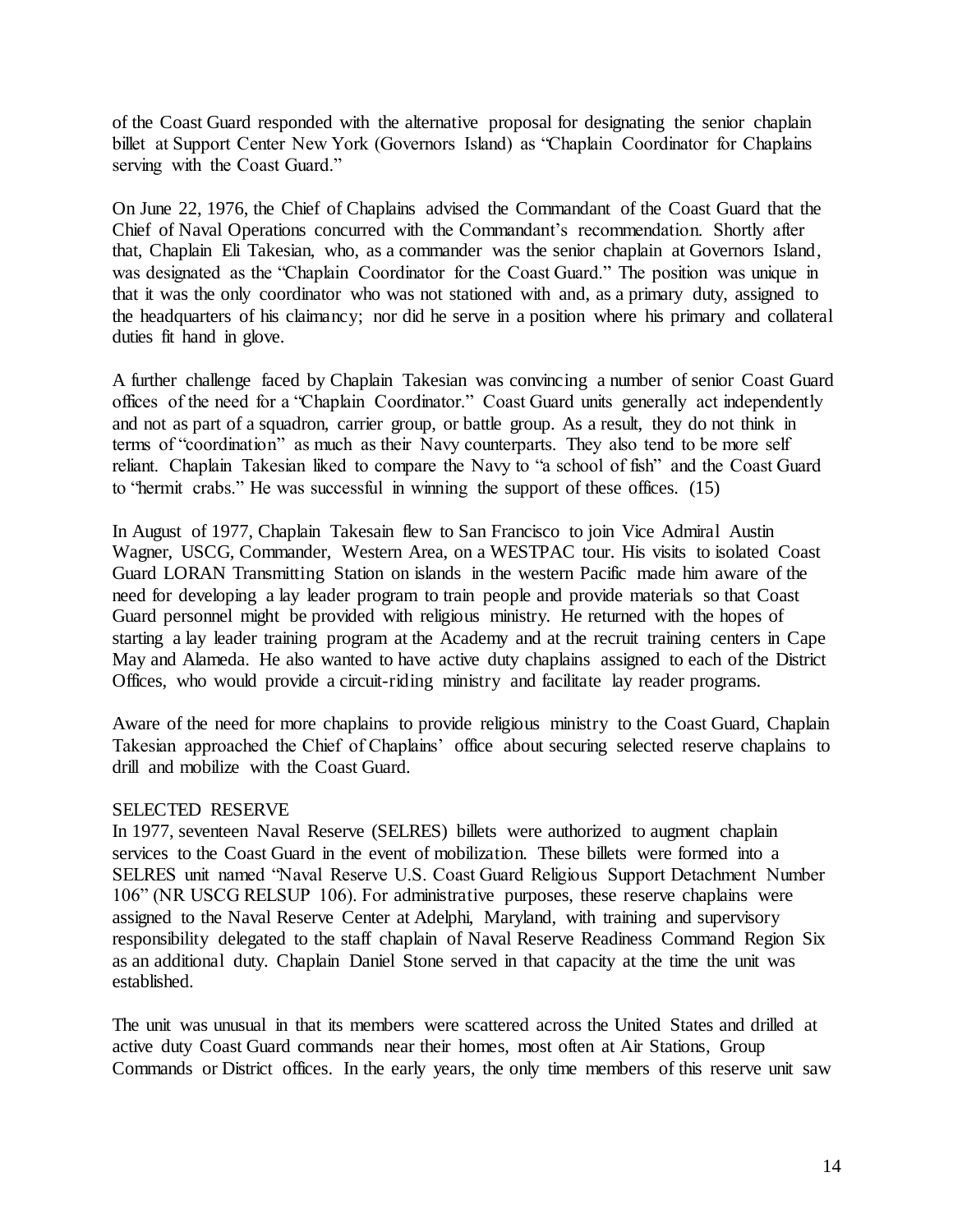each other was if they were able to attend meetings of all the reserve chaplains in the Readiness Command.

With so few active duty chaplains assigned to the Coast Guard, the role of selected reserve chaplains in providing religious ministry to Coast Guard personnel was vitally important. Many of these reserve chaplains served in areas where no active duty chaplain was assigned. Drilling on weekdays at active duty Coast Guard commands, frequently doing far more than their required two days per month, these chaplains functioned more as part time active duty chaplains than as typical Naval Reserve chaplains.

# UNIFORMS AND RESTRUCTURING

COMMANDANT NOTICE 1020 of 14 June 1978 authorized Navy chaplains detailed to serve with the Coast Guard to wear the Coast Guard uniform. In 1976, the Coast Guard had adopted a new, distinctive uniform. Prior to that time, Coast Guard personnel had worn the same uniforms as the Navy, only with Coast Guard insignia. This Notice specified that when Navy chaplains wear the Coast Guard uniform they "will wear the cap device, sleeve insignia, and insignia on shoulder marks of the Navy Chaplain Corps in lieu of Coast Guard insignia. "

During this time, the Religious Program Specialist (RP) rating was being established in the Navy. Chaplain Takesian advised the Chief of Chaplains against trying to establish the rating in the Coast Guard because of the extremely small numbers that would be involved. He suggested either detailing Navy RPs to duty with the Coast Guard or continuing to utilize Coast Guard yeoman. Chaplain Takesian thought that the latter would be preferable since Navy petty officers would likely be perceived as "outsiders."

Chaplain Takesian, because of his responsibilities as the senior chaplain at Governors Island, found it difficult to devote the time necessary to being the "Chaplain Coordinator for the Coast Guard." While he was able to visit Coast Guard Headquarters in Washington, D.C. on occasion and work on developing a budget, he also knew that a staff chaplain there was a necessity.

Thus, he recommended to the Commandant of the Coast Guard in February of 1979 that a new billet, "Chaplain, United States Coast Guard" be established in Headquarters, with additional duty as "Assistant to the Chief of Chaplains for Coast Guard and Merchant Marine Chaplains," and a collateral function as "Chaplain Coordinator for the Coast Guard." He further recommended that the senior chaplain billet (which was a Captain's billet) at Support Center New York be deleted and transferred to Coast Guard Headquarters in Washington, D.C. (16)

The following May, the Commandant of the Coast Guard requested an additional chaplain billet to establish the position of a staff "Chaplain, USCG" at Coast Guard Headquarters. He also requested that if this was not possible that the senior chaplain at Support Center New York be given Additional Duty (ADDU) orders to the Commandant, U.S. Coast Guard as staff "Chaplain, USCG." Chaplain Takesian advised the Commandant not to pursue his latter recommendation "as this will only complicate matters." (17)

Realizing that Governors Island was in many ways a microcosm of the Coast Guard, Chaplain Takesian approached the Commanding Officer of the Training Center on Governors Island about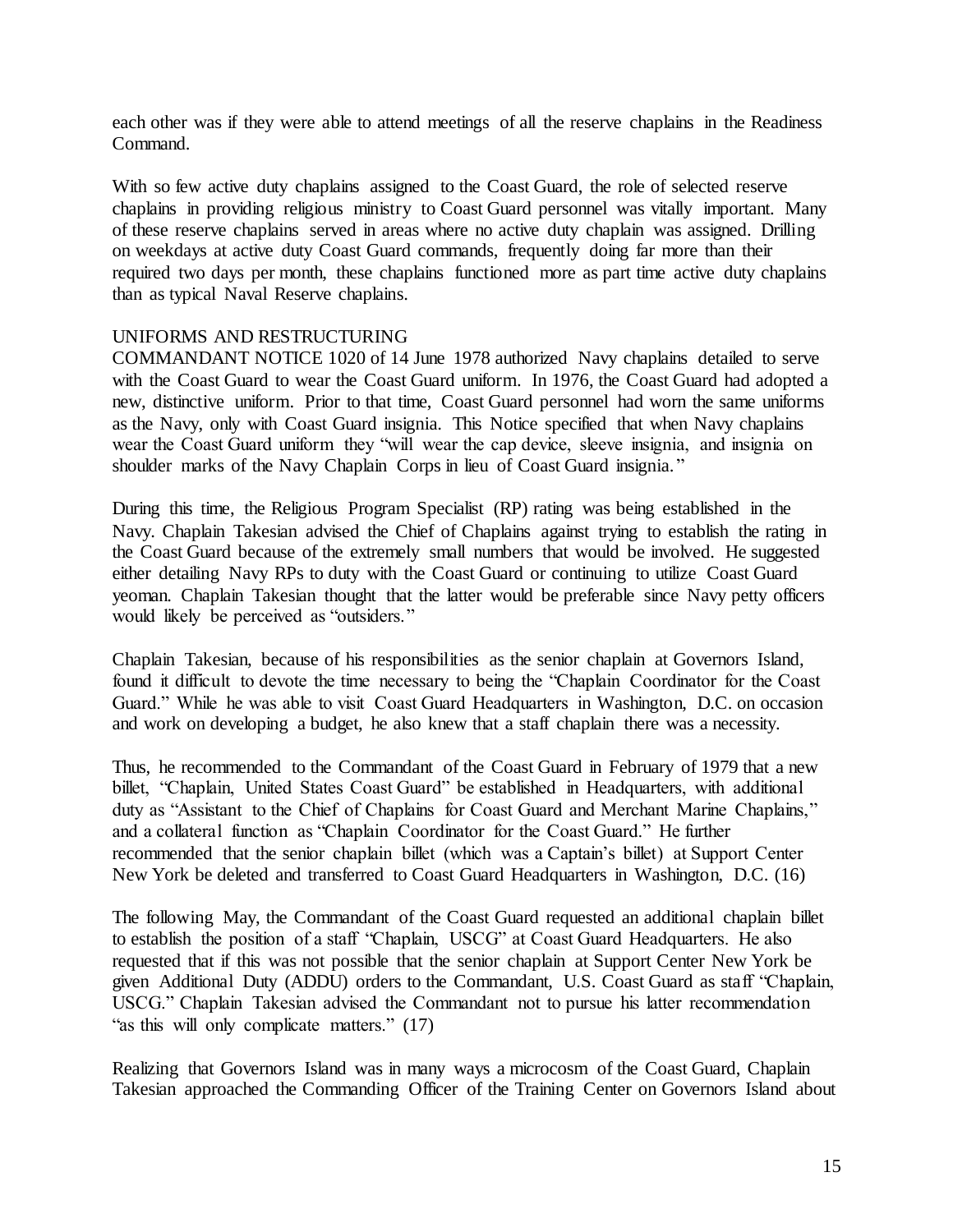the possibility of setting up a two-week orientation course for Naval Reserve chaplains that would introduce them to the Coast Guard. Working together with the Training Center's Commanding Officer and with Chaplain Theodore Granberg, a reservist from New Jersey who was assigned to NR USCG RELSUP 106, Chaplain Takesian developed a curriculum.

A Coast Guard orientation course for Naval Reserve chaplains was conducted at Governors Island for the first time in 1979. Chaplain Granberg served as the course director. The two-week course was designed to introduce reserve chaplains to the organization, missions, uniforms and programs of the Coast Guard in order to enable them to provide better service should they be mobilized for ministry in the Coast Guard. Active duty chaplains en route to the Coast Guard began attending this course in Spring 1990.

Rear Admiral John J. O'Connor, the Chief of Chaplains, United States Navy, commented very favorably about Chaplain Takesian's performance as the first Chaplain Coordinator for the Coast Guard:

"Wherever I have visited Coast Guard (personnel), including the Washington Headquarters, I have heard his praises sung. For his own efforts of the past two and one half years and the efforts of his fellow chaplains in the outstanding ministry they provide on a daily basis—a ministry too little known and appreciated—I am sincerely grateful." (18)

# CHAPLAIN COORDINATION EXPANDS

In 1979, Stanley J. Beach took over as the second Chaplain Coordinator of the Coast Guard, with additional duty as the Senior Chaplain at U.S. Coast Guard Support Center, Governors Island. At Governors Island, Chaplain Beach's work was very specific and focused on serving the members stationed there. He supervised three other chaplains and two enlisted personnel. He also conducted worship, counseled and provided professional advice to the Commanding Officer. In addition, Chaplain Beach identified a need for, and subsequently established, family assistance programs at Governors Island.

"I discovered that the shorter but more frequent U.S. Coast Guard deployments tended to be more disruptive of family life," Beach wrote. "[They were more] difficult than the longer and less frequent deployments experienced in other services."

In his role as Chaplain Coordinator, Chaplain Beach conversely addressed the continuing larger needs of the chaplain corps throughout the service. His duties in that job were many and varied, highlighting the immediate importance of that relatively new position.

"I traveled to U.S. Coast Guard units with chaplains to inspect and advise commands. [I] advised the Commandant via the Director of Personnel. I worked with U.S. Coast Guard, U.S. Navy and the Department of Defense to establish four new U.S. Coast Guard chaplain billets… I conducted memorial services for the Blackthorn in Tampa, Florida, conducted two flag officer funerals at Arlington National Cemetery, established a U.S. Coast Guard Orientation Training Course for the Naval Reserve chaplains, and arranged for the first chaplains to accompany cadets on their summer cruise," Beach wrote. (19)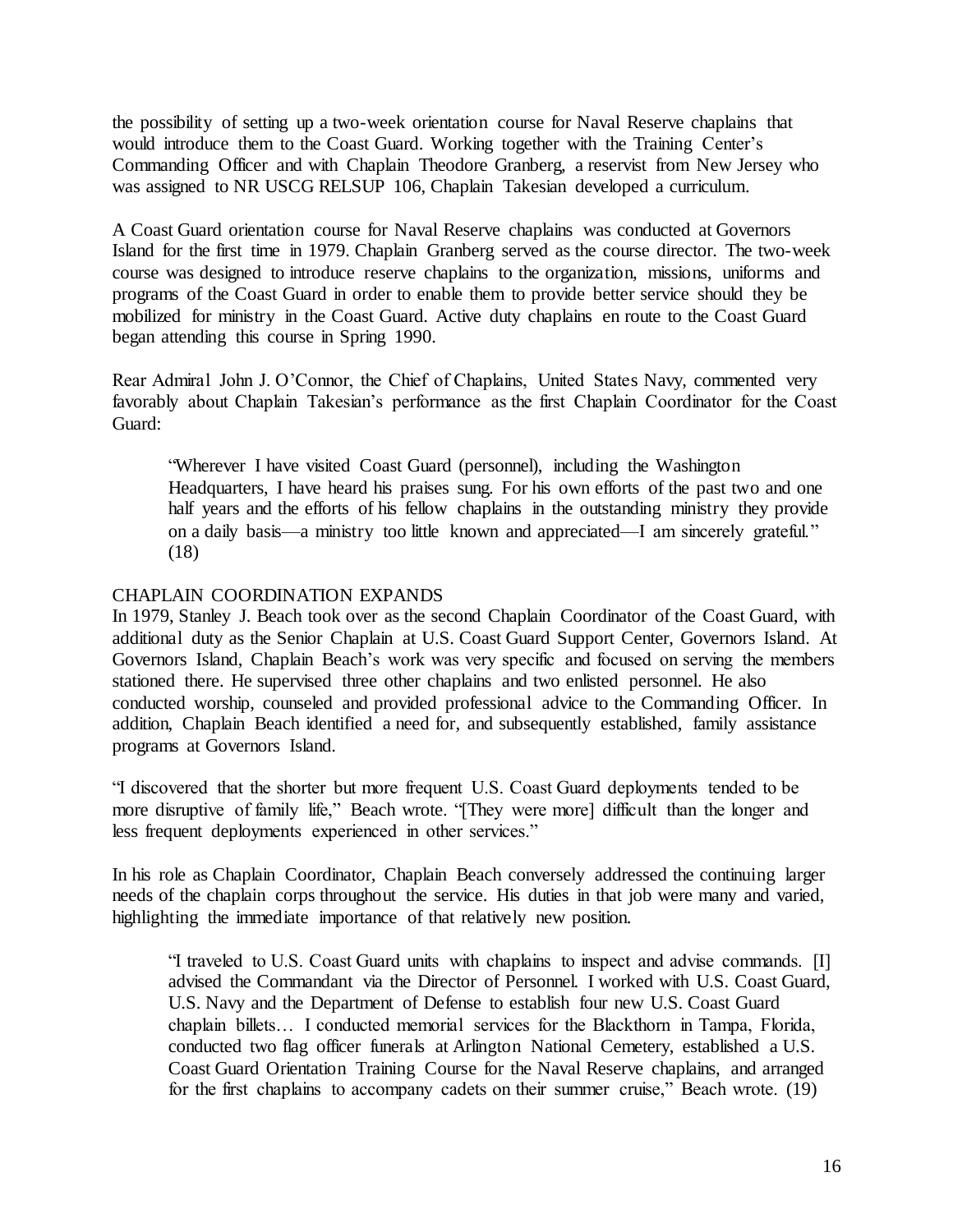With so many responsibilities and duties, the job of Chaplain Coordinator was becoming increasingly demanding. As the Coast Guard and its chaplain corps grew, it seemed more difficult for one person to balance the coordinator job as well as fill a regular chaplain billet.

## THE 1980'S: NEW ORGANIZATION

Fifteen chaplains were assigned to the Coast Guard at the beginning of 1980; but before the year ended, three additional chaplain billets had been authorized and filled. However, securing those billets was a difficult process.

"[There were] major challenges in securing new billets. DOD had a restriction on the numbers of personnel assigned to outside agencies—which required frequent communications with DOD representatives to explain the "arrangement" of the Navy Chaplain Corps and the U.S. Coast Guard. DOD had continued to insist that the Coast Guard establish their own chaplains," Beach said. (20)

Despite that challenge, the 1980s would have the most growth in numbers of any decade thus far and would see significant improvements in the supervision of both regular and reserve chaplains assigned to the Coast Guard.

## BILLET CHANGES

Chaplain David L. Pearcy reported to Coast Guard Air Station Cape Cod, at Otis Air Force Base, Massachusetts in June of 1980. The Air Station, commissioned in August of 1970 as a tenant command aboard Otis Air Force Base, became the largest active duty military installation in the Otis complex when the Air Force left the site in December 1973. The last Air Force chaplain departed Otis in 1975. Until Chaplain Pearcy's arrival in 1980, there was no active duty military chaplain presence at the complex.

At the time, the Coast Guard was the host command and managed base housing for approximately 2,200 people in over 600 units. It also provided support services such as medical care, base exchange, movie theater and many other family-oriented activities.

The chaplain billet at Cape Cod was justified not only because of the personnel at the Air Station, but also because of the need to provide for the religious needs of the personnel of the First Coast Guard District, headquartered in Boston, Massachusetts. Chaplain Pearcy functioned not only as the Air Station chaplain but also as a "circuit rider", providing ministry to over 75 small, remote stations and a large number of floating units, including a number of large cutters. In effect, the chaplain assigned to Air Station Cape Cod had served as the chaplain to Coast Guard personnel and their dependents throughout the First Coast Guard District (New England), with the Air Station being the base of operations.

The U.S. Navy Chaplains Manual (OPNAVINST 1730.1), which had been previously distributed as an information document to Coast Guard commands and which authorized active duty chaplains and mobilization chaplain billets, became effective for Coast Guard use in the fall of 1980 with the promulgation of Commandant Instruction M1730.2 on 29 October 1980. The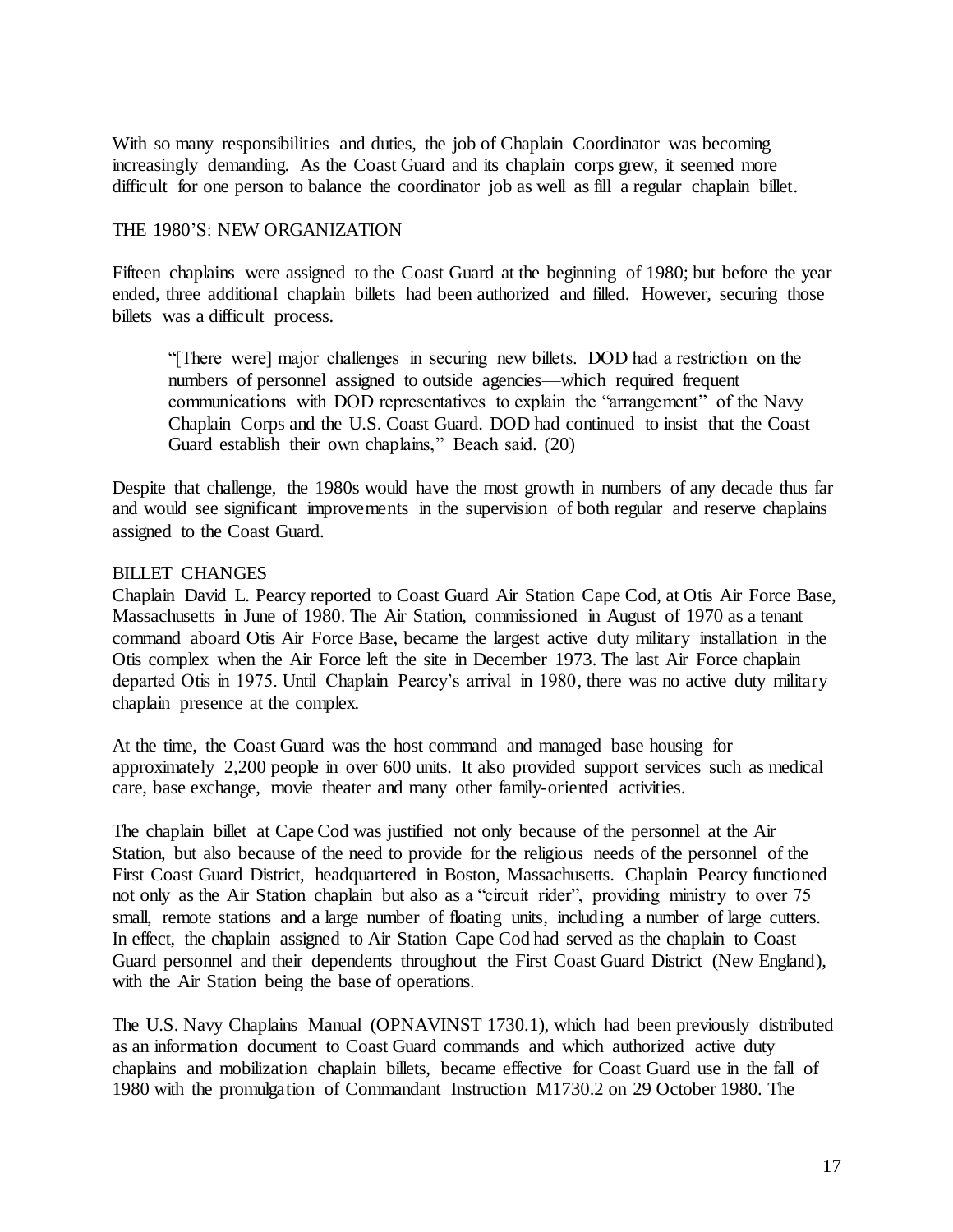notice also noted that requests for information, resources and any assistance pertaining to the religious support program or chaplains' ministry in the Coast Guard was to be addressed to Commandant (G-PS) via the Coast Guard Chaplain Coordinator at Support Center New York.

COMMANDANT INSTRUCTION 1730.3 was promulgated in February 1981. It dealt with "U.S. Navy Chaplains serving the Coast Guard." It discussed both the assignment of active duty and reserve chaplains to duty with the Coast Guard and specified that all chaplains serving with the Coast Guard were to be coordinated and supervised by the Chaplain Coordinator, USCG, and that they were authorized to wear the Coast Guard uniform with a Navy cap device and sleeve, collar and shoulder board insignia of the Navy Chaplain Corps in lieu of Coast Guard insignia.

The recruit training center at Alameda was decommissioned in June of 1982. Chaplain Baker, the last Protestant chaplain to serve at the recruit training center, retired and Chaplain Baldwin, the final Roman Catholic chaplain, was reassigned to the newly created position of District Chaplain for the Twelfth Coast Guard District, headquartered in San Francisco. He continued to work out of the chapel office of the newly-commissioned Support Center, Alameda.

Chaplain Norman Ricard's retirement from active duty on 1 July 1982, while serving at the Reserve Traiing Center in Yorktown, brought to a close an active duty career which touched Coast Guard personnel more than most. Chaplain Ricard had served two tours of duty at the Academy, first in the early sixties and again in the mid-seventies. His last tour of duty had been at the Reserve Training Center in Yorktown, Virginia.

1982 was a significant year for the selected reserve chaplains assigned to the Coast Guard as well. That year, the members of NR USCG RELSUP 106 came under the supervision of their own unit commanding officer rather than the staff chaplain of the Readiness Command. Chaplain John Griffith was the first to fill the newly created billet of Commanding Officer of NR USCG RELSUP 106.

#### CHAPLAIN OF THE COAST GUARD

A major milestone occurred in February of 1983 when Chaplain Eddy Moran reported to Coast Guard Headquarters as the first staff "Chaplain, U.S. Coast Guard." The newly-established billet was a special staff element under the immediate direction of the Vice Commandant and Commandant.

During Chaplain Moran's tour of duty he wrote the first Commandant Instruction (Manual) on "Religious Ministries in the Coast Guard" and discovered and disseminated a provision in the comptroller regulations that allowed the Coast Guard to furnish uniforms for Navy chaplains assigned to it.

Chaplain Moran integrated the selected reserve chaplains assigned to the Coast Guard into a more active functional role, even including them in some of the special training conferences held for the active duty chaplains. He also insured that the chaplains were made an integral part of the Coast Guard's developing family programs.

#### CHAPLAIN OPERATIONS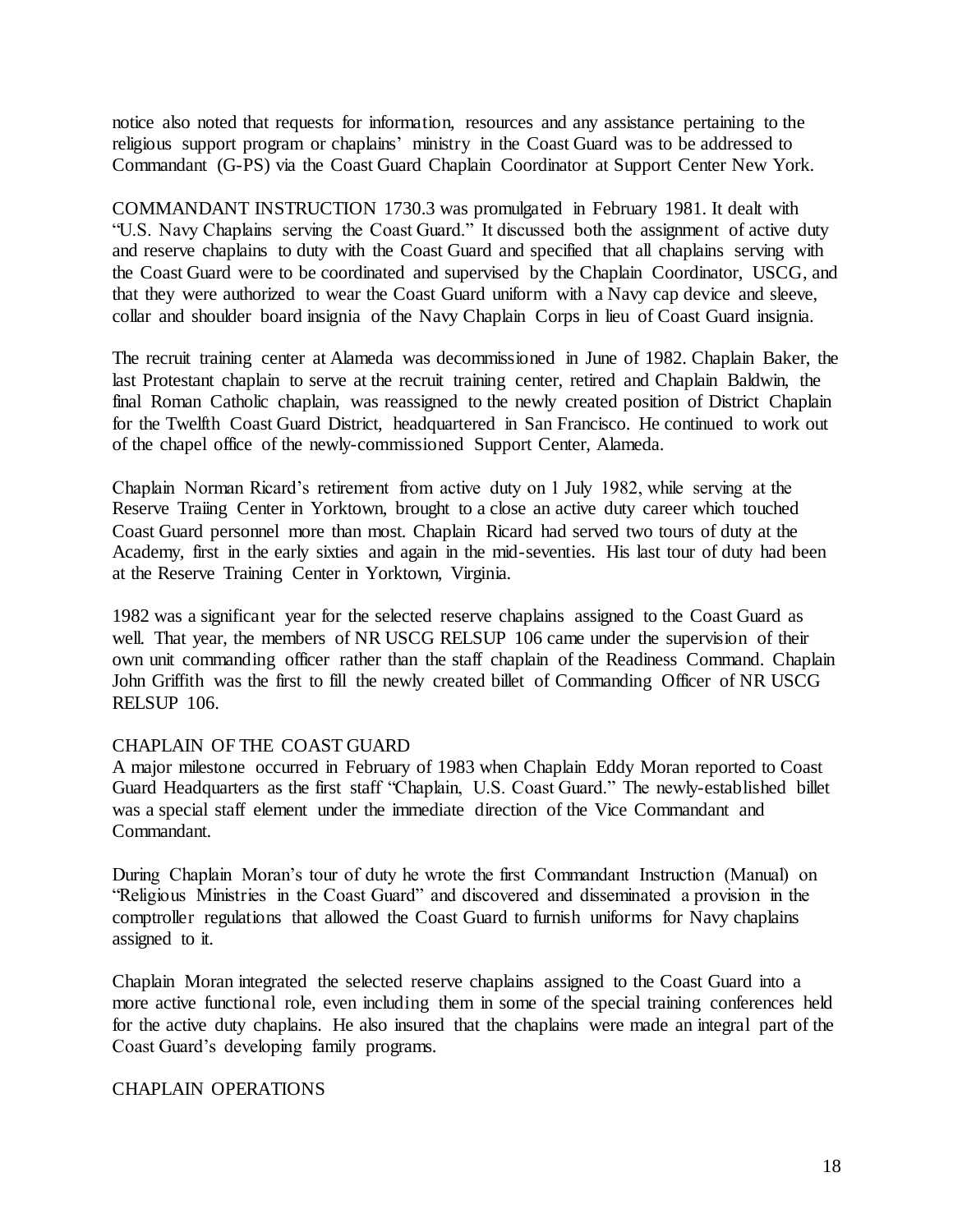The Seventh Coast Guard District, headquartered in Miami, Florida, became the second District to have a chaplain assigned primary duty as the District Chaplain. Chaplain Daniel Ottaviano reported to Miami in September of 1983 to a position that he saw as a "circuit rider" both afloat and ashore. The Seventh District, which included the Greater Antilles Islands and eastern Caribbean Sea, was heavily involved in the interdiction of drug smuggling and law enforcement. Chaplain Ottaviano spent, on average, three quarters of this time in the field visiting District units. Half of that time was spent riding cutters involved in law enforcement patrols. In reflecting on his tour of duty with the Coast Guard, chaplain Ottaviano described it as "interesting, exciting, with a lot of room for innovation and creativity." (22)

The Thirteenth Coast Guard District, which includes the states of Washington, Oregon, Idaho and Montana as well as a large area of the Northern Pacific Ocean extending halfway to Hawaii, became the third District to have a chaplain assigned primary duty as a District Chaplain. Chaplain Virgil J. Tillman reported to Seattle in August of 1984. The District headquarters and staff were located in the Henry M. Jackson Federal Building in Seattle but the District Chaplain's office was located in the Support Center on the waterfront in downtown Seattle at Pier 36 where four major cutters, including two polar icebreakers, were homeported.

Chaplain Tillman later gave the following description of his ministry as the Thirteenth District chaplain:

"In addition to worship and counseling, religious ministry since that time has involved administrative work in the areas of writing local instructions, requesting and securing office and chapel spaces and educating personnel on the chaplain's role within the command. This has proven to be very exciting. The ministry is such that the chaplain may find himself driving through the snow covered Cascade Mountains one day, flying about the Olympic Mountains or the Oregon Coast the next and sailing on the Puget Sound the third day. All of this is in order to visit his people during a time of crisis, in isolated duty or mid-deployment. The chaplain is given orders on a quarterly basis which allow for frequent responding to emergency situations anywhere within the Thirteenth District."  $(23)$ 

One of the major events that occurred during Chaplain Moran's tour of duty at Coast Guard Headquarters was the entombment of the unknown serviceman from the Vietnam War at the Tomb of the Unknowns in Arlington National Cemetery. On Memorial Day of 1984, Chaplain Moran, as the Chaplain of the Coast Guard, was a participant in the entombment ceremony.

In April of the following year, Chaplain Martha E. Bradley reported for duty as the first chaplain assigned to the Coast Guard Support Center in Portsmouth, Virginia. Chaplain Bradley also became the first female chaplain to be assigned to duty with the Coast Guard. Much like the chaplain assigned to the Air Station in Cape Cod, this Support Center Chaplain also functioned as the District Chaplain for the Fifth Coast Guard District, with its headquarters located in a different location in Portsmouth.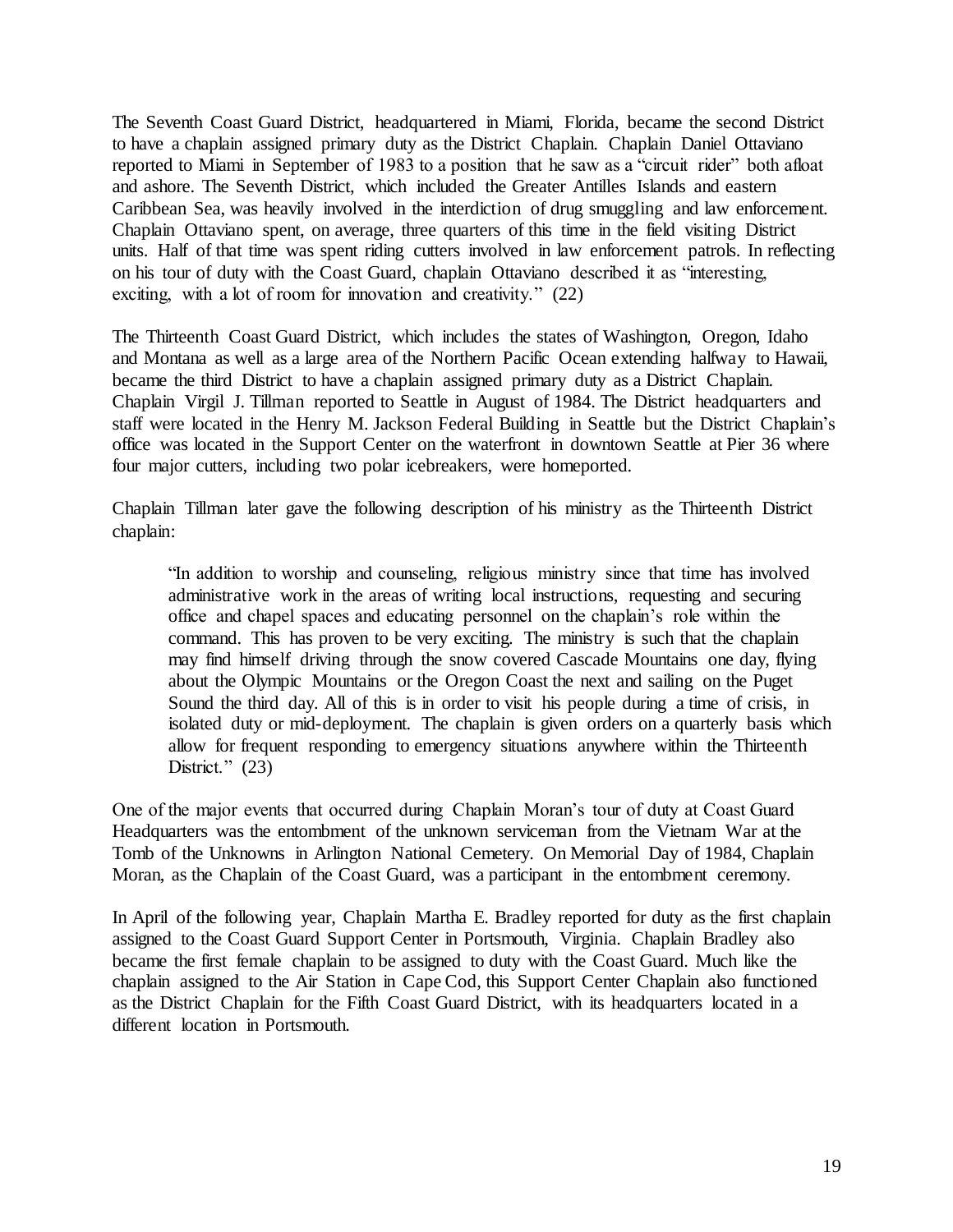In 1984, the selected Reserve chaplains assigned to NR USCG RELSUP 106 had their first annual meeting as a unit. Chaplain Bill Will, the new commanding officer of the unit, presided at the meeting and worked on unit organization and accountability throughout his tour of command.

COMMANDANT INSTRUCTION M1730.4 "Religious Ministries Within the Coast Guard" was promulgated on 7 May 1985. For the first time the Coast Guard had its own manual on religious ministries. In many ways it was a Coast Guard adaptation of the Navy OPNAVINST 1730 series, but it also reflected the establishment of the "The Chaplain, United Stated Coast Guard" and the existence of NR USCG RELSUP 106.

In June of 1986, Chaplain Moran departed Coast Guard Headquarters and Chaplain Alan Plishker became the second Chaplain of the Coast Guard.

The following year a chaplain billet was established at the Coast Guard Air Station at Borinquen, Puerto Rico. Chaplain Douglas Shamburger reported to the Air Station in July of 1987.

During Chaplain Plishker's tour, the Coast Guard underwent a major realignment which involved merging some Districts and the creation of Maintenance and Logistics Commands for both the Atlantic and Pacific Areas. The goal of this realignment was to increase the number of operational personnel and decrease the number of support personnel. Chaplain Plishker successfully fought the proposal to place all chaplains under the Maintenance and Logistic Commands rather than have them assigned to operational commands. In the end, the only impact his realignment had on the chaplains assigned was in the Twelfth District (headquartered in San Francisco). The realignment merged the Twelfth District with the Eleventh District, which was headquartered at Long Beach. With the Twelfth District no longer in existence, the District Chaplain was reassigned to the staff of Commander, Pacific Area with headquarters on Coast Guard Island in Alameda.

Chaplain Plishker was also faced with the proposal for the disestablishment of NR USCG RELSUP 106. It was uncertain whether the reserve chaplains would be converted to Individual Mobilization Augmentees (IMAs) and remain assigned to active duty Coast Guard commands, or whether there would no longer be any reserve chaplains assigned to the Coast Guard. After consultations with the Chief of Chaplains and the Commander, Naval Reserve Force, it was decided to leave NR USCG RELSUP 106 intact as a selected reserve unit.

Chaplain Plishker retired from active duty in July of 1989. Prior to his departure, Chaplain Plishker revised the "Religious Ministries within the Coast Guard" instruction. COMMANDANT INSTRUCTION M1730.4A was finally promulgated on 8 September 1989.

Chaplain James G. Goode reported to Coast Guard Headquarters in July of 1989 to become the third Chaplain of the Coast Guard.

#### THE 1990'S: FULL OF CHALLENGES

The year 1990 was special and full of challenges for the nation's oldest, continuous, seagoing armed service. It was a special time because of the celebrations surrounding the Coast Guard's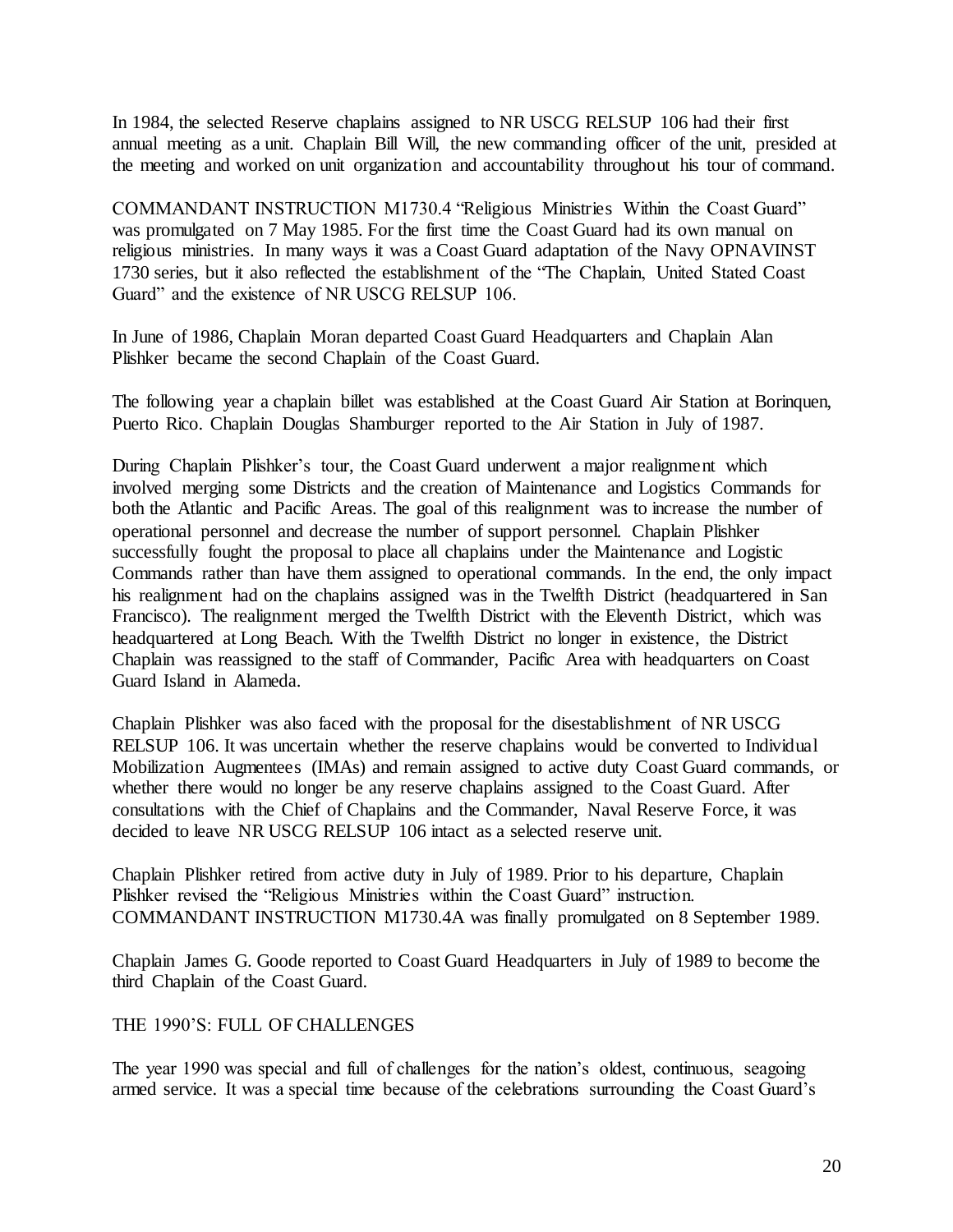bicentennial, marking two centuries of service dating back to 4 August 1790 when Congress authorized a fleet of revenue cutters, forerunners of today's Coast Guard. During 1990, the Coast Guard was designated as federal on-scene coordinator of the summer 1990 cleanup effort in the wake of the Exxon Valdez massive oil spill in Alaskan waters. The year also saw the Coast Guard respond to Desert Shield and Desert Storm requirements for enhanced security in U.S. and Persian Gulf ports, and to the critical need for experienced boarding personnel for the naval embargo of Iraq.

Navy chaplains were very much a part of these celebrations and challenges. For the first time in its fifty-year history, members of the Coast Guard reserve were involuntarily mobilized. Port Security units from Milwaukee, Buffalo and Cleveland were mobilized and deployed to Persian Gulf ports during September and November. Prior to their deployment, these reservists underwent training at Camp Perry, Ohio. Chaplain Goode traveled to Camp Perry and provided training for lay readers and made presentations on family separations and war trauma. Navy chaplains throughout the Coast Guard were involved in training and preparing arrangements for the event of possible mass casualties.

1990 was a very significant year for chaplains serving with the Coast Guard, as well. As the Coast Guard began its third century of service there were twenty-two active duty and seventeen selected reserve chaplains assigned to it. The decade would begin with the realignment of several of the active duty chaplain billets and with a decrease in the number of selected reserve chaplains assigned to the Coast Guard.

Eight active duty chaplain billets were realigned to better reflect their functions. The billet assigned to the Support Center in Portsmouth, Virginia was transferred to the staff of the Fifth District with additional duty orders to the Support Center. The billet assigned to the Air Station at Borinquen was transferred to the staff of Commander, Greater Antilles Section with additional duty to the Air Station.

A number of chaplains were given additional duty orders to better reflect their actual functions. The chaplain assigned to Air Station Cape Cod was given additional duty orders to the First District. The chaplain assigned to the Support Center at Elizabeth City was given additional duty orders to the Fifth District. The senior chaplain at Support Center Kodiak was given additional duty orders to the Seventeenth District and the senior chaplain at Governors Island was given additional duty orders to both the staffs of Commander, Atlantic Area and Commander, Maintenance and Logistics Command, Atlantic. The Seventh District chaplain was also given additional duty orders to Air Station Miami.

While a number of active duty chaplains were realigned, the number of billets authorized for NR USCG RELSUP 106 decreased from seventeen to fourteen during 1990.

The year also saw the development and implementation of a lay reader program throughout the Coast Guard. Chaplain Vucinovich, the Commanding Officer of NR USCG RELSUP 106, came on temporary active duty to develop the Lay Reader Manual, based on one developed by Chaplain Goode while he was the force chaplain for the Submarine Force, Pacific Fleet. Chaplain Chadwick at Cape Cod edited the manual. The "U.S. Coast Guard Training Manual for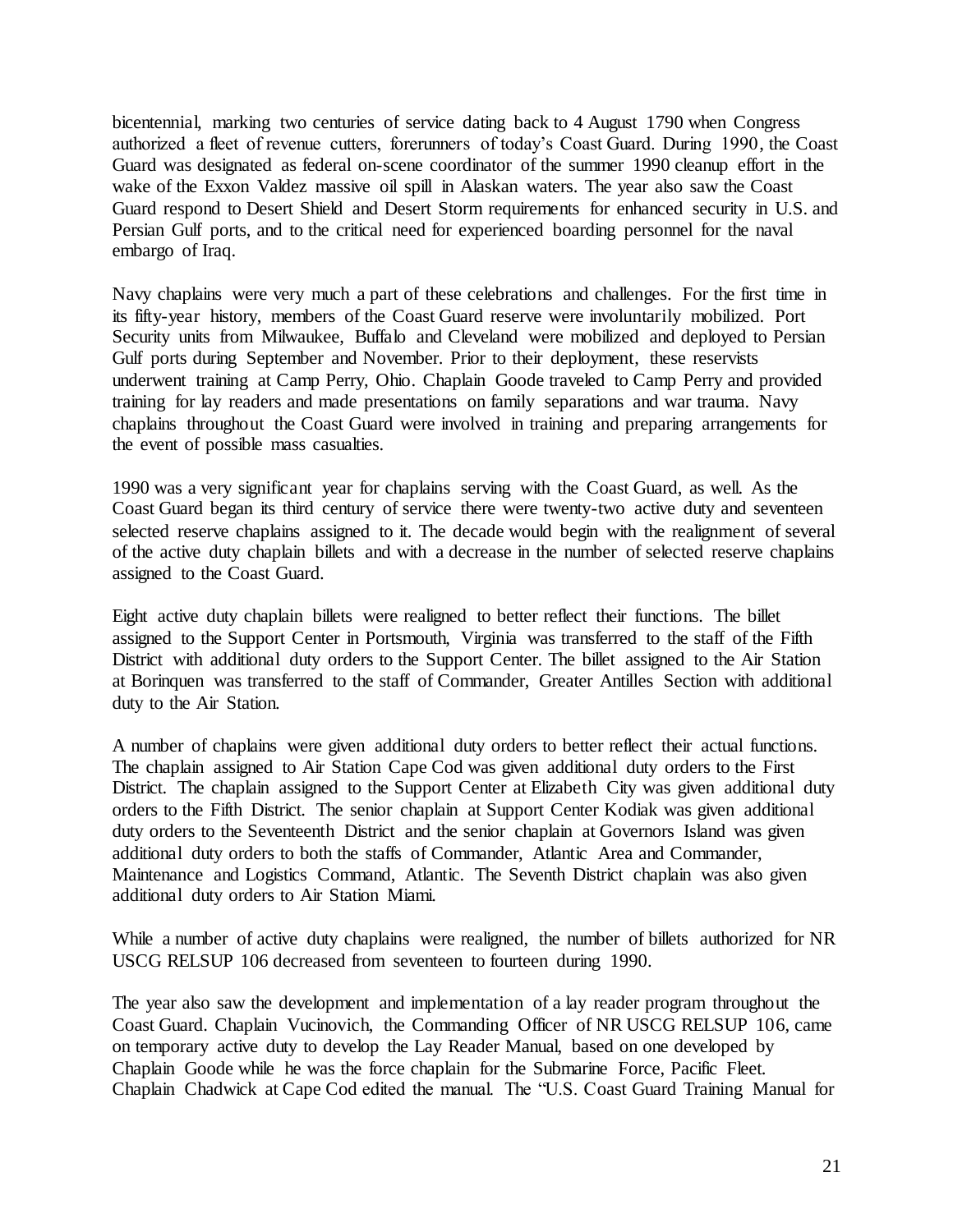Lay Readers" (COMDTPUB P1731.1) was published in May and thirty-six Protestant and an equal number of Roman Catholic lay reader kits were delivered to District chaplains. At the same time, the religious ministries manual (COMDTINST M1730.4A) was amended with the addition of a fourth chapter giving details of the lay reader program. (24)

The first biannual conference for active duty chaplains assigned to the Coast Guard was held at Yorktown during this year of the Coast Guard's Bicentennial. The conference was developed and promoted by Chaplains Goode, Chadwick and Tundel.

The year 1991 marked the transfer of one of the chaplain billets at Governors Island to the Eighth District office in New Orleans. Chaplain Ronald Sturgis reported for duty there in early July. Prior to Chaplain Sturgis' arrival, a selected reserve chaplain had functioned as the Eighth District chaplain on a part-time basis.

The year also saw a new "Memorandum of Understanding Between Chief of Naval Operations and Commandant of the United States Coast Guard Regarding Management of and Reimbursement of Chaplains Serving with the Coast Guard." The memorandum of understanding was the first policy document since 1942 that officially connected the Navy and Coast Guard in the management, reimbursement and utilization of chaplains.

The memorandum was signed by Vice Admiral Martin H. Daniell, USCG, the Vice Commandant of the Coast Guard, on 10 December 1990 and by Vice Admiral J. M. Boorda, USN, Deputy Chief of Naval Operations for Manpower. It detailed the joint services agreement for the management of Navy chaplains to support and meet the religious ministry requirements of the Coast Guard and also provided for the reimbursement for billets of active duty Navy chaplains assigned to the Coast Guard. Further, it made reference to the Chaplain of the Coast Guard and also incorporated the authorization to provide Coast Guard uniforms to Navy chaplains assigned to the Coast Guard.

New chaplain billets were approved in 1991 for Group/Air Station St. Petersburg, Florida, and the Eleventh District Office in Long Beach. An additional billet was also approved for a second chaplain at Air Station Cape Cod. In addition, three civilian support staff positions were approved for Borinquen, the Coast Guard Academy and Petaluma.

#### CHAPLAINS AID HAITIAN CRISIS RESPONSE

Over 20,000 Haitians were rescued from the Caribbean between October 1991 and May 1992 by Coast Guard cutters and their crews. During this crisis, additional Coast Guard resources and support systems were required to meet the critical circumstance of the Haitian refugees. Noting the increased pressures and demands on the crew, Chaplain Goode arranged for seven active duty and two reserve Coast Guard chaplains to be deployed on a rotating basis. The chaplains served from two to three weeks each. This is the first time chaplains were forward deployed on Coast Guard cutters in a non-wartime situation.

Chaplain Clark Prescott from Governors Island was the first and arrived on Thanksgiving Day 1991. He visited all cutters in port providing services for both Haitians and Coast Guard personnel. His services in Spanish enabled larger numbers of Haitians to participate. Chaplain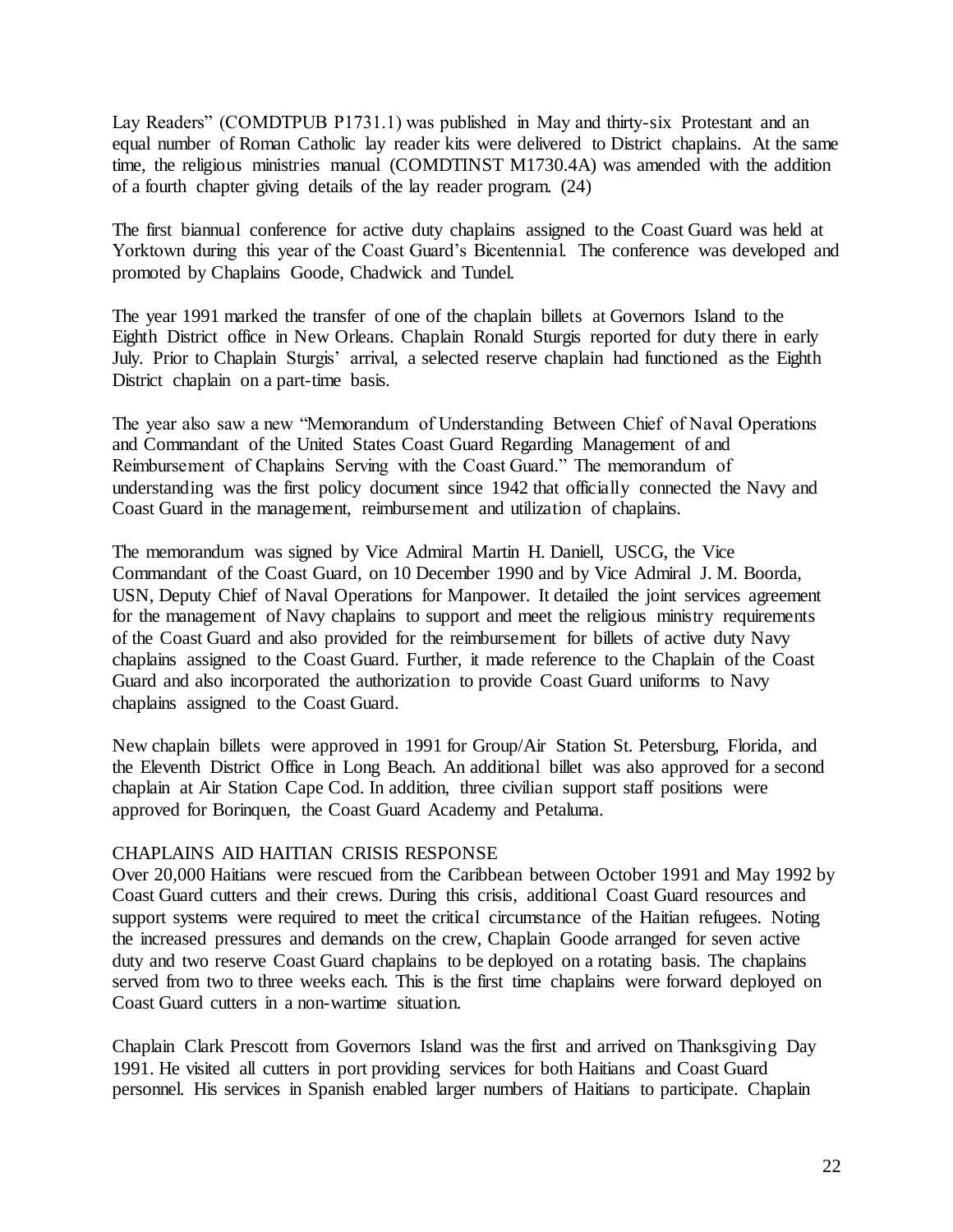James Duncan from the Fifth District arrived on scene a few days later. In addition to riding the cutters during rescue missions, he developed a handbook on Haitian culture, terms and traditions which was most helpful for chaplains and other support personnel arriving on scene. Chaplain Bruce Maxwell, from Petaluma, relieved Chaplain Duncan just prior to Christmas and was most supportive to Coast Guard personnel and Haitians during Christmas and the New Year.

The only Catholic chaplain to serve during this crisis, Chaplain Maxwell provided services aboard Coast Guard Cutters: DURABLE, HARRIET LANE, THETIS, TAHOMA and VIGILANT. Chaplain Maxwell was followed by Chaplain Greg Demarco, Elizabeth City, Chaplain Thomas Kappert, District 7, Chaplain James Ellis, Cape May, Chaplain Richard Inman, Governors Island and two reservists, Chaplain Eric Darrow and Chaplain Francis Bonadonna.

May and June 1992 saw the largest exodus and repatriation of Haitians. Coast Guard cutters were involved in rescuing nearly 16,000 during this period. Three additional chaplains provided support for both Coast Guard personnel and Haitians. Chaplain Felix Villanueva of Borinquen, Chaplain Dave Gibson of Yorktown and Chaplain Robert Adair of District 5 were called in for this strenuous period.

On the work and ministry they provided, one Task Group Commander wrote, the chaplains "provided much needed spiritual advice and services to the crews of the assigned task units, as well as officiating special services for Haitian migrants. Their worth to the success of this operation is immeasurable. Please continue this support."

## NAVY CHAPLAIN OF THE YEAR

For his innovative leadership with the Coast Guard in developing a lay reader program, training programs for reserve and active duty chaplains, the realignment of eight billets, staffing sixteen additional billets by 1995 and his immediate response to the Desert Storm and Haitian Crisis, Chaplain Goode was nominated and selected the outstanding Navy Chaplain of the Year by the Military Chaplains Association (MCA) who presented him with the "Distinguished Service Award" in recognition of that honor on 30 April 1992.

Admiral Kime stated, "Chaplain Goode has brought vitality and spiritually to the Coast Guard. From preparing units for deployment to the Persian Gulf to responding to the latest exodus of Haitian migrants, he has made outstanding contributions to Coast Guard men and women. He is truly deserving, and I am delighted to see his efforts recognized."

Chaplain Goode departed the Coast Guard in July 1992 and reported to his new assignment at Naval Air Station Pensacola in August. His relief, Captain Thomas Chadwick, who served as chaplain for Air Station Cape Cod, 1987-1990, became the fourth Chaplain of the Coast Guard in July 1992.

#### EXPANDING THE CHAPLAIN CORPS' REACH

Much of Chaplain Chadwick's tour as Chaplain of the Coast Guard was spent locating and placing additional chaplain billets throughout the service. At that time, as part of the Commandant's commitment to increase the number of chaplains serving with the Coast Guard, with the goal of one chaplain for every one thousand active duty personnel, new billets were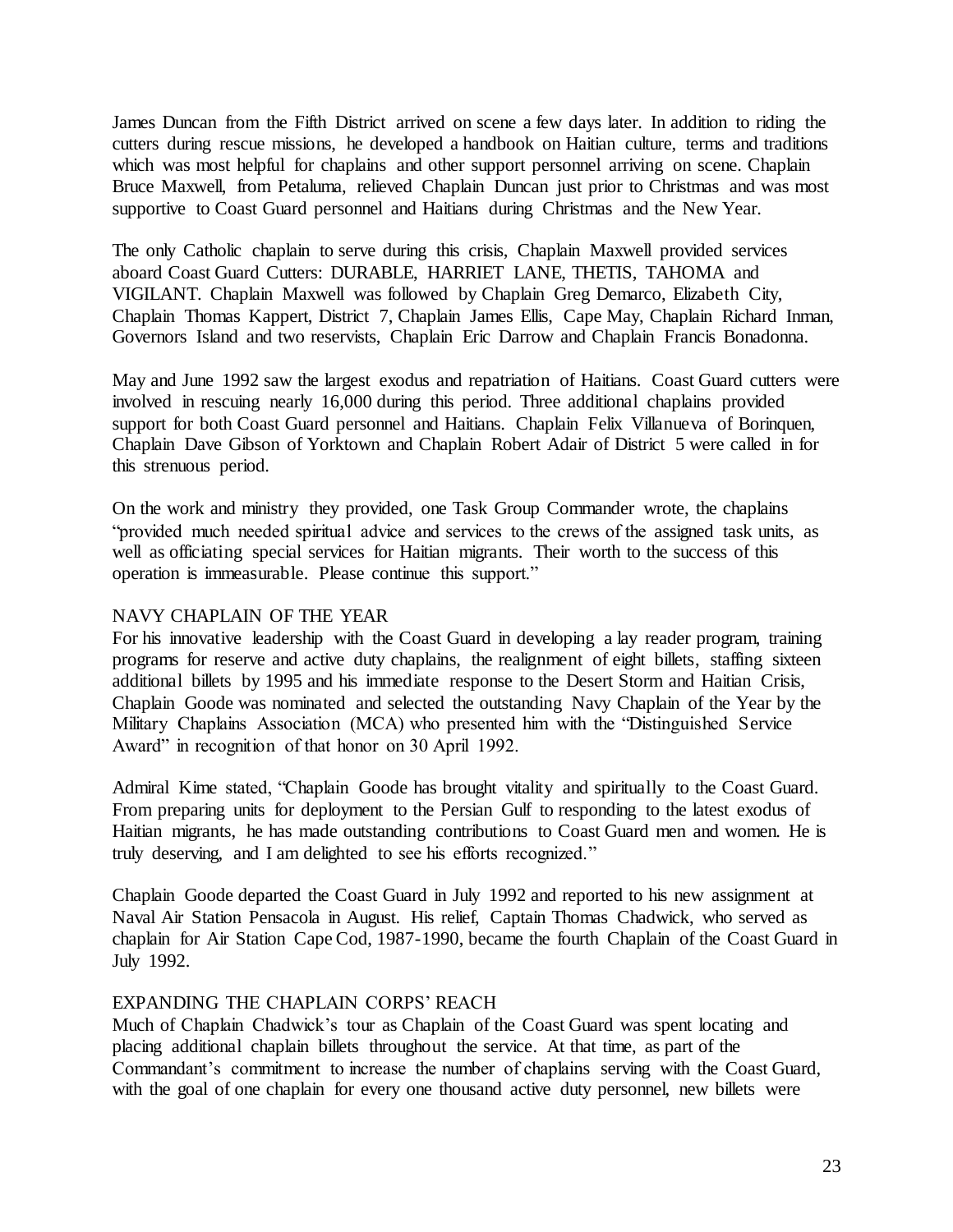continually established and filled. Chaplain Chadwick was not responsible for creating these billets, but identifying where they should be located.

"I spent a lot of time surveying around the Coast Guard—looking for larger concentrations of Coast Guard, maybe not in the same command… but a pocket of [closely-located] units where I could assign the chaplain," he said.

In 1992, Chaplain Karl Lindblad reported to fill the newly-established second billet at Air Station Cape Cod. Chaplain Charles Robinson became the first active duty chaplain assigned to the staff of the Commander, 11th Coast Guard District in Long Beach, California.

1993 began with even more billets filled. Chaplain Wesley Sloat reported as the first chaplain assigned to Group St. Petersburg, Florida. Chaplain Gary Weeden reported to the staff of Commander, 9th Coast Guard District in Cleveland, Ohio. The new billet at Air Station Astoria, Oregon was filled by Chaplain Gary Stewart.

Chaplain Chadwick also assigned a chaplain to Charleston, South Carolina, where the Navy had recently removed their chaplain billet. A Catholic chaplain was also added to the staff at Air Station Borinquen. While there had previously been a Protestant billet there, recently realigned to Commander, Greater Antilles Section, there had never been a Catholic chaplain. With a large Coast Guard presence, including families living in Coast Guard housing, Chaplain Chadwick decided both Protestant and Catholic chaplains were necessary to properly serve the community.

In addition, there was a large Coast Guard presence in mainland Alaska, near Juneau and Sitka, without chaplain support. The two chaplains stationed on the island of Kodiak would occasionally travel to the mainland on Coast Guard aircraft, but their visits were rare. To better support Alaska's Coast Guard members and families, Chaplain Chadwick added a chaplain billet at the Seventeenth Coast Guard District in Juneau. In total, 14 new billets were added throughout the Coast Guard during Chaplain Chadwick's tenure.

One of these new billets was a chaplain assigned to Coast Guard Headquarters in Washington, D.C. Although the Chaplain of the Coast Guard was also stationed there, his duties were located throughout the geographic United States and abroad, anywhere the Coast Guard took its members. These duties left little time for ministry to the over 1,200 active duty personnel, one of the largest concentrations of Coast Guard personnel in one location, also stationed there. Chaplain Tim Demy reported as the first Coast Guard Headquarters chaplain. In addition to serving as the chaplain for all personnel assigned to Headquarters and nearby Coast Guard units, he also served as the Deputy Chaplain of the Coast Guard.

#### NEW BILLETS IN ACTION

After placing the chaplains in their new locations, Chaplain Chadwick then defined how each chaplain would operate. Before this expansion, many of the chaplains were assigned to training commands or other large bases that typically had a chapel. At these locales, the chaplains usually followed a parish model, spending their time running the business of the chapel: conducting regular services, meeting with members, coordinating a choir and organizing Bible studies.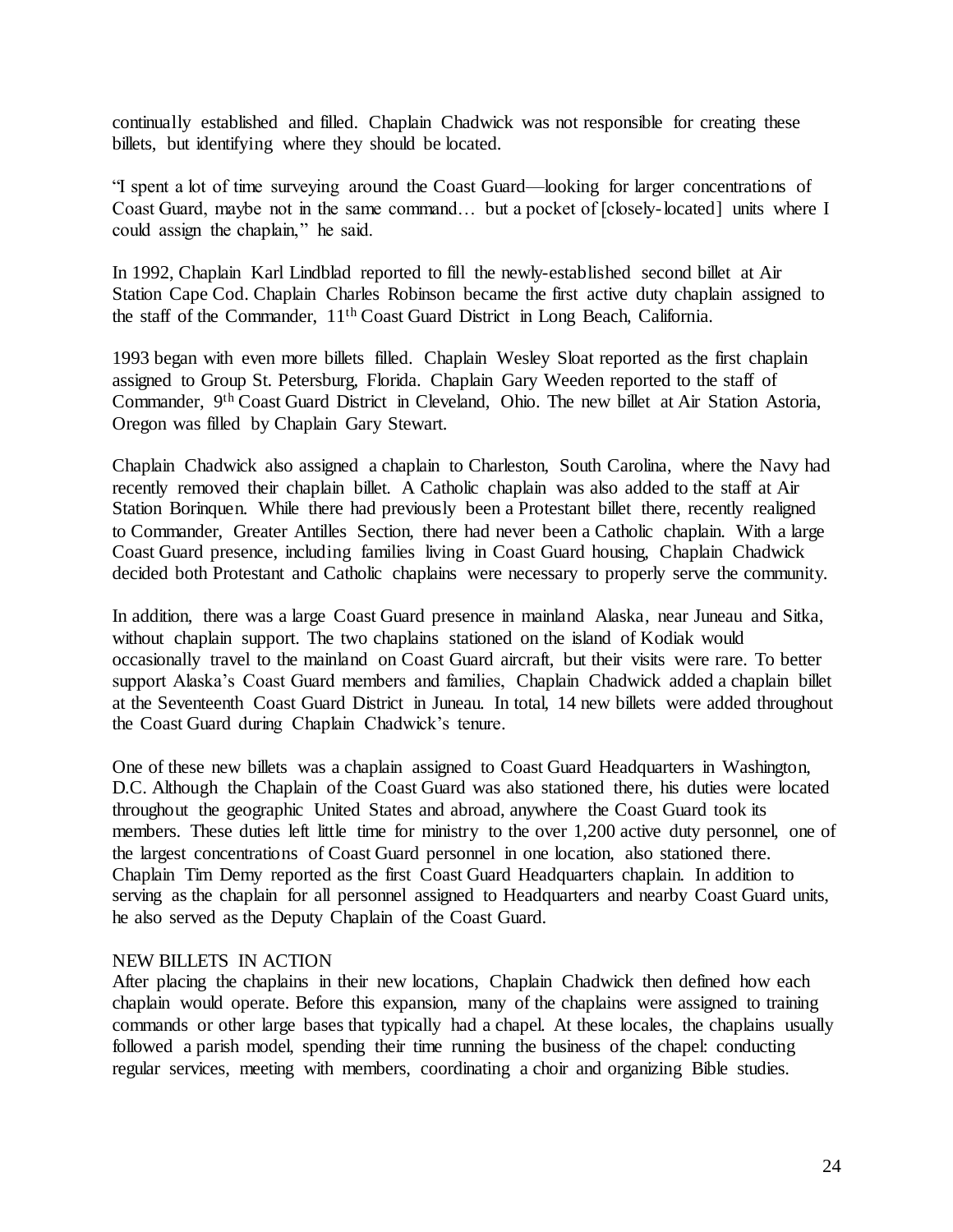With the expansion, more chaplains were stationed in federal buildings or other staff locations without chapels and served Coast Guard members stretched over a large geographic area. Chaplains in St. Louis, Cleveland, Seattle and Honolulu, for example, joined a staff without any material resources.

Together with the newly-assigned chaplains, Chaplain Chadwick had to decide how the chaplains would minister to all the members assigned to them. Orders, vehicles, lodging and other logistics were determined as the chaplains traveled to stations and units never before regularly visited by chaplains.

"I was always fighting to fund the new billets," Chadwick said. "Local commands wanted the chaplains, but not the expense."

# INCREASED UNIFORM ALLOWANCE

Another area of logistics that Chaplain Chadwick addressed during his tenure was chaplain uniform allowance. While the Coast Guard previously provided certain uniform items to Navy chaplains temporarily joining the ranks, the list was minimal.

"When I was in my first Coast Guard billet at Cape Cod, I said, if I'm ever Chaplain of the Coast Guard, I'm going to make this list reflect reality," Chadwick said.

Chaplain Chadwick increased the uniform allowance to an amount that could be reasonably worn and washed in one week. He also added a separate uniform allowance for female chaplains, including the addition of blouses and skirts. Previously, the list only mentioned trousers and shirts, leaving local commands to determine what uniforms to provide female chaplains.

#### NEW CHAPELS

The early 1990's also saw new chapels put into service. The Training Center at Petaluma, California dedicated its new religious activity center, Lighthouse Chapel, on 29 May 1992. The building, originally constructed by the Army in 1943, had served as a recreation building. Slated for destruction in 1988, the demolition plans were changed in favor of salvaging and renovating. The principal speaker for the dedication of the renovated building was Chaplain Goode. Located at the center of the Training Center, this new 150-seat chapel replaced the old 75-seat chapel which was located a half mile west, well outside the training center's busiest area.

Command Chaplain Bruce C. Maxwell, in the dedication benediction said, "The chapel will provide a space of quiet in a world that moves so quickly, a space to return to our source of strength. Like a solid pointer in a storm, the chapel will be our lighthouse of strength."

A new construction chapel was completed at the Reserve Training Center in Yorktown and dedicated on 1 July 1993. Named the "Olde Yorke Chapel," it occupies a site on the training center that was once inhabited by early Virginia settlers in the first establishment of the town of Yorktown in the 1630s. The Commandant of the Coast Guard, Admiral J. William Kime, and the Chief of Chaplains, Rear Admiral David White, were the keynote speakers. A large A-frame construction overlooking Wormley Creek, the chapel is situated in the woods, on a small knoll just opposite the Aids to Navigation School. It seats 150 worshippers and has overflow capacity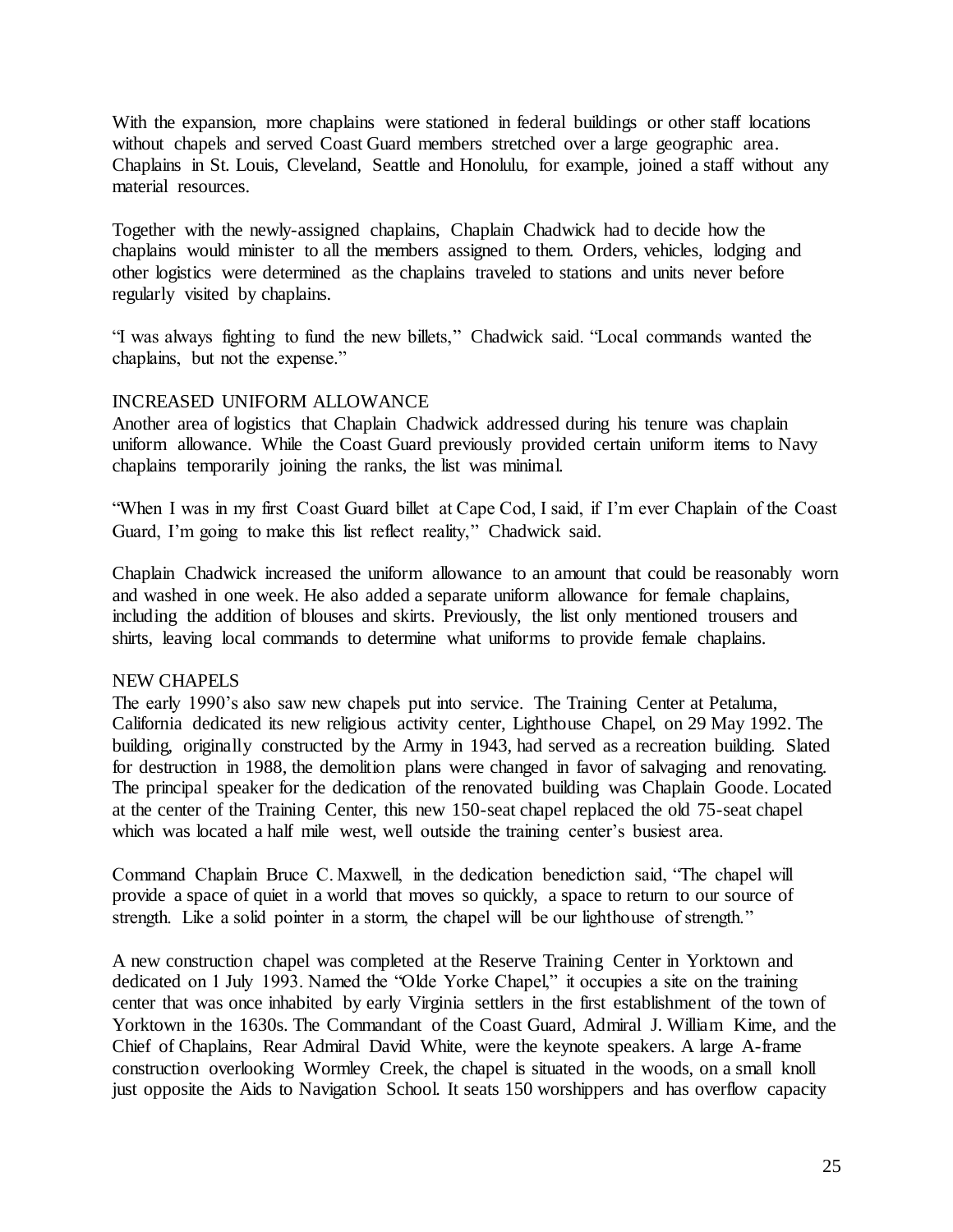of an additional 50 seated in the narthex. The complex includes a office and fellowship hall, also of A-frame construction.

In addition, Chaplain Chadwick looked in to funding a new chapel in Elizabeth City, North Carolina, but construction did not begin during his tenure.

## OPERATION ABLE MANNER

On 15 January 1993, the Coast Guard began Operation Able Manner in an attempt to prevent massive loss of life by Haitians seeking to flee the United States in unworthy seacraft. A squadron of 15 cutters was initially deployed. A chaplain billet was soon added to the rotating squadron staff.

In February 1993, in a separate event, Coast Guard chaplains were deployed to assist the Navy SPRINT team in the Critical Incident Stress debriefing of Coast Guard crews. These crews assisted in the retrieval of bodies following the disastrous ferry boat accident in Haitian national waters. Three chaplains were deployed to this event: Commander Tim Demy, Lieutenant Jim Weibling and Lieutenant Commander Greg Demarco.

In both responses, the chaplains provided limited ministry to Haitians, mostly because of the language barrier. However, the chaplains provided ample post traumatic stress and other counseling to Coast Guard members working there.

"Coast Guard crews had to do difficult work, rescuing live people, but also dealing with a lot of death," said Chaplain Chadwick. (25)

The following chaplains participated in Operation Able Manner or the response to the Haitian ferry boat accident, each serving a two or three week period circuit-riding on the cutters and ministering to the Aviation Detachment at the Naval Station, Guantanamo Bay, Cuba: CDR Timothy Demy HQ, USCG

CDR Robert Adair CGDS

LCDR Greg Demarco AirSta Elizabeth City

LT James Weibling CGD7

LT Karl Lindblad AirSta Cape Cod

LT Ronald Sturgis CGD8

LT Robert Freiberg SUPRTCEN Governors Island

LT David Gibson RTC Yorktown

# RECOGNITION OUTSIDE THE COAST GUARD

Chaplain Skip Blancett became the fifth Chaplain of the Coast Guard in 1995. One major crisis affecting the service occurred about one year later. On July 17, 1996, TWA flight 800 crashed into the Atlantic Ocean, south of Long Island, New York, killing all 230 passengers and crew onboard. The Coast Guard response was huge and immediate. In total, 18 cutters, 28 small boats, 11 aircraft, 1,100 active duty service members and 121 reservists participated in the response. (26) The chaplain corps responded to this tragedy as well, with a senior reserve chaplain on Long Island becoming the lead chaplain.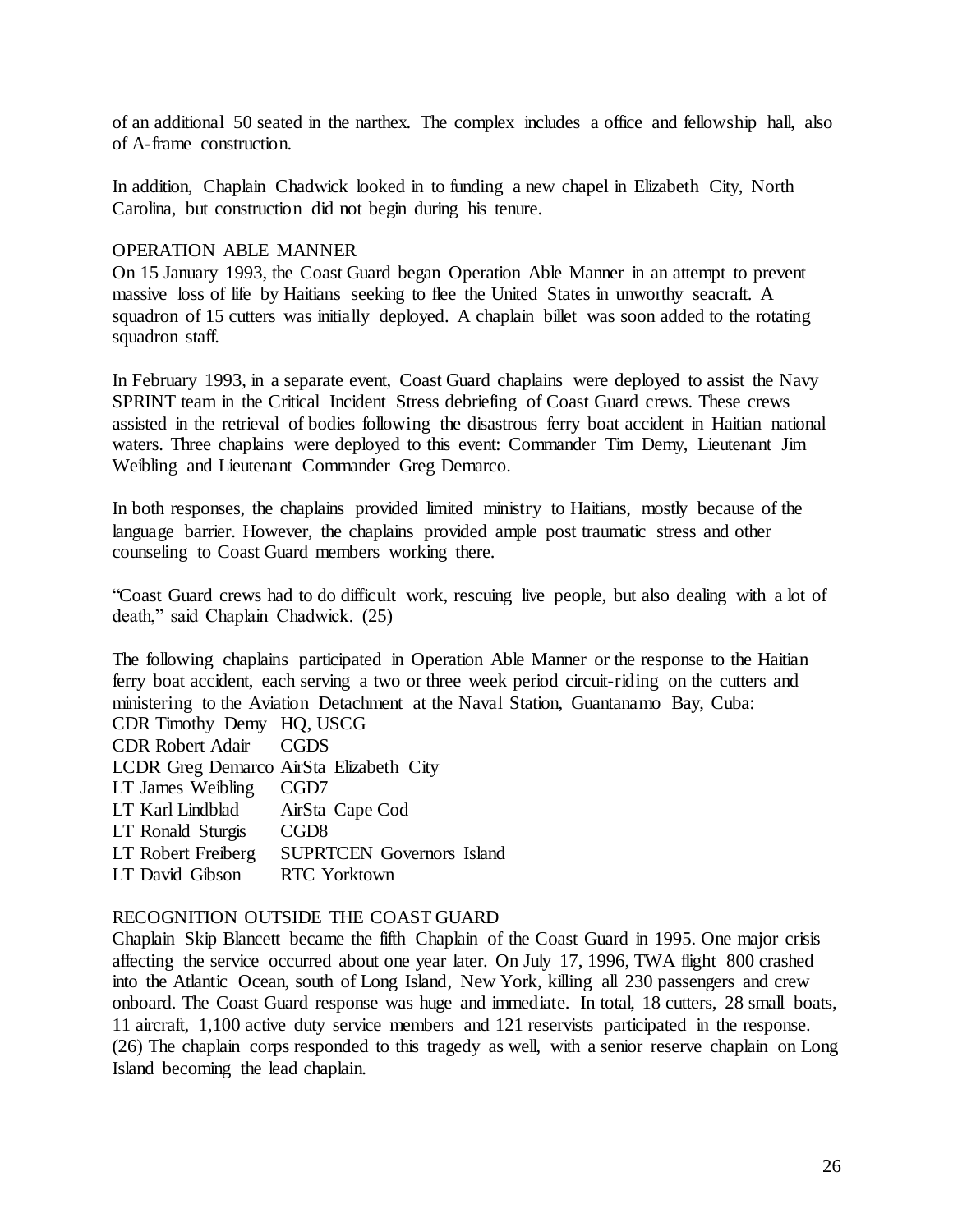Besides disaster ministry, Chaplain Blancett and his Deputy, Chaplain Ronald Swafford, focused on ensuring their chaplain corps received the recognition they deserved for their dedication and effort. At least one billet, the Pacific Area Chaplain, was upgraded to O-6. Also, Chaplains Blancett and Swafford devoted a significant amount of time to ensuring their chaplains' fitness reports accurately reflected their chaplains' work.

"Probably the most important thing we did… was to work hard to elevate the ministry of USCG chaplains in the eyes of our USN/USMC colleagues," Swafford wrote. "The increased promotion rate of USCG chaplains became the talk of the USN CHC. Most of our guys 'made the cut' most of the time. We started having chaplains coming to us to get a USCG billet!" (27)

# MITIGATING DISASTER: THE 9/11 AND KATRINA ERA

## CHAPLAINS' CRISIS RESPONSE

Chaplain Leroy Gilbert began his second tour with the Coast Guard when he became the sixth Chaplain of the Coast Guard in 1998. Having already served as the senior chaplain at the Coast Guard Academy from 1993 – 1995, Chaplain Gilbert was familiar with the missions, nature and operations of the Coast Guard before he assumed his new billet in Washington D.C.

Going into the job, Chaplain Gilbert considered the role of the chaplains serving in the Coast Guard to be different than that of those serving with the Navy or Marine Corps. Because of the Coast Guard's humanitarian missions and more frequent interaction with the community, Chaplain Gilbert felt the chaplain corps could have a more intimate, unique role with the public. As a result, he took steps to prepare the entire chaplain corps for any type of community-wide disaster.

"It was in appreciation for what the Coast Guard did," Gilbert said. "The Coast Guard involved themselves when there was a crisis. How can we involve ourselves as a chaplain community? We had the skills and leadership that we could provide support to the community. [Therefore], we developed a crisis ministry."

Chaplain Gilbert established relationships with the Red Cross and other disaster response agencies, which provided disaster response training to the chaplain corps. Little did he know, these relationships and training would be invaluable for the unusual events that unfolded throughout his tenure as Chaplain of the Coast Guard.

#### PUBLIC EMERGENCIES BUILD RELATIONSHIPS

One high profile event the Coast Guard was involved with during this time was the fatal private plane crash of John F. Kennedy, Jr., off the coast of Martha's Vineyard, Massachusetts. As Coast Guard pilots and cuttermen searched for survivors, area chaplains prepared to minister to service personnel involved as well as the local community.

Their response was typical of the standard procedure that had developed among the chaplain corps: When the Coast Guard responded to a disaster, the chaplains responded as well. (28)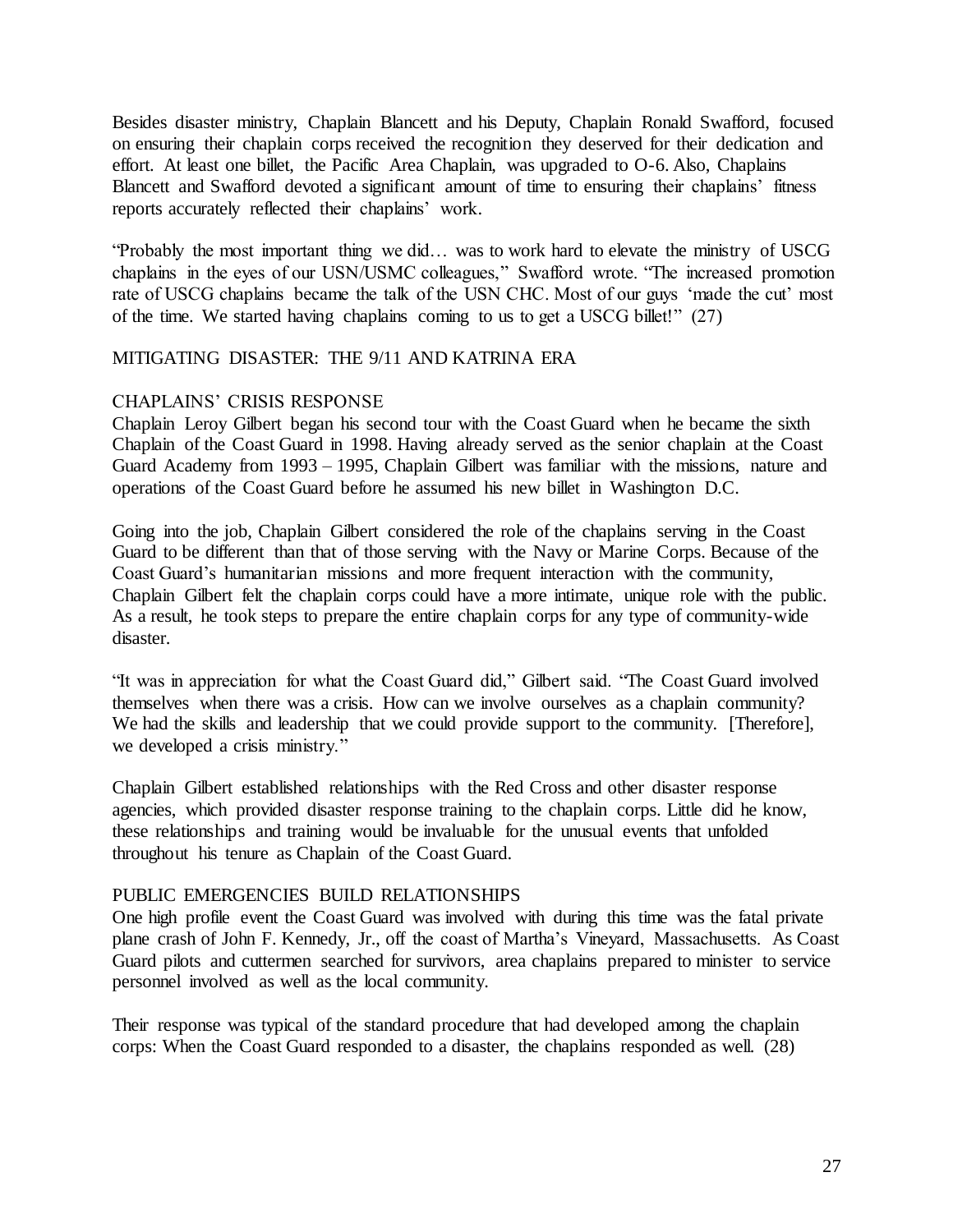A second airplane crash occurred in early 2000, when Alaska Airlines Flight 261 went down off the Southern California coast, killing all 88 passengers and crew onboard. (29) The Pacific Area chaplains from Alameda, San Diego, Astoria and Seattle as well as several reservists were involved in the response. These chaplains were led by Chaplain Ronald Swafford, the Pacific Area Chaplain at the time.

"I coordinated the ministry and worked closely with the President of Alaska Air and Gray Davis, the Governor of California, who came for the memorial service, at Pepperdine University's auditorium," Swafford wrote. (30)

Experiences like this one continued to elevate the Coast Guard chaplain corps' exposure and availability to help with disaster ministry.

"[Over the course of] several airplane crashes… and emergencies, we created a relationship with other agencies and community organizations," Gilbert said. "When the Coast Guard responded in a public manner, we tried to respond. Before there was no pastoral involvement."

As Chaplain Gilbert provided leadership for chaplain response during emergencies, local active duty and reserve chaplains operated on the ground, assessing the needs of those involved in the situation and providing a ministry presence. Chaplains also served as resource guides, helping victims and family members find the help they needed according to their specific situation.

In addition to providing pastoral care to emergency responders and the local community, Coast Guard chaplains also found themselves taking a leadership role in local public ministry.

"We became involved with community leaders and organizations," Gilbert said. "We wound up training local clergy in how to involve all those who wanted to help."

Coast Guard chaplains who responded to community-wide emergencies found that locals weren't always used to working together to respond to spiritual needs in an interfaith way. As a result, Coast Guard chaplains devised an operations plan to automatically include the chaplain corps in disaster response in the community. This plan outlined ways in which chaplains could respond to post-disaster pastoral needs: conducting services, providing a presence, directing victims to support services, counseling, augmenting the local community's care, providing training and leadership and helping local clergy.

To adequately fill the community service role described in the new operations plans, all chaplains in the Coast Guard received all of the training they could potentially need, including critical incident stress debriefing.

#### 9/11

The chaplains' training and new role as disaster responders were soon put to the test in a disaster unlike one anyone had seen: 9/11.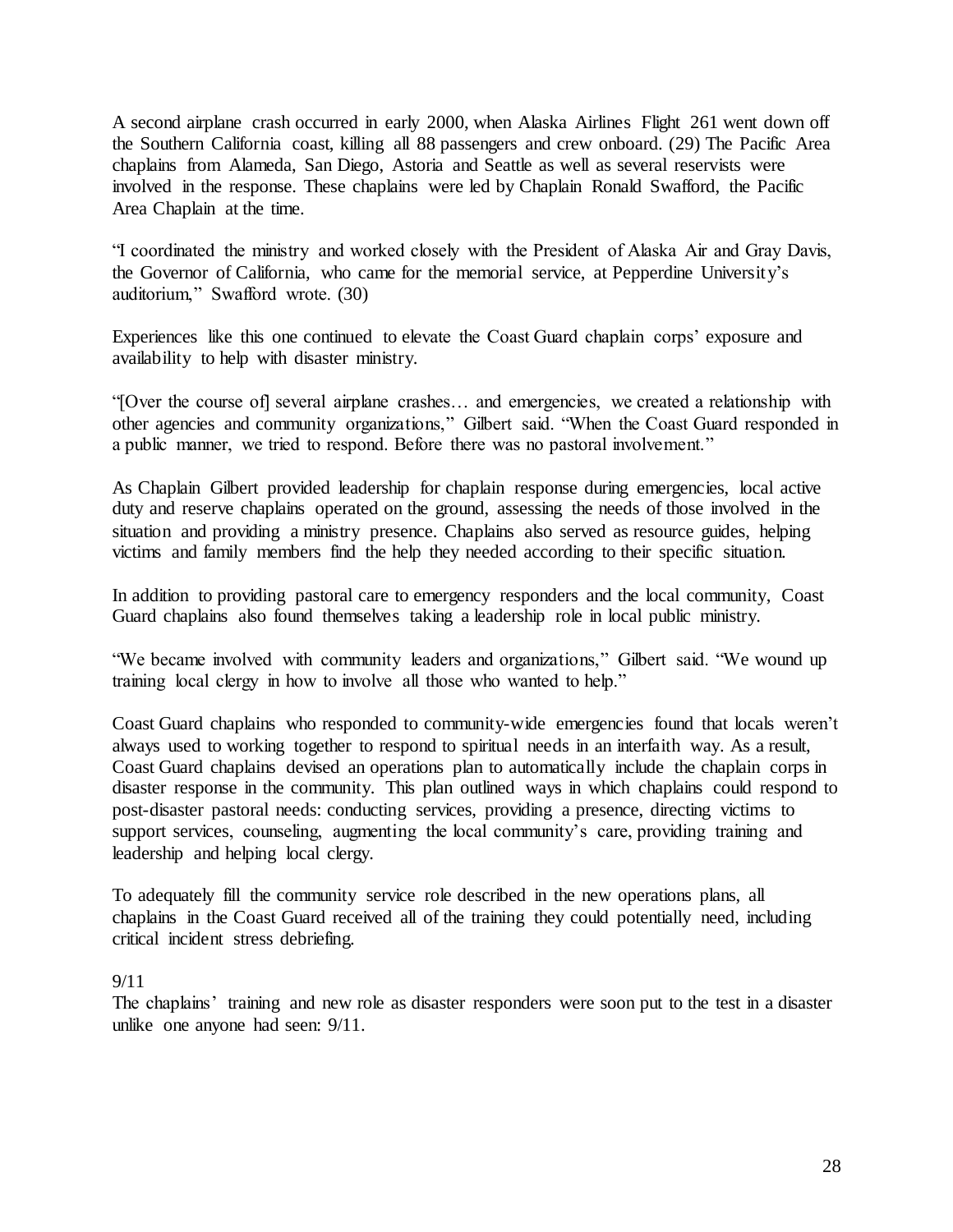On September 11, 2001, terrorists crashed passenger planes into the two towers of the World Trade Center in New York, New York and the Pentagon, outside of Washington, D.C., killing thousands and generating an immediate Coast Guard response.

Within one hour of the plane hitting the Pentagon, Chaplain Gilbert was on scene, providing leadership and pastoral support.

"For the first day, I was in charge of pastoral cases and response," Gilbert said. "I was almost the first [chaplain] on scene, helping chaplains respond to that critical situation by being with the rescue workers. They were going in, bringing out bodies and we were there with them.... We [also] dispersed chaplains in the area where families were gathered—they were distressed and we provided care."

In the days that followed, Chaplain Gilbert mobilized the Atlantic Area Chaplain, Chaplain Wilbur Douglass, to lead the Coast Guard chaplain response at Ground Zero. Chaplain Douglass immediately began to develop connections with agencies there like the Red Cross and the Salvation Army. Because of previously-established relationships with those organizations, Coast Guard chaplains were able to get the credentials to access disaster areas right away, enabling them to serve a wide range of people beyond Coast Guard members.

"We provided pastoral care for those families coming into the area. We connected with… the local community to see what was needed," Gilbert said. "We got on the ferry at Staten Island, rode with the [victims' families] and provided ministry and presence to deal with the places the devastation happened."

For two months, Coast Guard chaplains served at the disaster sites. Active duty and reserve chaplains stationed across the country took turns on scene, for approximately two weeks to a month at a time. There were about 15 Coast Guard chaplains serving simultaneously.

The chaplains provided care to the workers, firemen, victims and service personnel in the area. They wore coats with "Coast Guard Chaplain" written on them so the public would know who they were. Every night, every chaplain participated in a critical stress debriefing to mitigate the strain of that critical experience.

#### THE AFTERMATH OF 9/11

After 9/11, chaplains in the Coast Guard maintained contact with agencies and faith communities they had directly served with during the crisis. Some chaplains were invited to speak at memorial services and other church functions.

Chaplain Gilbert conducted an assessment of the chaplains' response to the situation, and determined that chaplains should continue to be involved in Coast Guard disaster response.

"We made a point that chaplains should be involved with… every aspect of the crisis situation," Gilbert said. "There was a demand for our services and we needed to be written into the plan."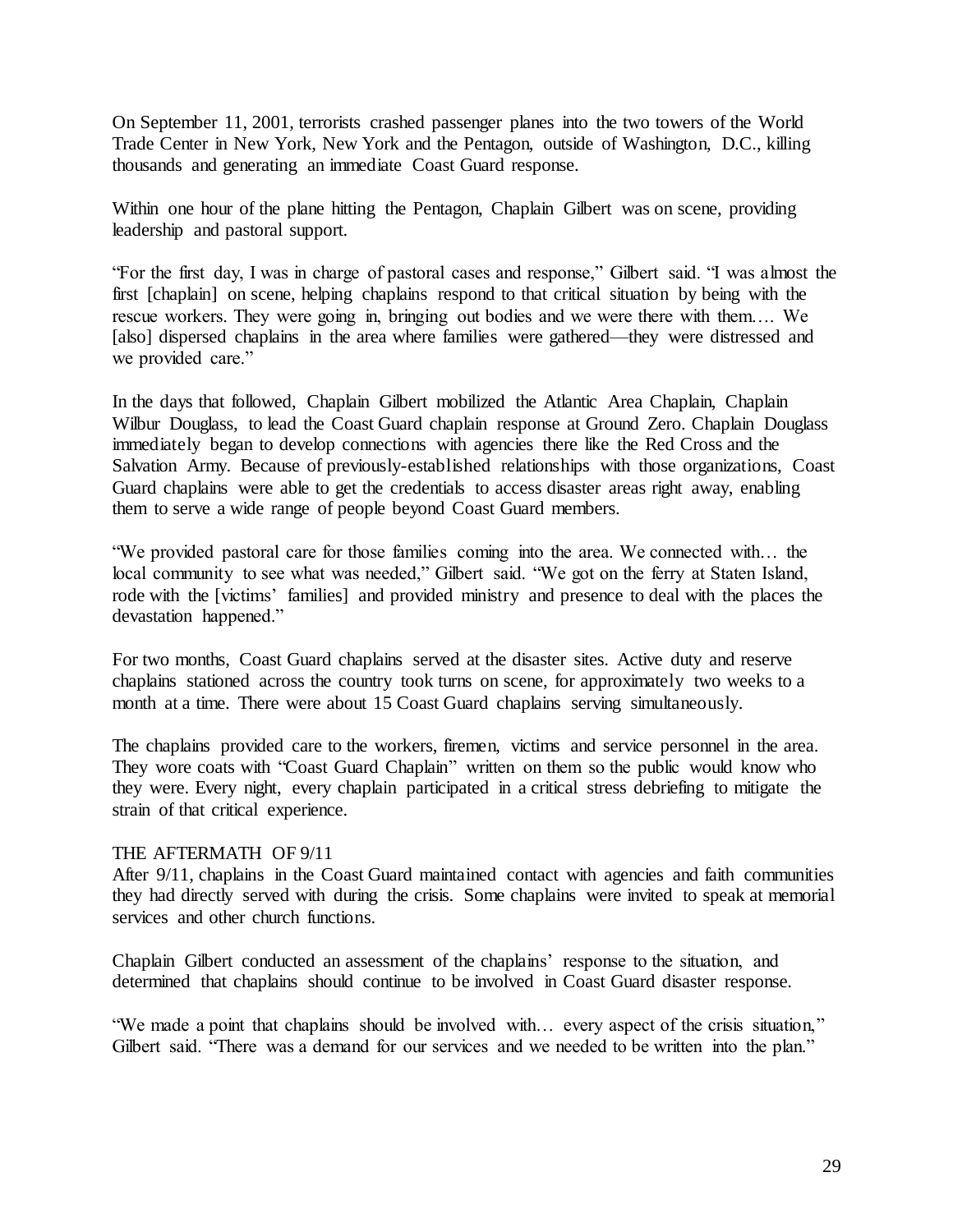Senator Hillary Clinton of New York recognized the work of Coast Guard chaplains during 9/11 in a ceremony on Capital Hill. She presented Coast Guard chaplains with a Military Chaplain Association (MCA) award to thank them for their service.

## BEYOND DISASTERS

During this time, the role of the Coast Guard was expanding and their chaplain corps adjusted accordingly. Several new billets were added throughout the service to help cover the vast geography most chaplains traveled, visiting service members. With the addition of these billets, the chaplains' budget increased, mostly paying for the needs of the new chaplains as well as chaplain-wide training imperative at the time.

Chaplain Gilbert also worked on acquiring chaplain's assistants (RPs), used throughout the Navy and Marine Corps. At the time, the Navy was downsizing the RP rating, so additional billets were not approved for the Coast Guard. However, this process ensured all Coast Guard chaplains received assistants. These assistants were sent to Navy RP school to learn the skills necessary to adequately help chaplains in their duties.

In addition, Chaplain Gilbert developed a video and accompanying brochure detailing chaplains' services and the uniqueness of chaplains in the Coast Guard. Coast Guard commands, members, chaplains and the general community used these resources to better understand how chaplains could serve them. (31)

# A NEW CHAPEL

One new chapel was built during Chaplain Gilbert's tenure. Wings of Faith Aviation Memorial Chapel was dedicated in Elizabeth City, North Carolina on September 24, 1999. (32)

When Chaplain Alan Andraeas reported as the Support Center Elizabeth City Chaplain in 1997, there were very little resources for him to use on the old Navy World War II-era base. There was no official chapel, just some offices on the second floor of the gymnasium with "bits and pieces from old chapels," Andraseas said. "It was unsatisfactory."

After pursuing some possible leads for new chapel construction without positive results, Chaplain Andraeas presented the need for a new chapel to the District Five Admiral at the time, who was meeting with all local department heads regarding current projects. Chaplain Andraeas proved the need for construction by detailing the numbers of people who would use such a facility. He compiled totals of people seeking counseling, worship, Sunday school and other chaplains' services. With the Admiral's approval of the idea of a new chapel, Chaplain Andraeas began work with the base facilities engineer, CDR Mike Valerio, to turn the idea into a reality.

By using facilities engineering as the main laborers, no contracting was necessary. Therefore, the entire project cost under \$150,000, a sum entirely funded locally and through donations. Local commands as well as groups like the Pterodactyls and the Coast Guard Evergreen Fund contributed. The greater aviation community also pitched in, raising money for a memorial, leading to the Chapel's name.

"There was a great desire to have one consolidated Aviation Memorial," Andreaeas said.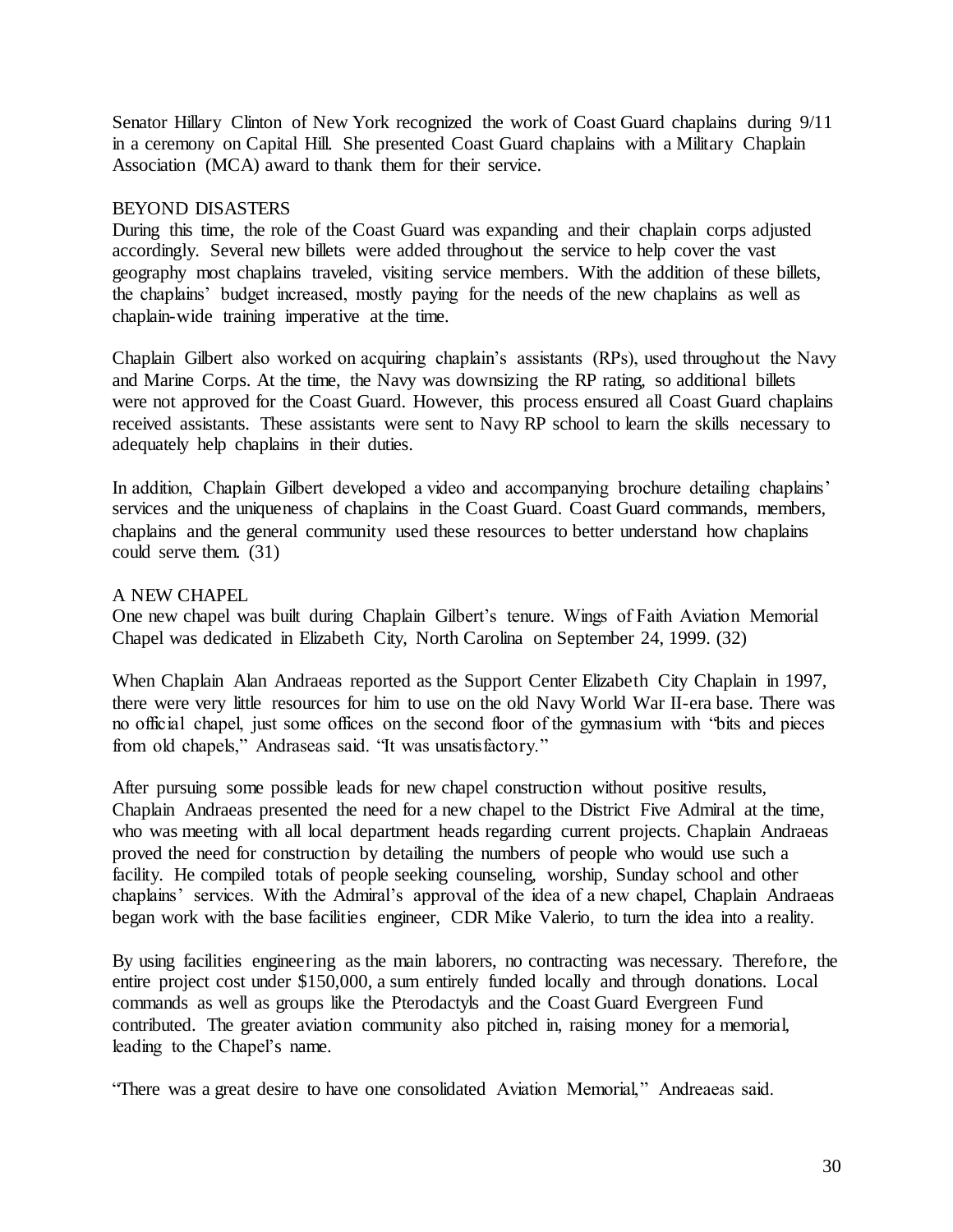From Chaplain Andraeas' original structure idea, drawn on a napkin during lunch with the facilities engineer, to base employees' plumbing, electric and construction work, building of this chapel was a team effort that came together very quickly. The chapel was designed, constructed and dedicated all in one year.

"The response was fascinating," Andraeas said. "All of the engineering shops were working together. They pulled together and were proud of what they were doing."

Their efforts resulted in a Coast Guard Meritorious Team Commendation ribbon for all civilians and military members who worked on the project. The military members also received a Meritorious Unit Commendation award. Most rewarding for all those involved in construction, when the chapel was dedicated, there was standing room only. (33)

## NEW CHALLENGES

Chaplain Wilbur C. Douglass III became the seventh Chaplain of the Coast Guard in 2002. This was his second consecutive tour in the Coast Guard, having just left his billet as chaplain for Atlantic Area and District 5, where he had served since 1997. While in this billet, Chaplain Douglass was integral to the Coast Guard chaplain response to 9/11. He led a team of chaplains at Ground Zero in New York City for several months and directly ministered to the first responders there.

This crisis experience proved invaluable to the biggest challenge he faced during his tenure as Chaplain of the Coast Guard: Hurricane Katrina. (34)

On Monday August 29, 2005, Hurricane Katrina made landfall as a strong Category 3 hurricane on the Louisiana coast, causing massive destruction as the storm moved north. Many homes and small towns were destroyed in the storm's wake, but the most significant damage occurred in the city of New Orleans, where levees built to keep the city dry were breached for the first time in history. According to Coast Guard historian Scott Price, "That led to flooding of over 80 percent of the city to a depth of up to 20 feet, leaving 50,000 citizens who were still there trapped." (35)

The Coast Guard response was historic and enormous, with over 5,000 Coast Guard personnel deployed in response to devastation in the area. (36) Many of these responders were unexpectedly away from home for an undetermined amount of time. Some had families in the area affected by the hurricane and left their loved ones in emergency shelters or hotels while they deployed. The need for chaplain support was huge and the chaplain corps responded in kind.

Almost all of the chaplains serving with the Coast Guard at the time spent about a week on scene, ministering to Coast Guard personnel and their families. Chaplains were temporarily stationed out of Gulfport, Mississippi; Alexandria, Louisiana; and Baton Rouge, Louisiana, as well as in Florida and Texas.

Chaplain Douglass coordinated the chaplains' efforts while Chaplain Kal McAlexander, the Deputy Chaplain of the Coast Guard, coordinated logistics.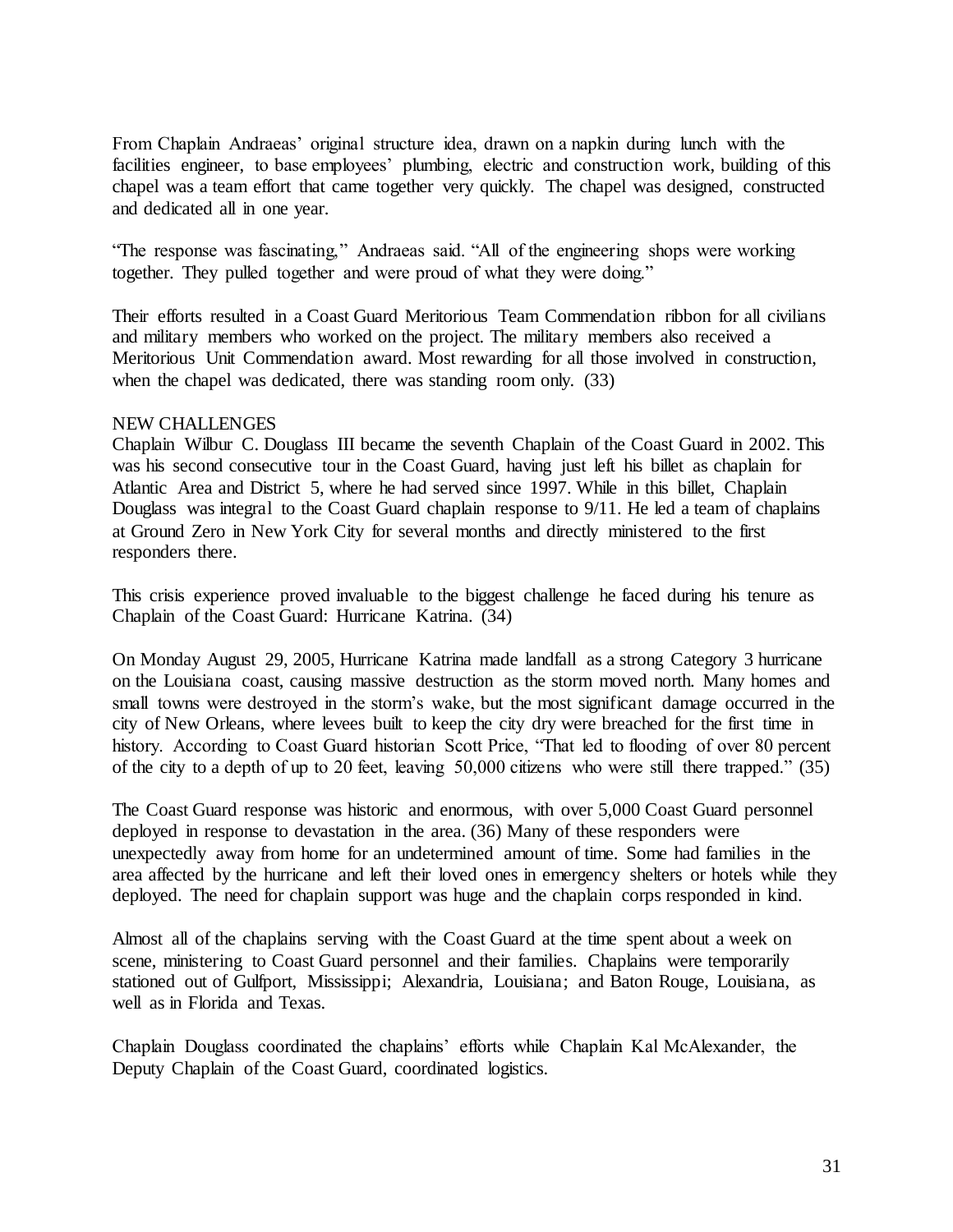"I had experience of leading a team during 9/11, so I knew what to ask for in Katrina," Douglass said. "I went [to the affected area] twice; First to check on the chaplains and next time as part of an assessment team, to see how the Coast Guard was doing."

For 9/11, the Incident Command System (ICS), an organized method of disaster response and responsibility allocation, was new, but used during the effort at Ground Zero. Chaplain Douglass and his peers had already learned ICS and knew where they fit into the response model.

"When we realized how important it was for 9/11, we did training for all the chaplains," Douglass said. "Two months later, Katrina hit. Chaplains were [stationed all over the Gulf Coast] and they knew what to do."

# RESPONDING TO THE CHANGING FACE OF THE COAST GUARD

Though their job description stayed the same, the post-9/11 and Hurricane Katrina chaplains had to adjust to the changing nature of the Coast Guard as a service. After these disasters, the Coast Guard evolved to better respond to a variety of natural and manmade disasters. Port Security Units (PSUs) were established to defend against terrorist threats and the marine safety field grew, while traditional Coast Guard missions like search and rescue and ice breaking continued to be important, but somewhat less visible to the general public.

"As the Coast Guard changed its image, we had to ensure chaplains changed with the image," Douglass said. "We had more emphasis on disaster ministry and [we were] more visible in the public eye. There was a whole new focus and we had to adapt to the ever changing Coast Guard and provide ministry to the newly-focused Coast Guard."

Chaplain Douglass used every chaplain serving at the time to respond to the needs of Coast Guard members.

"We had 49 chaplains—and I say 49, because we had 49 total chaplains—with the reserves working just as hard as the active duty, to provide mentoring and leadership," Douglass said.

While no new active duty chaplains were assigned to the Coast Guard during his tenure, Chaplain Douglass reorganized the reserve chaplains to better reflect the increasingly operational tone of the Coast Guard. He reassigned all of the reserve chaplains from specific units to District staffs, increasing their breadth of responsibility and the number of personnel they served.

After this reorganization, two chaplains still needed billets. Chaplain Douglass reassigned them to the Headquarters staff as the Officer in Charge (OIC) and Assistant Officer in Charge (AOIC) of reserve chaplains, coordinating the efforts of their peers. These new billets fell under the responsibility of the Commandant and Chief of Staff, respectively.

"I was trying to protect billets and make them operational. They were out there doing it, covering [territory] and helping the active duty chaplains," Douglass said. "My reserve chaplains got to all the little boat stations that I had never been too. When I visited one, my reserve chaplain had to introduce me."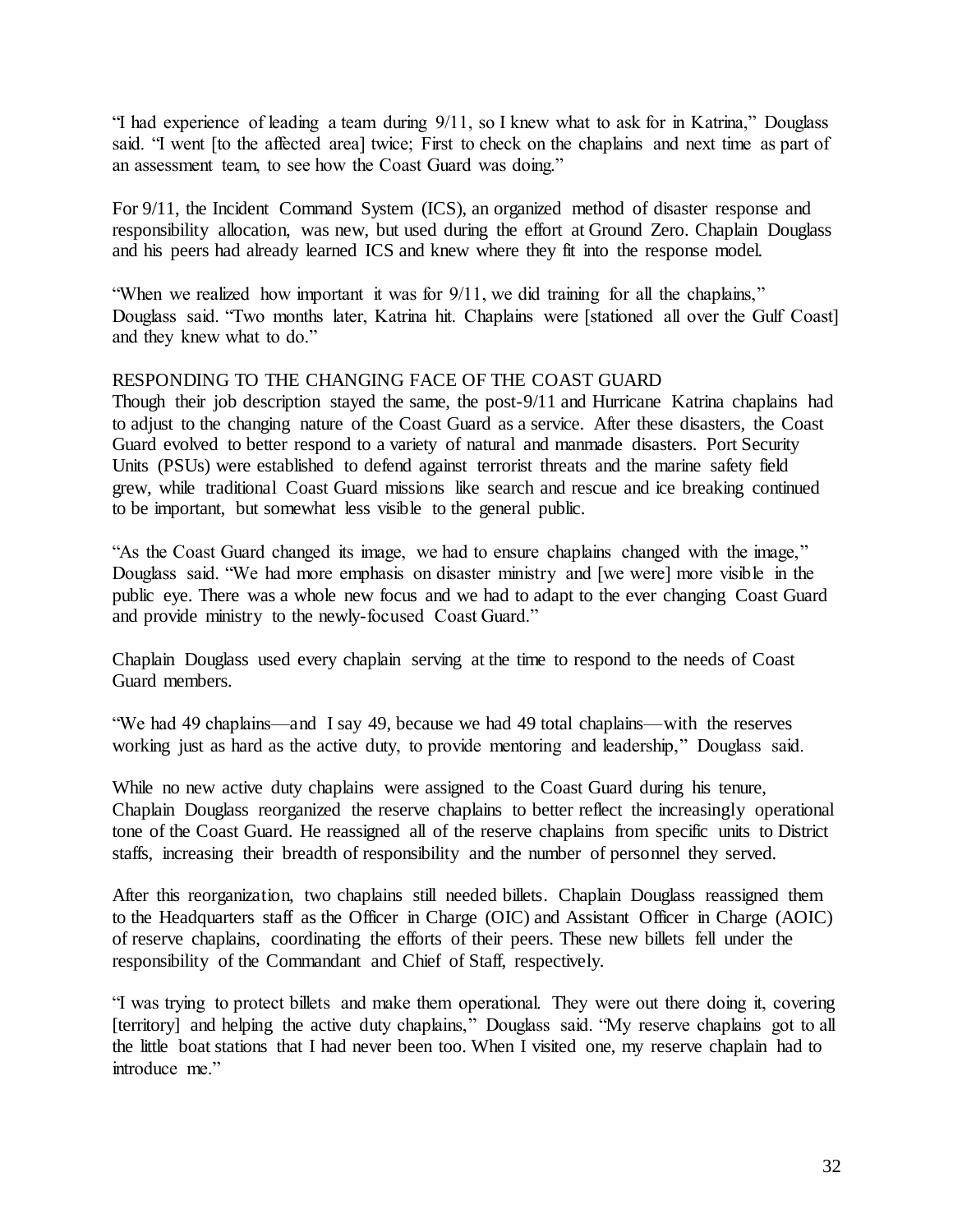# SUPPORTING THE CHAPLAIN CORPS

As part of his effort to support the ever changing Coast Guard and needs of the chaplain corps, Chaplain Douglass also brought the chaplains up-to-date with training. A new training manual for chaplains was written and distributed. All chaplains received ICS, as well as suicide prevention and other wellness trainings. In addition, Chaplain Douglass visited every chaplain at their duty station.

"I wanted to see everybody in their space—visiting a chaplain at a conference didn't count," Douglass said. "I needed commands to see that Washington was interested in their chaplains. I wanted to see how they were doing, how I could help, what the issues were. I tried to advocate for the chaplain as far as the command was concerned." (37)

## PREPARING FOR THE FUTURE

## BALANCING ADMINISTRATIVE DUTIES WITH PASTORAL CARE

The second half of the 2000's saw very few major incidents affecting the Coast Guard and chaplain corps. Therefore, more time was spent ensuring the administrative needs of the chaplain corps were fully met, while addressing the many ministerial needs of Coast Guard members. The chaplain corps leader throughout this period was Chaplain William F. Cuddy, Jr., who took over as the first Roman Catholic and eighth Chaplain of the Coast Guard in 2006.

Like other Chaplains of the Coast Guard before him, Chaplain Cuddy had served with the Coast Guard before. Officially, he served at the Coast Guard Academy from 1996 – 1998. Unofficially, he served as a Chaplain Reservist to Group Boston and the cutters assigned there from 1980 – 1988. Also, while assigned to Florida with the Navy from 1998 – 2001, Chaplain Cuddy provided pastoral assistance to the cutters that visited Mayport for inspection, along with a full range of chaplain support to Group Mayport and MSO Jacksonville.

After these diverse tours with the Coast Guard, Chaplain Cuddy was eager to return to the service.

"I wanted to come back to the Coast Guard," Cuddy said. "It's a very positive experience, a great opportunity to work with a great group of people."

#### SENDING HELP TO HAITI

Only one major disaster occurred during Chaplain Cuddy's tenure that required supplemental chaplain support. (38) On January 12, 2010, a 7.0 magnitude earthquake struck near Port-au-Prince, Haiti, leaving an estimated three million people in need of emergency aid. (39) The Coast Guard was one of the first to arrive and provide assistance in an effort entitled Operation Unified Response, and later, Operation Southeast Watch. Cutters delivered medical supplies and cleared obstructed harbors. Air assets also provided relief supplies, delivered disaster management personnel and provided search and rescue coverage. (40)

"In response, we devised and implemented a Coast Guard Chaplain rotation schedule, involving both Active Duty and Reserve Chaplains, enabling our chaplains to provide pastoral care and support to the various cutters and their crews," Cuddy said.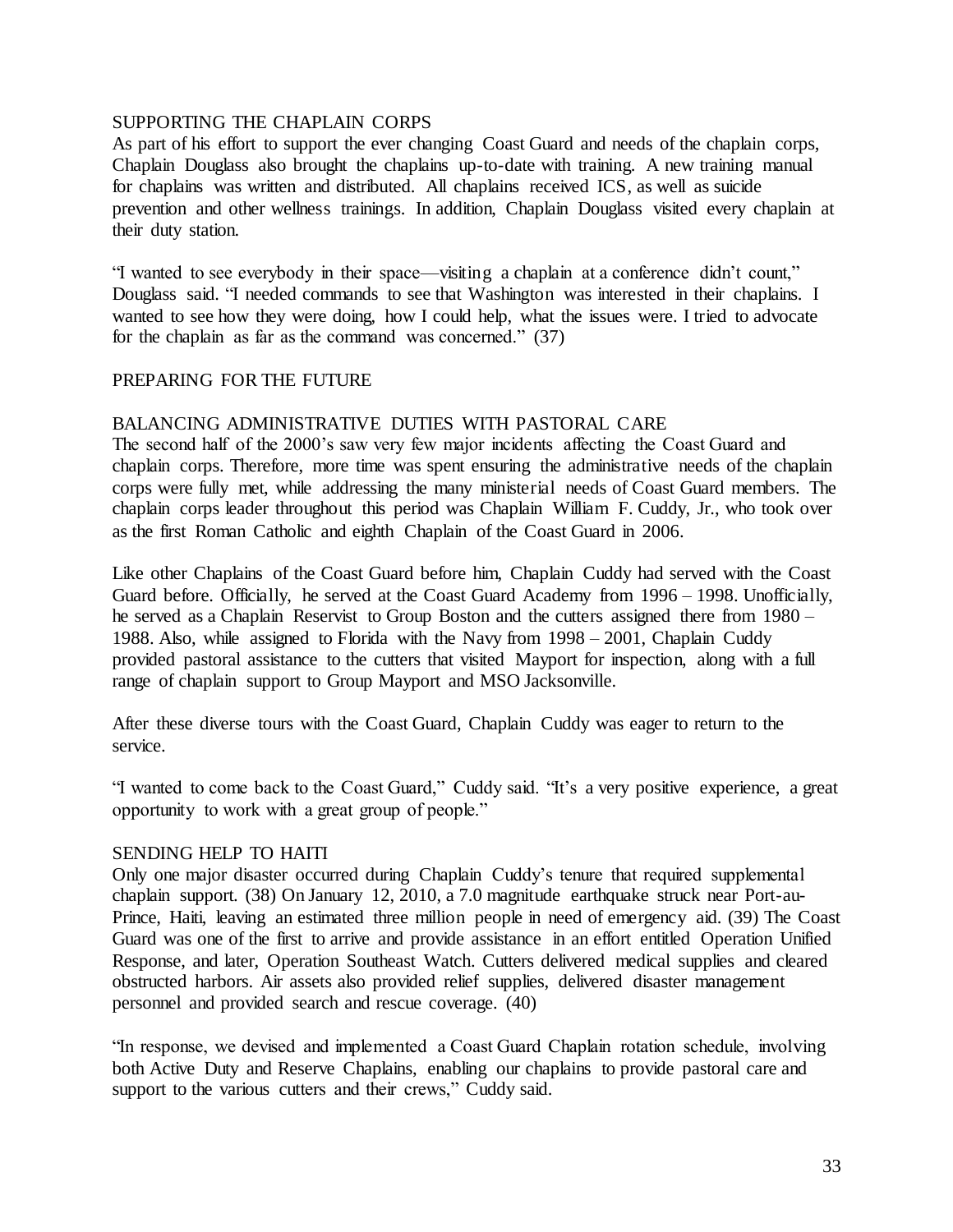Chaplain assistance lasted for several weeks, with chaplains riding cutters, going into port and providing support to Coast Guard personnel.

# SHEPARDING THE SERVICE

While chaplains provided for the spiritual needs of Coast Guard members serving in crises, they also continued to provide for the needs of all members doing the routine work of the Coast Guard, day in and day out.

"We do four things: provide, facilitate, advise and care," Cuddy said.

As the chaplains served Coast Guard members in this manner, Chaplain Cuddy similarly served the Headquarters staff, flag officers and various Coast Guard personnel he encountered in his travels. Due to his denomination, he also provided Sacramental ministry of Baptism, Marriage, Mass and Penance to Roman Catholic Coast Guard personnel.

# ADMINISTERING FOR THE CHAPLAIN CORPS

During the rest of his tenure as Chaplain of the Coast Guard, Chaplain Cuddy provided leadership and mentoring for Coast Guard chaplains and focused on bringing the administrative needs of the chaplain corps up-to-date. He reviewed, updated and established policy and doctrine in support of the Coast Guard's religious ministry program. He also oversaw and advocated for budget requirements to fund Coast Guard chaplain functions and ministry.

After his predecessors ensured the chaplain corps was written into operational plans, Chaplain Cuddy took the next step in integrating chaplains with Coast Guard operations and secured a "place at the table" for chaplains at all major Coast Guard conferences. He and other chaplains provided valuable presentations detailing chaplains' services and roles at Cutters', Sectors', Command Master Chiefs' and Flag conferences. These conferences provided an opportunity for chaplains to talk directly with Commanding Officers and share the benefits chaplains can provide them and those who serve at their units. Conversely, these conferences allowed chaplains additional access to information on trends, issues and developments throughout the Coast Guard, allowing them to tailor their service to better fit the needs of Coast Guard members.

In addition, Chaplain Cuddy conducted an annual symposium for all active duty and reserve chaplains to conduct training, review policies and share news from all corners of the Coast Guard. Flag officers were frequent guest speakers, remarking on their philosophy of the use of chaplains. The symposium was held alternatively at Pacific or Atlantic Area with all 50 chaplains invited to participate.

#### BILLETING REFLECTING THE SERVICE

During this time, a thorough review of the Coast Guard's billeting was conducted, ensuring all Coast Guard members had adequate access to chaplain support.

As part of this billeting review, Chaplain Cuddy obtained two new chaplain billets from the Department of the Navy. Both billets were established in remote areas where previously, the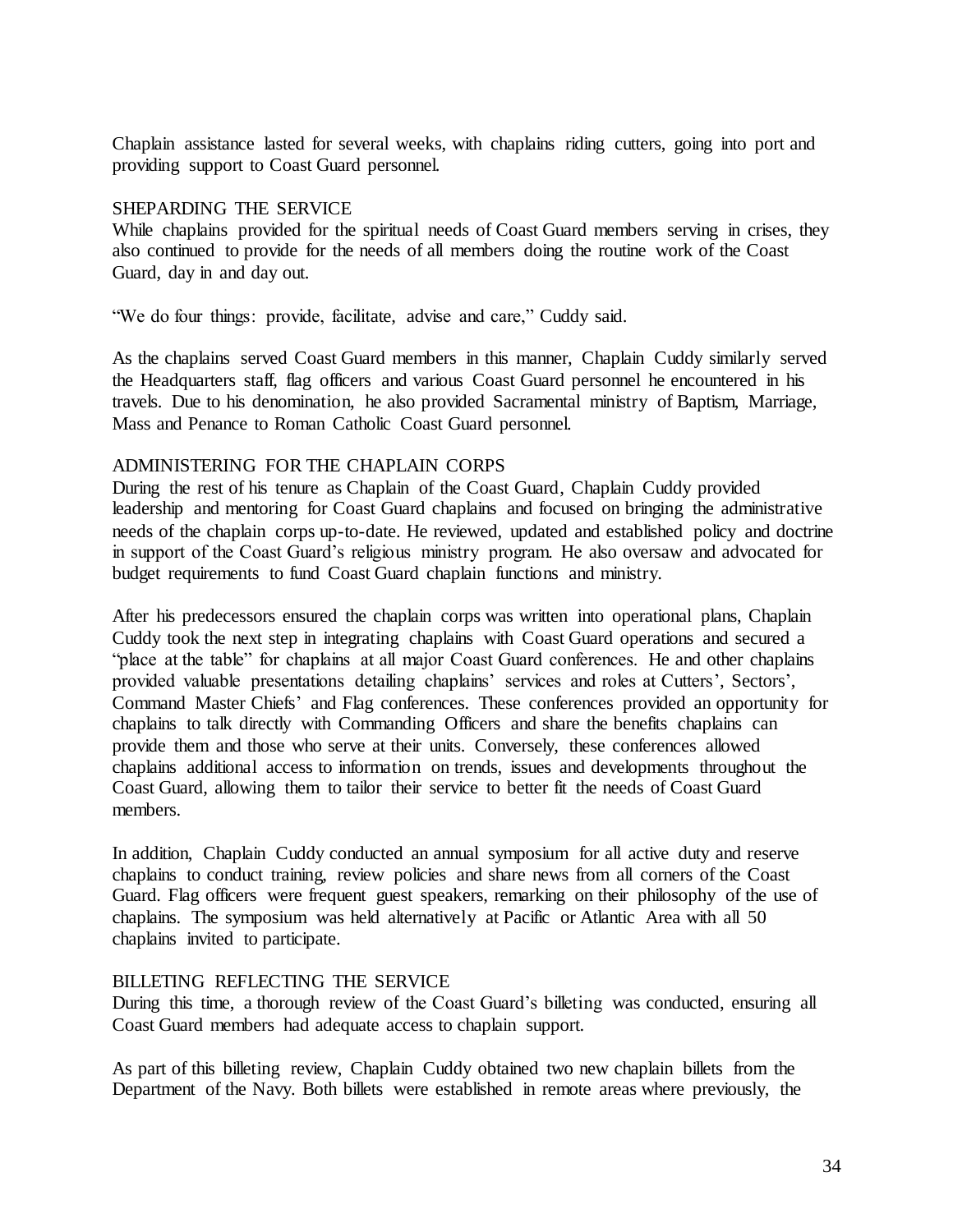closest chaplain had been located several hours of travel away. One was added at Sector Key West and filled by Chaplain Douglas Grace in 2009. The second billet was established at Sector Northern New England in Portland, Maine. That billet was filled by Chaplain Cynthia Kane in 2010.

Other previously-established billets were realigned to better reflect the needs of Coast Guard members. The Integrated Support Command St. Louis billet was transferred to Sector Upper Mississippi. The Air Station Cape Cod Protestant billet was transferred to Sector Southern New England in Providence, Rhode Island while the Air Station Cape Cod Roman Catholic billet was moved to District 5 in Portsmouth, Virginia. Also, one of the District 1 billets was moved from Boston, Massachusetts to District 5.

"Prior to this change, the Atlantic Area Chaplain was responsible for providing pastoral care and support for D5 while also supervising all Chaplains assigned to the AOR [Area of Responsibility] and providing direct reporting to the Atlantic Area Commander and Staff," Cuddy said.

After this change, Chaplain Gary Weeden became the first Atlantic Area chaplain, while Chaplain James Goodbow became the first District 5 chaplain. Both chaplains assumed their new billets in 2008. The change benefited members serving in the Portsmouth, Virginia area, as well as those throughout the District and Area.

"The addition of the two new billets, the creation of the D5 Chaplain position and placing greater emphasis on the supervisory/staff office role of the Atlantic Area Chaplain billet have dramatically improved the delivery of chaplain services to the Coast Guard," Cuddy said.

As the Coast Guard expands in size and mission breadth, the Chaplain corps needs to respond. Two manpower studies were conducted during this time to evaluate chaplain corps coverage and billeting. One study, internal to the Coast Guard, evaluated the manpower of all billets necessary at the sectors. The second study, contracted by the U.S. Navy, conducted a manpower analysis for the entire chaplain corps and all its components serving with the Navy, Marine Corps and Coast Guard. Both studies helped determine the need requirement for chaplain support.

Chaplain Cuddy provided Coast Guard leadership with the results of these two studies to help develop additional chaplain billets in the Coast Guard. He is hopeful that more chaplains will be assigned to the Coast Guard in the future. There are many geographic challenges in the Coast Guard, with members spread across the country, often in remote units without nearby chaplain support.

"We need more chaplains to benefit mission requirements and with personal issues," Cuddy said. "We do the best with what we have, but everybody is very busy and working hard." (41)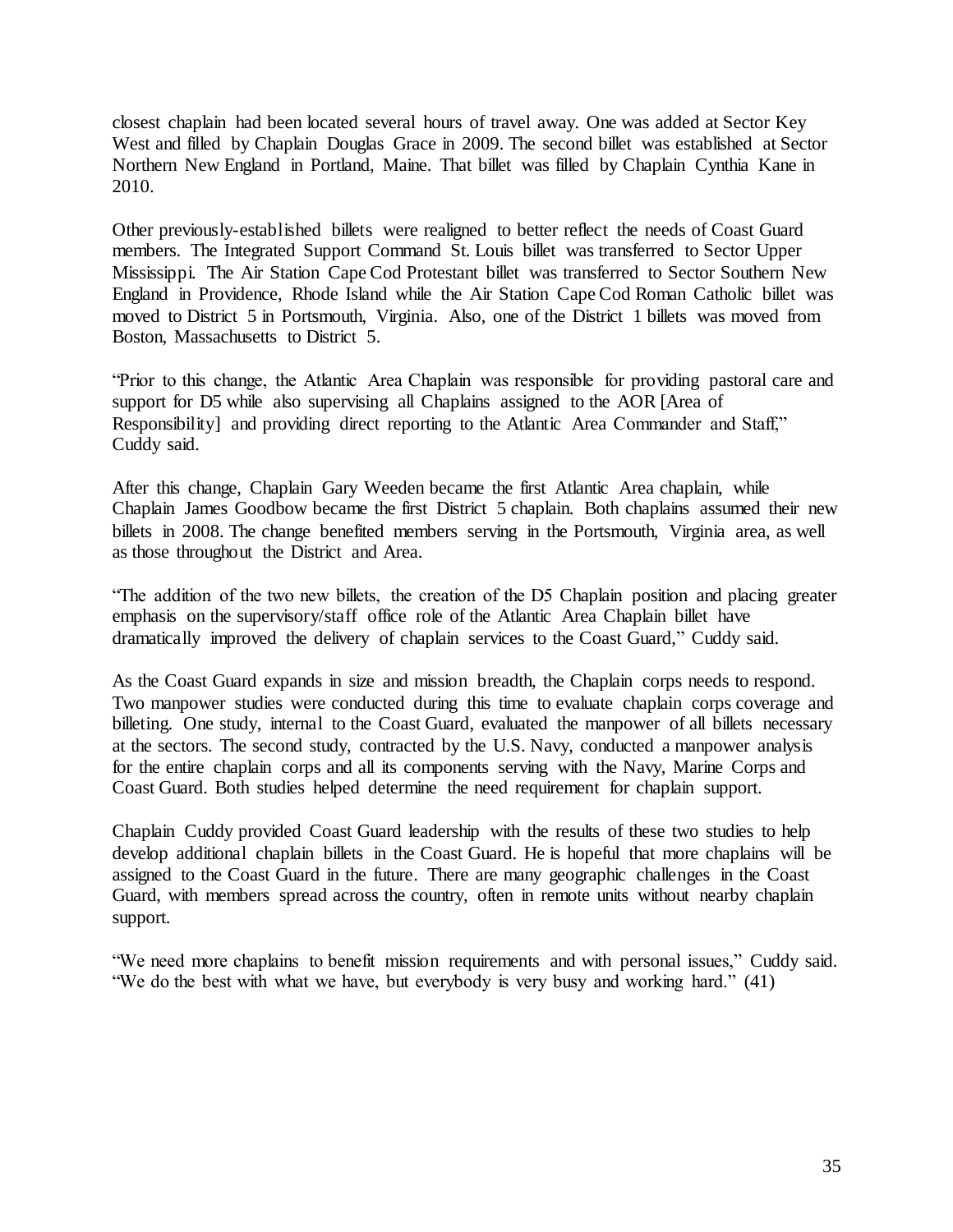**NOTES** 

1. Walter C. Capron, The U.S. Coast Guard (New York: Franklin Watts, Inc., 1965), p. 63.

2. Malcom F. Willoughby, The U.S. Coast Guard in World War II (Annapolis: U.S. Naval Institute, 1957), pp. 18-19.

3. Ibid., p. 17.

4. Clifford M. Drury, The History of the Chaplain Corps, United States Navy, Volume Two, 1939-1949 (Washington: U.S. Government Printing Office, n.d.), p. 243.

5. Ibid., p. 80.

6. Paul Reeves, letter of May 1982 to C. Douglas Kroll, CDR, CHC, USNR (retired).

7. James K. Snelbaker, letter of 19 July 1981 to C. Douglas Kroll, CDR, CHC, USNR (retired).

8. Gregory Pokladowski, "Recruit Training Ministry – Alameda" in Navy Chaplains' Bulletin (Winter 1979), p. 11.

9. The story of Ensign Hughes and the establishment of this unique award is told by Joseph Hughes, Jr. in A Covenant With Honor (Lawndale, CA: Aaron/Jenkins Press, 1982).

10. Judith Zakutansky, Executive Assistant, Command Religious Program, U.S. Coast Guard Academy, email of 12 April 2010 to Heather Murphy.

11. Richard E. Hoover, U.S. Coast Guard Squadron Three (undated Coast Guard publication on file at Coast Guard Headquarters).

12. Robert R. Mitchell, "U.S. Coast Guard Gets First Sea-Going Chaplain," (unpublished article submitted to the Chief of Chaplains).

13. Robert S. Borden, letter of 30 July 1981 to C. Douglas Kroll, CDR, CHC, USNR (retired).

14. George S. Macho, letter of 4 August 1981 to C. Douglas Kroll, CDR, CHC, USNR (retired).

15. Oral interview of Eli Takesian, CAPT, CHC, USN (retired) on 9 July 1991.

16. Chaplain Coordinator for the Coast Guard letter 5320 of 15 February 1979 to Commandant (G-PS-2/62).

17. Chaplain Coordinator for the Coast Guard letter 1750 of 27 July 1979 to Commandant (G-PS/62).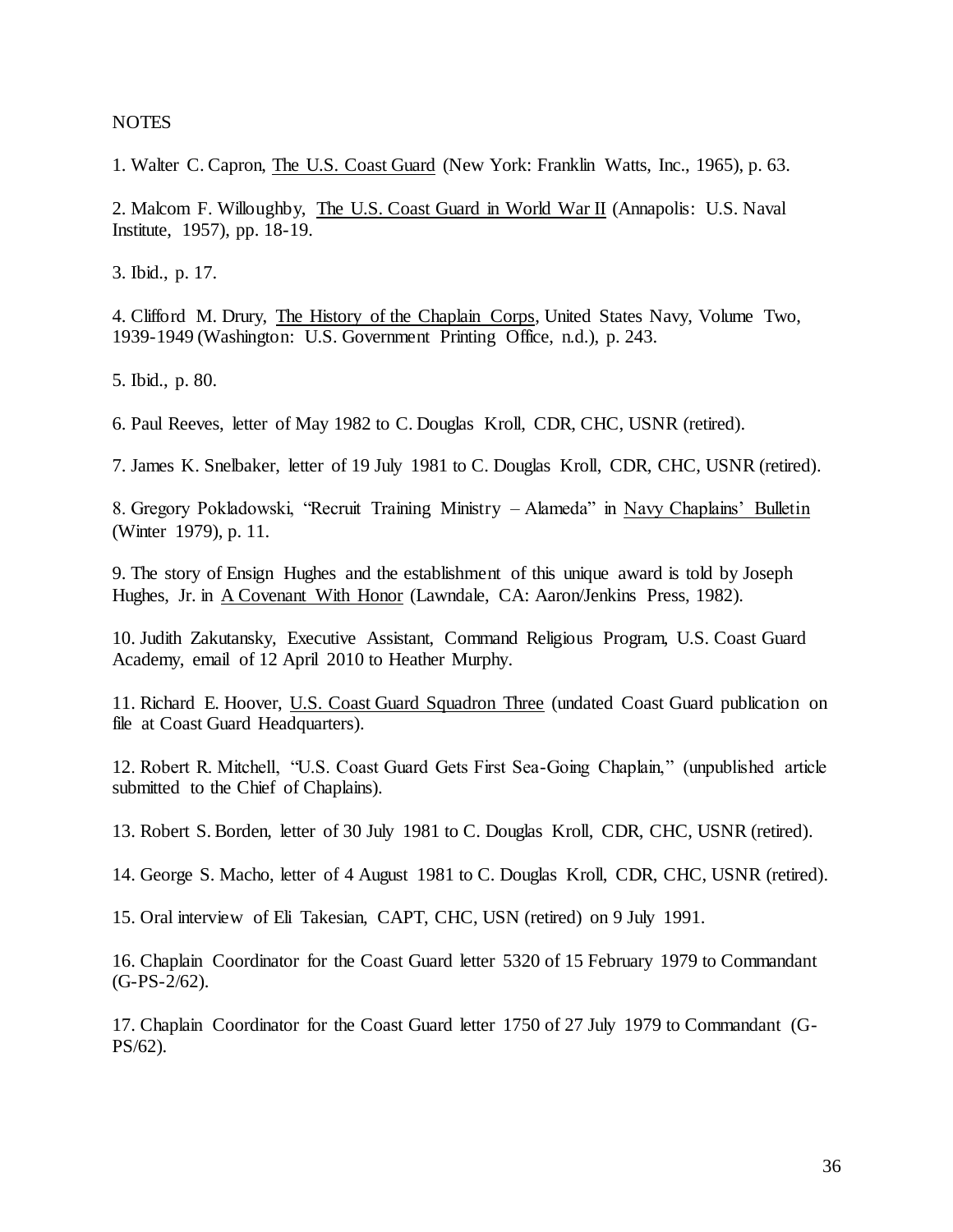18. RADM John J. O'Connor, CHC, USN made these comments in his prologue to the Winter 1979 issue of the Navy Chaplains' Bulletin.

19. Stanley J. Beach, CAPT, CHC, USN (retired) email of 11 March 2010 to Heather Murphy.

20. Ibid.

21. Robert C. Schall, cassette tape of 5 August 1981 to C. Douglas Kroll, CDR, CHC, USNR (retired).

22. Telephone conversation between Chaplain Daniel Ottaviano and C. Douglas Kroll, CDR, CHC, USNR (retired) on 3 July 1991.

23. Virgil L. Tillman, "13th Coast Guard District, Seattle, Washington" on pages 34-41 of the Winter 1985 issue of the Navy Chaplains' Bulletin.

24. Commandant Notice 1730 of 14 May 1990.

25. Telephone conversation between Thomas Keith Chadwick, CAPT, CHC, USN (retired) and Heather Murphy on 2 February 2010.

26. Hillary Viders, Ph.D, "The United States Coast Guard at Group Moriches" in SORTIE: Special Operations Rescue Tactical Interdiction Expeditions [\(http://www.wateroperations.com/sortie/issue1/article07.htm\).](http://www.wateroperations.com/sortie/issue1/article07.htm)

27. Ronald L. Swafford, Sr., CAPT, CHC, USN (retired) email of 21 April 2010 to Heather Murphy.

28. Telephone conversation between Leroy Gilbert, CAPT, CHC, USN (retired) and Heather Murphy on 2 April 2010.

29. Freebase, "Alaska Airlines Flight 261" [\(http://www.freebase.com/view/en/alaska\\_airlines\\_flight\\_261\).](http://www.freebase.com/view/en/alaska_airlines_flight_261)

30. Ronald L. Swafford, Sr., CAPT, CHC, USN (retired) email of 21 April 2010 to Heather Murphy.

31. Telephone conversation between Leroy Gilbert, CAPT, CHC, USN (retired) and Heather Murphy on 2 April 2010.

32. Mark Tanis, LCDR, CHC, USN email of 15 April 2010 to Heather Murphy.

33. Telephone conversation between Alan Andraeas, LT, CHC, USN (retired) and Heather Murphy on 19 April 2010.